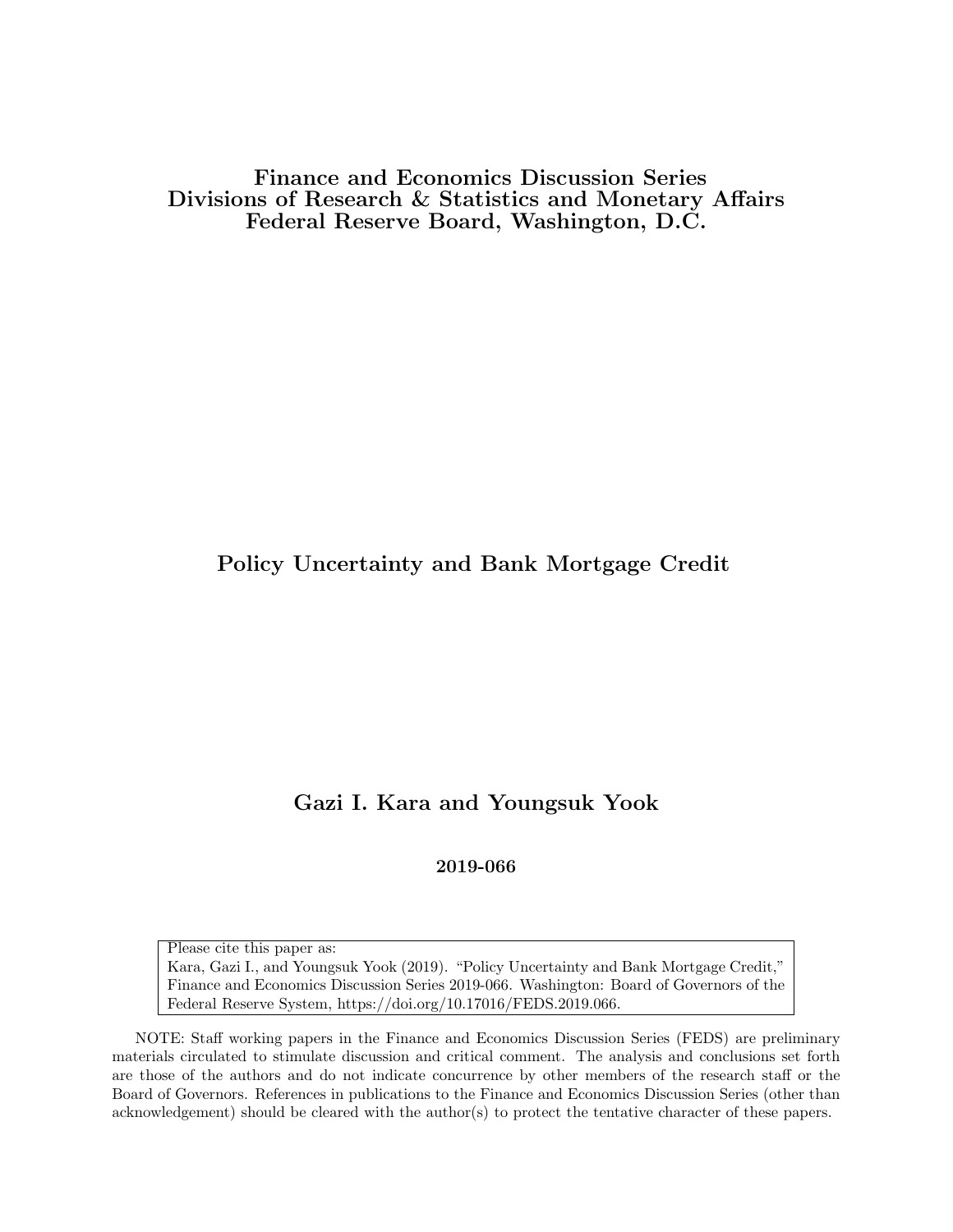# Policy Uncertainty and Bank Mortgage Credit

GAZI I. KARA<sup>∗</sup> Federal Reserve Board

YOUNGSUK YOOK† Federal Reserve Board

May 2019

### ABSTRACT

We document that banks reduce supply of jumbo mortgage loans when policy uncertainty increases as measured by the timing of US gubernatorial elections in banks' headquarter states. The reduction is larger for more uncertain elections. We utilize highfrequency, geographically granular loan data to address an identification problem arising from changing demand for loans: (1) the microeconomic data allow for state/time (quarter) fixed effects; (2) we observe banks reduce lending not just in their home states but also outside their home states when their home states hold elections; (3) we observe important cross-sectional differences in the way banks with different characteristics respond to policy uncertainty. Overall, the findings suggest that policy uncertainty has a real effect on residential housing markets through banks credit supply decisions and that it can spill over across states through lending by banks serving multiple states.

Keywords: Bank Mortgage Credit; Housing Market; Policy Uncertainty; Gubernatorial Elections

<sup>∗</sup>Federal Reserve Board of Governors; e-mail: [gazi.i.kara@frb.gov;](mailto:gazi.i.kara@frb.gov)

<sup>†</sup>Federal Reserve Board of Governors; e-mail: [youngsuk.yook@frb.gov.](youngsuk.yook@frb.gov) The views expressed in this article are those of the authors and not necessarily of the Federal Reserve System. We thank Matthew Carl for his excellent research assistance.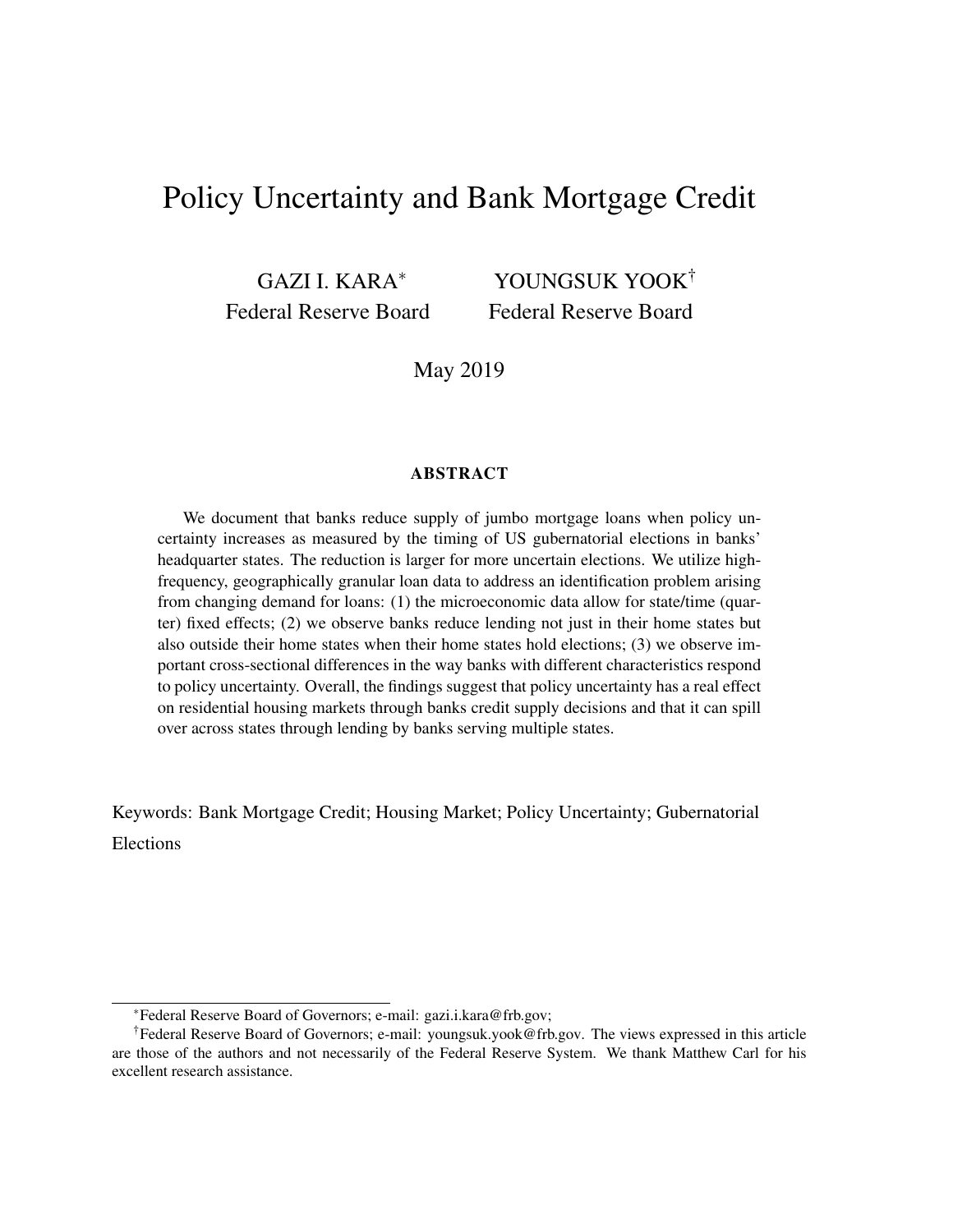# 1. Introduction

The uncertainties associated with possible changes in government policy or leadership can affect the behavior of firms through various channels, such as industry regulation, monetary and trade policy, and taxation. In particular, financial institutions, which operate in heavily regulated industries, likely face more uncertainty than nonfinancial firms when the political landscape changes, and their response to such changes may have a riffle effect in the economy because of their role as intermediaries. The recent financial crisis is an example highlighting the role played by financial institutions as both originators and transmitters of shocks to the economy. Banks' mortgage credit supply, in particular, has traditionally represented a substantial fraction of their loan supply, and the availability of mortgage credit has been documented to have important implications for financial stability.<sup>[1](#page-2-0)</sup>

This paper investigates how policy uncertainty affects banks' mortgage lending decisions. Theoretically, our prediction is guided by models of investment under uncertainty (e.g., Bernanke (1983) and Bloom, Bond, and Van Reenen (2007)), where firms become cautious and hold back on investment in the face of uncertainty if the investment is at least partially irreversible. These models lead to our prediction that banks reduce their investment in mortgage markets, that is, supply of mortgage loans, when policy uncertainty is high. Empirically, however, there are challenges in identifying the effect of uncertainty on bank lending. First, uncertainties affect all economic agents including households, who are also likely to cut back on durable goods consumption and housing investment when facing higher uncertainty. Thus, any observable change in bank lending is an equilibrium outcome reflecting both credit supply from banks and demand from households. Second, a relationship between uncertainty and banks' investment decision can be endogenous as the economic downturn itself can generate a great deal of political uncertainty. Thus, establishing a causal relationship requires an exogenous measure of political uncertainty.

This paper attempts to address these challenges in two important ways. First, we take advantage of rich supervisory data: confidential Home Mortgage Disclosure Act (HMDA)

<span id="page-2-0"></span><sup>&</sup>lt;sup>1</sup>See, for example, Mian and Sufi (2009), Adelino, Schoar and Severino (2014), and Favilukis, Ludvigson, and Van Nieuwerburgh (2017).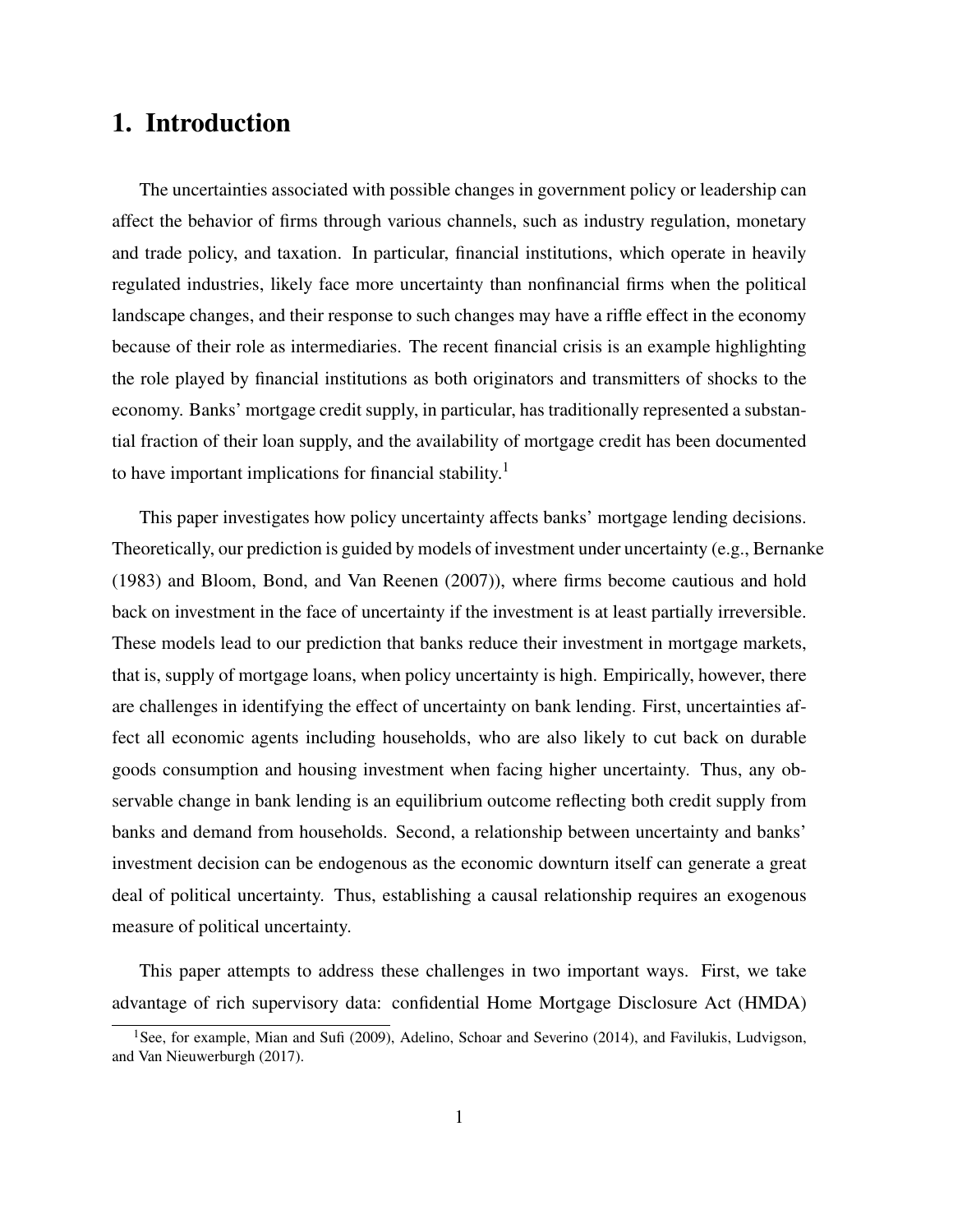data provide daily loan-level mortgage information. Unlike the public version of HMDA data, which is shown at an annual frequency, the confidential version provides exact loan dates, allowing us to evaluate the data at a higher frequency. We aggregate the daily data to merge with banks' quarterly financial information. A quarterly frequency allows us to control for changing demand dynamics better than an annual frequency. It also captures possible short-term effects of uncertainty on banks' behavior that may be averaged out in annual data. Another advantage of using HMDA data is the availability of loan-level information, which helps address the identification challenge in two aspects. First, the micro-level data allow us to exploit cross-sectional differences across banks and evaluate whether banks with varying characteristics respond to political uncertainty differently. Second, the data allows a more geographically granular examination of banks' lending decisions: banks may exhibit different lending behavior across states in response to different demand for mortgage credit. A bank's lending aggregated at the national level does not reveal cross-sectional variations within a bank serving multiple states. We evaluate banks' lending decisions at the state level, controlling for each state's time-varying demand for mortgage credit and other local economic conditions affecting banks' lending decisions.

Second, we employ a plausibly exogenous measure of policy uncertainty: the timing of U.S. gubernatorial elections. A state's gubernatorial election increases policy uncertainty for banks headquartered in the state because a possible change in state government leadership can lead to changes in various state policies, including state taxes, subsidies, budget, and procurement (Peltzman (1987), Besley and Case (1995), Colak, Durnev, and Qian (2017)). A state's governor also has a strong influence over the appointment of the head of the state banking regulators, who in turn hold various regulatory powers such as chartering, rulemaking, supervision, and enforcement (Saiz and Semenov (2014), Labonte (2017)). These election dates are predetermined by law and are independent of the states' economic conditions. Furthermore, different states hold gubernatorial elections in different years, allowing us to net out national business cycle effects. In fact, several previous studies have used election timing as a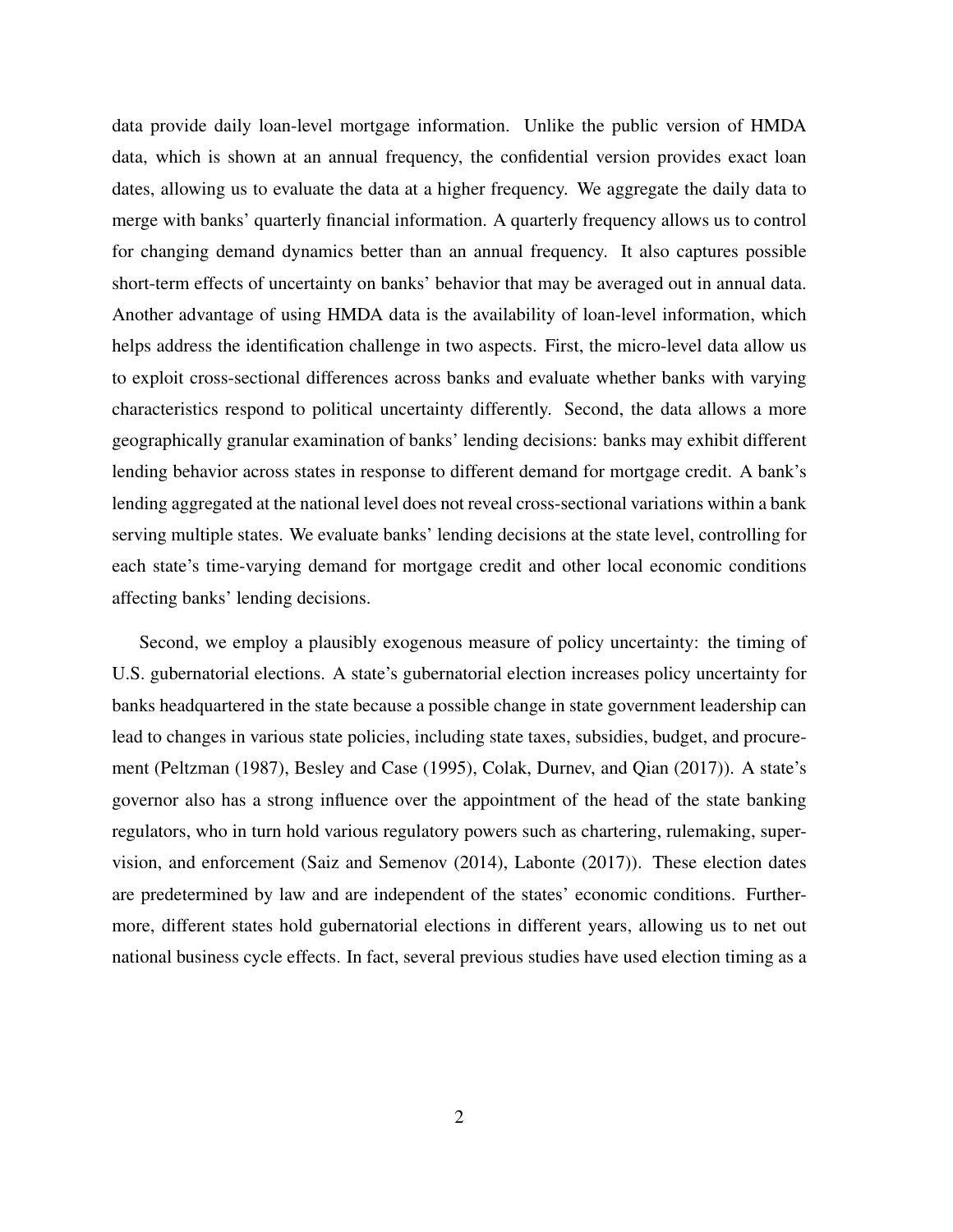quasi-natural experimental setting to identify the link between policy uncertainty and various economic outcomes.[2](#page-4-0)

For our analyses, we aggregate the daily loan-level HMDA data between 1990 and 2014 at the bank, state, and quarter level and merge with banks' quarterly financial information and data on [3](#page-4-1)23 gubernatorial elections across 48 U.S. states.<sup>3</sup> We employ a differencein-difference methodology to exploit time-series variations within a bank as well as crosssectional variations across banks. Specifically, we are able to compare a bank's lending behavior in election quarters and non-election quarters. We are also able to compare, at a given point in time, banks facing elections in their home states and those that are not because banks headquartered in different states face gubernatorial elections in different years.

We focus on the type of loans that we consider relatively more irreversible—loans held in banks' balance sheets and jumbo loans. Models of investment under uncertainty suggest that irreversibility increases the information value of waiting to invest, causing investment to vary negatively with fluctuations in policy uncertainty over time. First, compared to loans that were just originated, loans that banks have held in their balance sheets for some time, so-called sea-soned loans, are not easy to dispose, making them a relatively irreversible investment.<sup>[4](#page-4-2)</sup> Loans can become delinquent while in banks' possession, making it difficult for banks to sell at a later date. Even well-performing loans have to meet various requirements to be sold as seasoned loans. For example, for Fannie Mae to buy seasoned loans, it requires, among other things, that the mortgage satisfy Fannie Mae's current applicable mortgage eligibility requirements, that the current value of the property not be less than the original value, and that the borrower's ability to pay not have changed adversely (Fannie Mae (2014)). Freddie Mac has similar requirements (Freddie Mac (2016)). Second, jumbo loans, those with an amount exceeding the conforming loan limit, cannot be purchased or securitized by government-sponsored enterprises (GSEs) such as Fannie Mae and Freddie Mac. The lack of government support makes

<span id="page-4-0"></span><sup>&</sup>lt;sup>2</sup>Examples of international studies using the timing of national elections are Julio and Yook (2012) and Julio and Yook (2016). U.S. studies using U.S. gubernatorial elections include Gao and Qi (2013), Colak et al. (2017), Jens (2017), and Atanassov, Julio, and Leng (2016).

<span id="page-4-1"></span><sup>&</sup>lt;sup>3</sup>We exclude New Hampshire and Vermont, which hold elections every other year as opposed to every four years.

<span id="page-4-2"></span><sup>4</sup>Banks often dispose loans soon after they are originated by either selling to the government-sponsored enterprises or by pooling as collateral for private label mortgage-backed securities.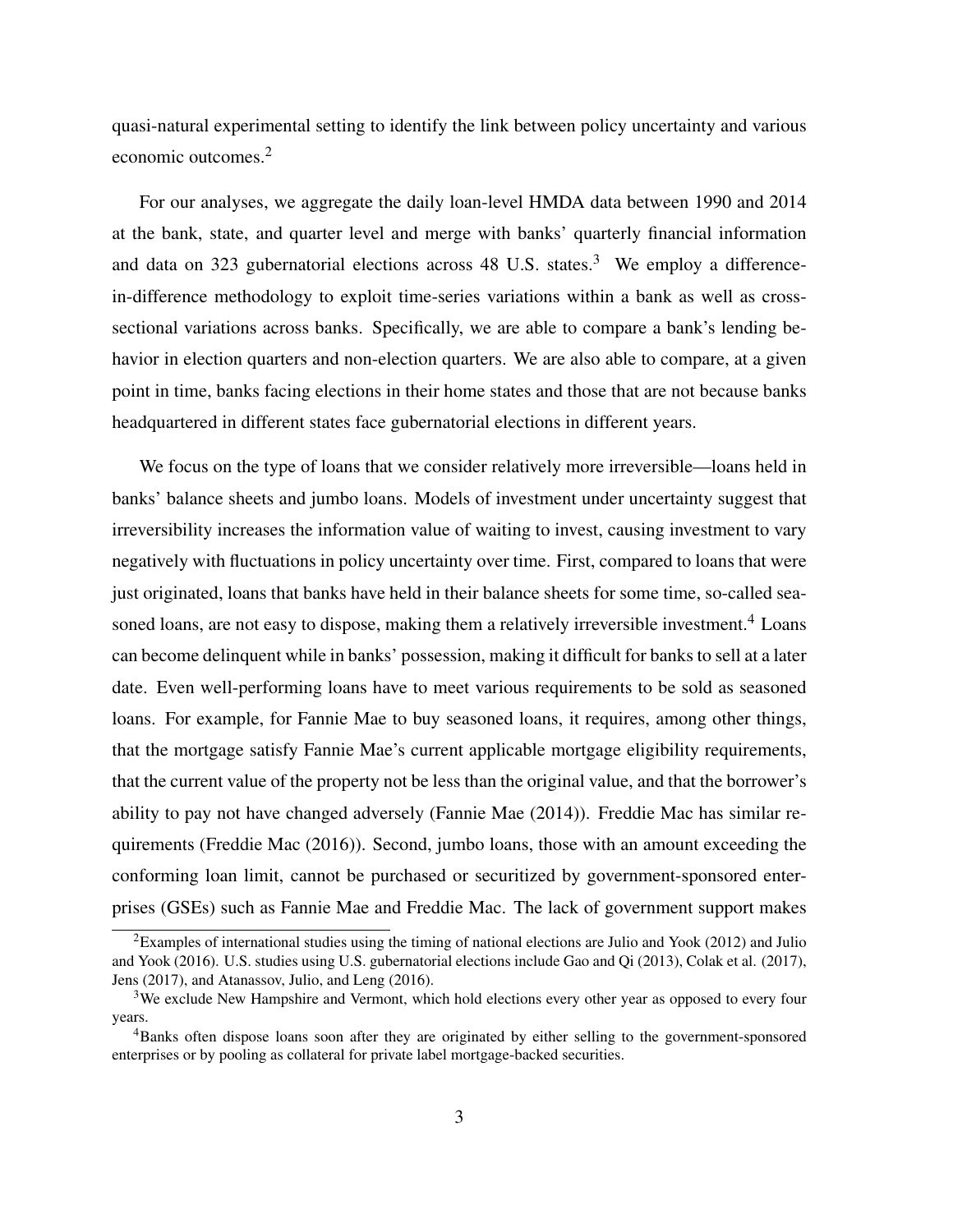jumbo loans less liquid than conforming loans, thus more irreversible.<sup>[5](#page-5-0)</sup> In fact, most jumbo mortgages are held by the original lender while conforming loans are often sold upon origination.

The results support our prediction: Our baseline estimation results show that banks cut the volume of jumbo loans they either originate and hold or purchase and hold each quarter by approximately 13% to 25% compared when non-election quarters, controlling for various bank characteristics. The number of jumbo loans also declines by 4% to 6%. Figure [1](#page-34-0) depicts the estimated jumbo mortgage credit cycle around elections. These estimates reflect changes in lending behavior in both banks' home states and foreign states in which they provide mortgage lending. The result has two important implications. First, policy uncertainty matters for banks' mortgage lending decisions. That is, policy uncertainty has a real effect on residential housing markets through banks' supply of mortgage credit. Second, policy uncertainty in one state has a spillover effect to other states through lending by financial institutions serving multiple states.

We address the identification problem in a few different ways. First, our regressions include state-time fixed effects, which help control for the time-varying demand for mortgage credit and other local economic conditions affecting banks' lending decisions. Second, we exploit the fact that many banks in our sample lend outside their home states as well. If the decline in lending in election quarters is solely driven by changes in demand in banks' home state, banks are unlikely to reduce lending in foreign states. We find that banks also reduce lending in their foreign states, not just in their home states, when their home states hold elections, suggesting that the pattern in the data is unlikely to be driven by changing demand in their home states. Finally, we examine whether there is heterogeneity across banks in their sensitivity to electoral uncertainty. Our premise is that the change in lending behavior will vary with banks' characteristics if it was driven by supply rather than demand for loans. In particular, we consider two bank characteristics. First, we compare state-chartered banks and nationally chartered banks serving the same state, and find that state-chartered banks reduce jumbo mortgage lending more, implying that potential changes to state bank regulations

<span id="page-5-0"></span><sup>5</sup>For more on jumbo loans, see Ambrose, LaCour-Little, and Sanders (2004), Loutskina and Strahan (2009), Adelino, Schoar and Severino (2014), among others.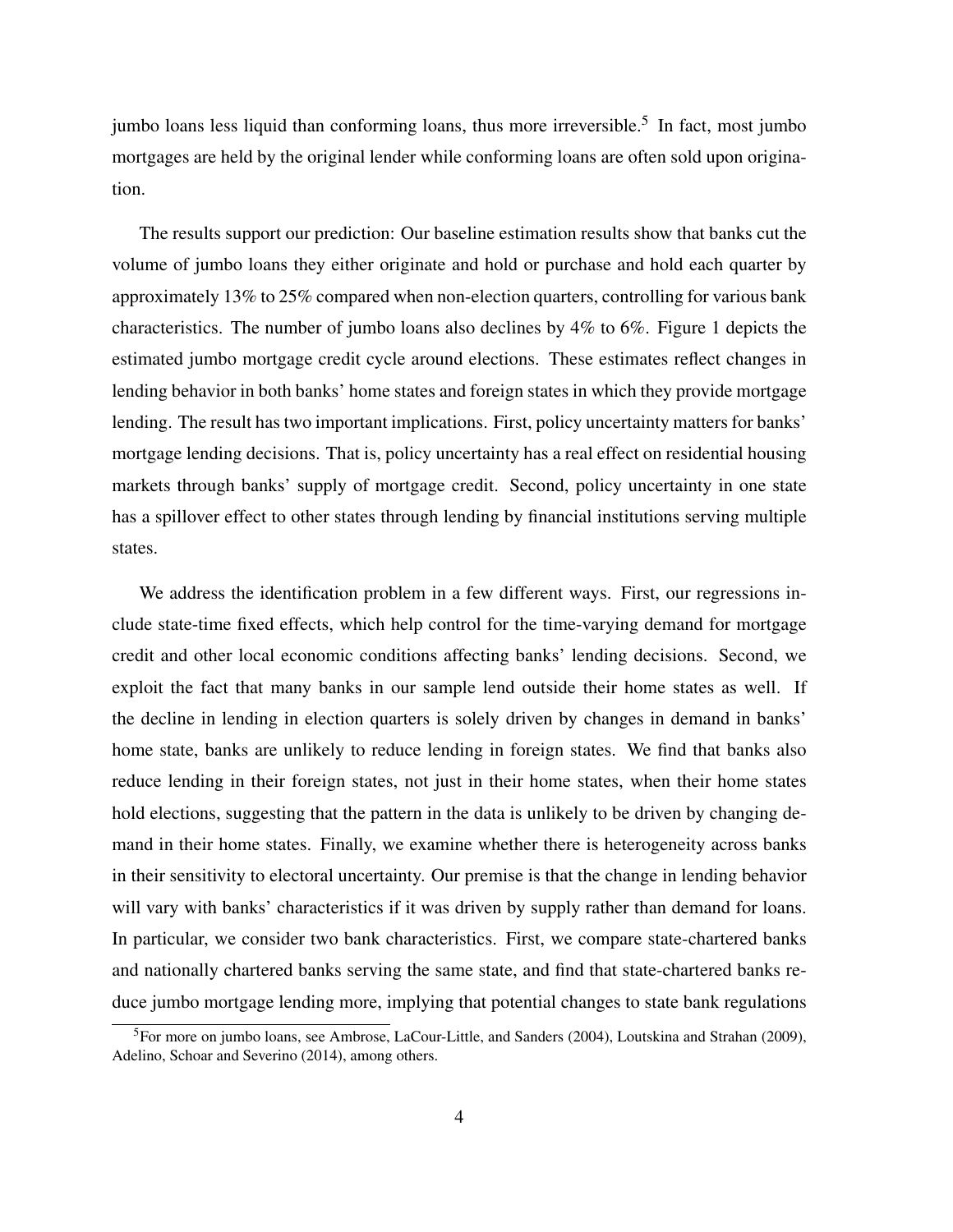following elections create an additional layer of uncertainty for state banks compared with national banks. The second characteristics we consider is banks' risk-taking behavior. We construct three risk indicators based on three measures of risk-taking, respectively: z-score, equity ratio, and credit risk. We find that more risky banks reduce the supply of jumbo mortgage credit a bit more than less risky banks, possibly because more risky banks are more vulnerable to changes in policy regimes.

We then exploit election characteristics to further examine whether the result is indeed driven by the uncertainty generated by elections. If the reduction in lending was driven by electoral uncertainty, the effect will likely be larger when there is a higher degree of uncertainty over the election outcome and, hence, over future policy. We find that mortgage lending cycles around elections are more pronounced in close races in which the outcome is highly uncertain. The decline in bank lending is also more severe in elections in which incumbent governors do not seek re-election due to binding term limits. Elections lacking incumbent candidates are likely more competitive and the uncertainty about election outcome is likely higher. These results suggest that jumbo mortgage credit supply declines more when uncertainty about the election outcome is higher.

We conduct various robust checks such as using pseudo-election dates and different subsamples and confirm that our results remain qualitatively unchanged. We also consider an alternative measure of jumbo mortgage credit–the volume and number of jumbo mortgage loans banks originate regardless of whether they hold or sell the loans. We find that the jumbo mortgage credit cycle is present, though less pronounced. To the extent that origination variables capture relatively more reversible investment, this result supports the view that the investmentuncertainty relation is likely more negative for more irreversible assets. Finally, we explore a broader sample of loans to include both jumbo and non-jumbo loans and find a similar pattern although the decline in the quarterly volume is smaller than that in the jumbo loan market.

Our work contributes to understanding how policy uncertainty affects housing markets through its effect on financial institutions. Canes-Wrone and Park (2014) document that home prices and home sales decline in the year leading up to gubernatorial elections. However, their finding is an equilibrium outcome, reflecting both mortgage credit supply and demand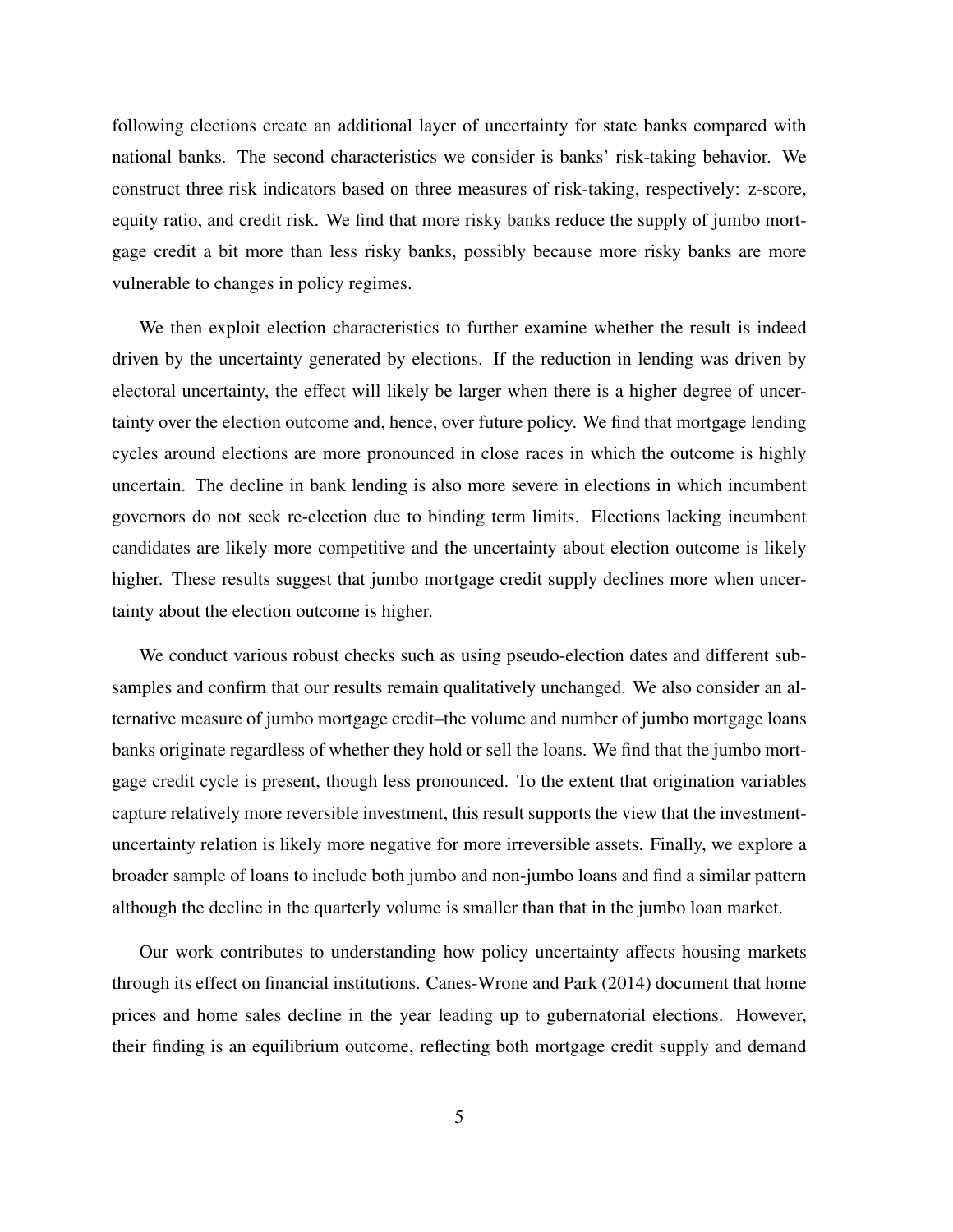effects. While isolating supply and demand effects is generally a challenging task, we make an important first step in separating the policy uncertainty effect coming from the supply side by exploiting the fact that the timing of gubernatorial elections is exogenous and staggered across states and the fact that many banks in our sample provide mortgage credit in both their home states and foreign states.

Our work is also related to the studies linking policy uncertainty and financial institutions' credit supply. Most related to our study is Gissler, Oldfather, and Ruffino (2016), which show a negative correlation between banks' perceived uncertainty over the regulation of qualified mortgages and their mortgage lending. Bordo, Duca, and Koch (2016) document that bank credit growth is negatively related to Baker, Bloom, and Davis (2016)'s economic policy uncertainty (EPU) index. Berger, Guedhami, Kim, and Li (2018) document that banks hoard more liquidity as EPU increases. Using loan-level data from Italian credit registry, Alessandri and Bottero (2017) document a reduction in banks' approval rates of commercial and industrial loans and an increase in the duration of an approval process when EPU is high. The EPU index, which captures the frequency of news articles indicating uncertainty about economic policy, is very useful in gauging a country's changing policy uncertainty over time. However, as noted by Baker, Bloom, and Davis (2016), identifying a causal relation between the EPU index and economic activities is challenging because policy responds to economic conditions and is likely to be forward looking. Also, because it is measured at the country level, it is not straightforward to disentangle the uncertainty effect from the national business cycle effect. In syndicated loan markets, Kim (2017) utilizes national elections around the world to establish a causal inference between policy uncertainty lenders face and firms' borrowing cost.

Finally, our finding about the cross-state spillover of policy uncertainty adds to the literature on the role that multi-market banks play in the cross-market spillover of economic shocks. Peek and Rosengren (1997, 2000) show that Japanese banks transmitted shocks that originated from Japan in 1990s to the U.S. by cutting back the commercial real estate lending in their U.S. branches. Berrospide, Black, and Keaton (2016) examine banks that operated in multiple U.S. metropolitan areas during the housing market collapse of 2007-09 and document that the banks, in response to high overall mortgage delinquencies in some markets that they were serving, reduced mortgage lending in other markets. Schnabl (2012) also documents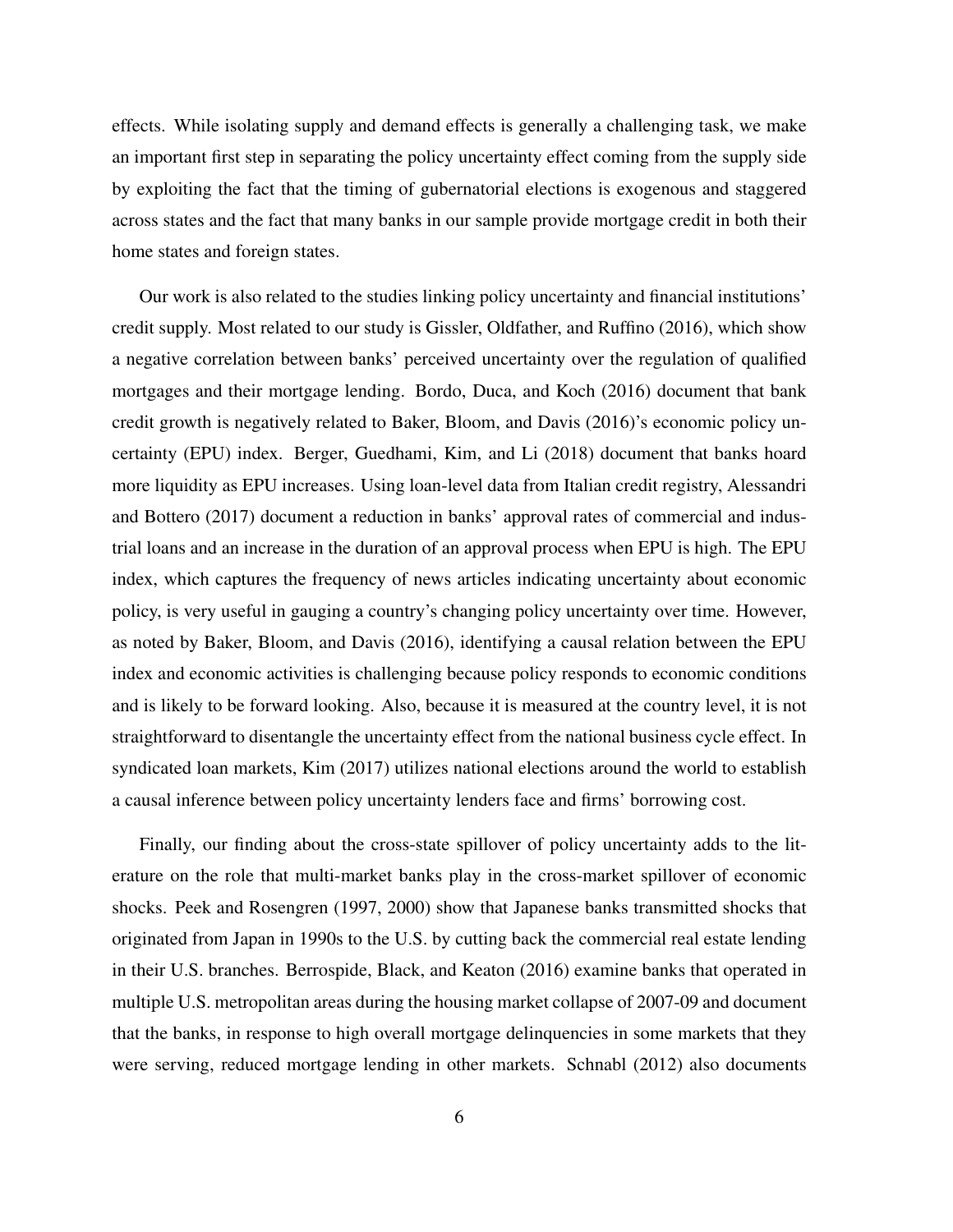a spillover of the effect of Russian debt default to foreign banks' lending in Peru. Cetorelli and Goldberg (2011), De Haas and Van Horen (2012), and Giannetti and Laeven (2012) study the spillover effect in the case of cross-border lending by banks exposed to shocks during the financial crisis of 2007–09.

# 2. Data

We obtain daily mortgage loan information between 1990 and 2014 from the confidential Home Mortgage Disclosure Act (HMDA) data. The HMDA of 1975 is a law requiring most banks, savings and loan associations, credit unions, and consumer finance companies to report every mortgage application received. As a result, the data provide a substantial coverage of the United States mortgage market. Avery, Brevoort, and Canner (2007) estimate that HMDA covers approximately 80% of all home loans nationwide in 200[6](#page-8-0).<sup>6</sup> The mandatory reporting threshold for depository institutions has changed over time but almost all commercial banks are included in the data. In 2014, for example, any bank with assets above \$43 million, with a branch in a metropolitan statistical area, and that originated at least one mortgage loan had to file a HMDA report. The HMDA data provide detailed information on loan applications and originations such as the date of an application and origination, loan amount and location, approval status, lender information as well as the information on mortgage applicants such as their income, sex, and race.

We clean raw HMDA data, taking similar steps as those in Loutskina and Strahan (2009). We drop mortgages originated by savings institutions, mortgage bankers, credit unions, and other nonbank lenders. We then drop mortgages subsidized by the Federal Housing Authority, the Veterans Administration, or other government programs. We also drop applications with missing characteristics such as loan size, property location, or the bank's approval decision on the loan. We only keep home purchase loans for owner-occupied, principal dwelling homes. Finally, to exclude outliers, we drop individual mortgage loans smaller than \$10,000 or larger than \$10 million .

<span id="page-8-0"></span><sup>&</sup>lt;sup>6</sup> Avery, Brevoort, and Canner (2007) provide an extensive discussion of HMDA data.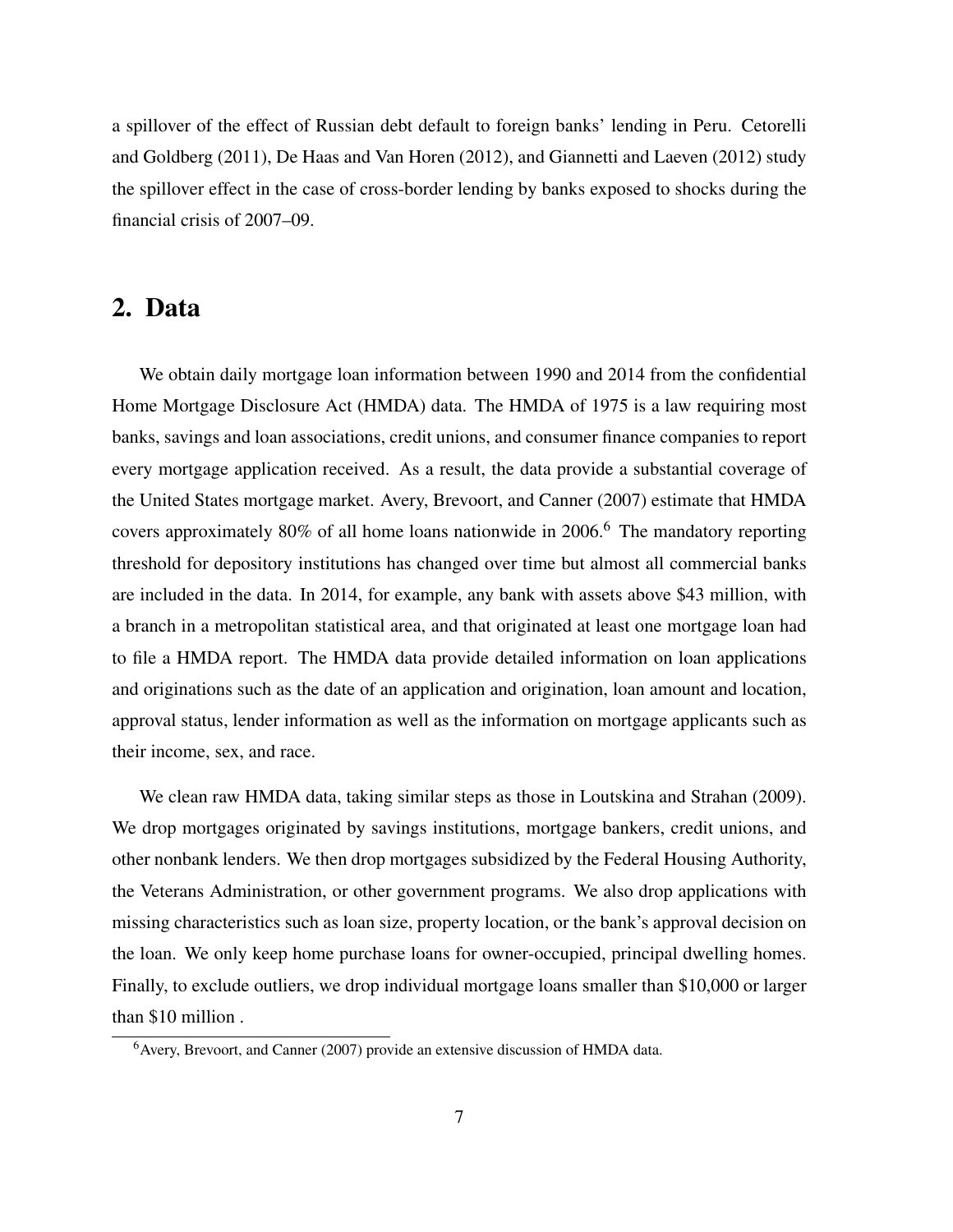We identify jumbo loans using the county-level conforming loan limits provided by the Federal Housing Finance Agency (FHFA) for one-unit properties.<sup>[7](#page-9-0)</sup> Prior to 2007:Q3, conforming loan limits were set at the national level and were adjusted annually to reflect inflation, increasing from \$1[8](#page-9-1)7,450 in 1990 to  $$417,500$  in 2006.<sup>8</sup> Starting in 2007:Q3, conforming loan limits have varied across counties depending on whether a county belongs to a general or high cost area. Accordingly, we apply FHFA's nation-wide loan limits to data prior to 2007:Q3 and county-level loan limits to data starting in 2007:Q3. Approximately 25% of counties in the HMDA data do not have conforming loan limits listed in the FHFA data. For these counties, we replace missing values with conforming loan limits for general areas.

Next, we aggregate the loan-level information at the state, bank, and quarterly level to merge with banks' quarterly financial information and the data on 323 U.S. gubernatorial elections across 48 states between 1990 and 2014. We exclude an observation if a bank does not originate, purchase or deny at least one loan, jumbo or not, in a given state in a given quarter. This step helps ensure banks in our sample have a footprint in the state's mortgage market. Because jumbo loans are not originated or purchased as frequently as conforming loans are, we apply the following procedure to distinguish banks that do not operate in the jumbo loan market from those that operate but happen to add no new jumbo loans to their balance sheets in a given quarter: For each 4-year election cycle, we only consider banks that either originate and hold or purchase and hold jumbo loans at least three out of four quarters in the year before an election. These data cleaning procedures result in 207,535 observations at the bank/state/quarter-level and 49,597 observations at the bank/quarter level.

Table [1](#page-35-0) summarizes the loan and bank characteristics information at the bank/quarter level. Note that banks' financial information is not available at the state level. Each quarter, banks either originate and hold or purchase and hold an average of \$11.14 million worth of jumbo loans and an average number of 17 jumbo loans nationwide. The median values are much smaller, suggesting a large variation across banks in their presence in the jumbo loan market. Note that these loans held are those that are not sold and hence held on the balance sheet

<span id="page-9-0"></span><sup>7</sup>https://www.fhfa.gov/DataTools/Downloads/Pages/Conforming-Loan-Limits.aspx

<span id="page-9-1"></span><sup>8</sup>Except for Alaska and Hawaii where limits are 50 percent higher.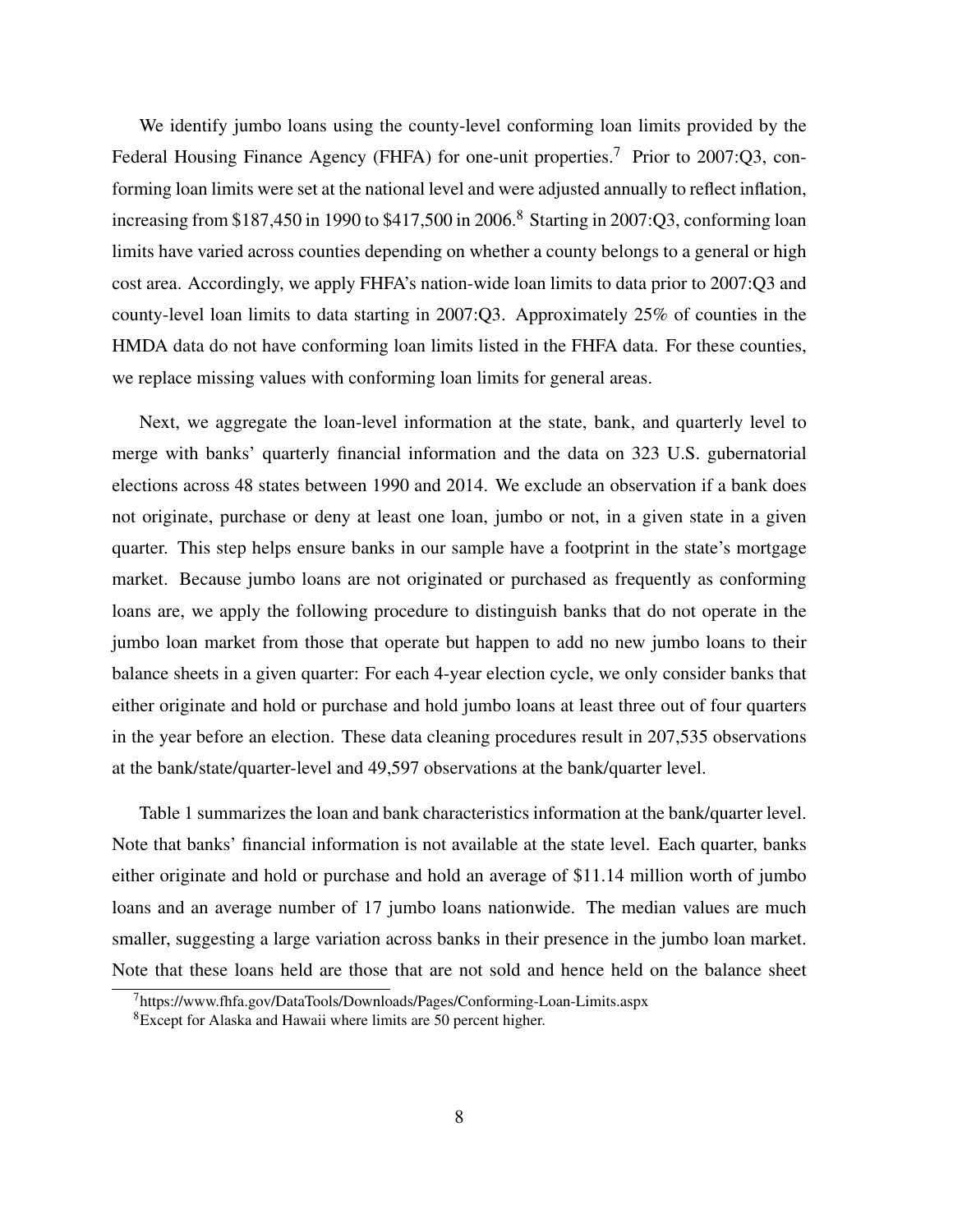of a bank at least until the end of the calendar year.<sup>[9](#page-10-0)</sup> These loans represent about  $0.28\%$  of banks' total assets in each quarter. That is, about 0.28% of banks' assets worth of new jumbo loans are added to banks' balance sheets each quarter either through originations or purchases. This is in addition to existing jumbo loans in banks' balance sheets. When averaged at the bank/state/quarter level, the ratio is about 0.06% (untabulated). The ratio is smaller because the ratio constructed at the bank/state/quarter level uses for the denominator a bank's assets consolidated across all states in which the bank operates while using for the numerator a bank's jumbo mortgage activity at the state level. Turning to origination variables, the volume and number of jumbo loan origination is a bit larger than the corresponding volume and number of loans held with \$14.82 million in volume and about 25 loans in number per quarter nationwide. This suggests that some of the jumbo loans banks originate are sold within the same calendar year.

Table [1](#page-35-0) also reports banks' quarterly financial information drawn from so-called Call Reports. Each quarter, commercial banks must file either "Consolidated Reports of Condition and Income for a Bank with Domestic and Foreign Offices" (FFIEC 031) or "Consolidated Reports of Condition and Income for a Bank with Domestic Offices Only" (FFIEC 041). These Call Reports contain banks' detailed financial statements. They also provide information on the location of a bank's headquarter, allowing us to identify the home state of each bank. We utilize the merger-adjusted version of the public Call Report data. Banks that do not file a HMDA form are excluded from our sample. The table shows that banks in our sample have an average of \$6.8 billion in assets. Core deposits are about 69% of total assets and average return on equity is about 3% each quarter. These banks hold about 21% of their assets in the form of home mortgages loans, which consist of first and second lien mortgages and home equity loans. Three bank risk measures are reported: z-score, equity ratio, and credit risk.

Finally, the election information is primarily obtained from the CQ Press Voting and Elections Collection and is supplemented by Guide to U.S. Elections by Kalb (2015). All states in our sample have gubernatorial elections every 4 years. We exclude New Hampshire and Vermont, which have elections every two years. Table [2](#page-36-0) summarizes the characteristics of

<span id="page-10-0"></span><sup>&</sup>lt;sup>9</sup>Banks are required by the HMDA to report whether they have sold a loan by the end of the calendar year in which it was originated.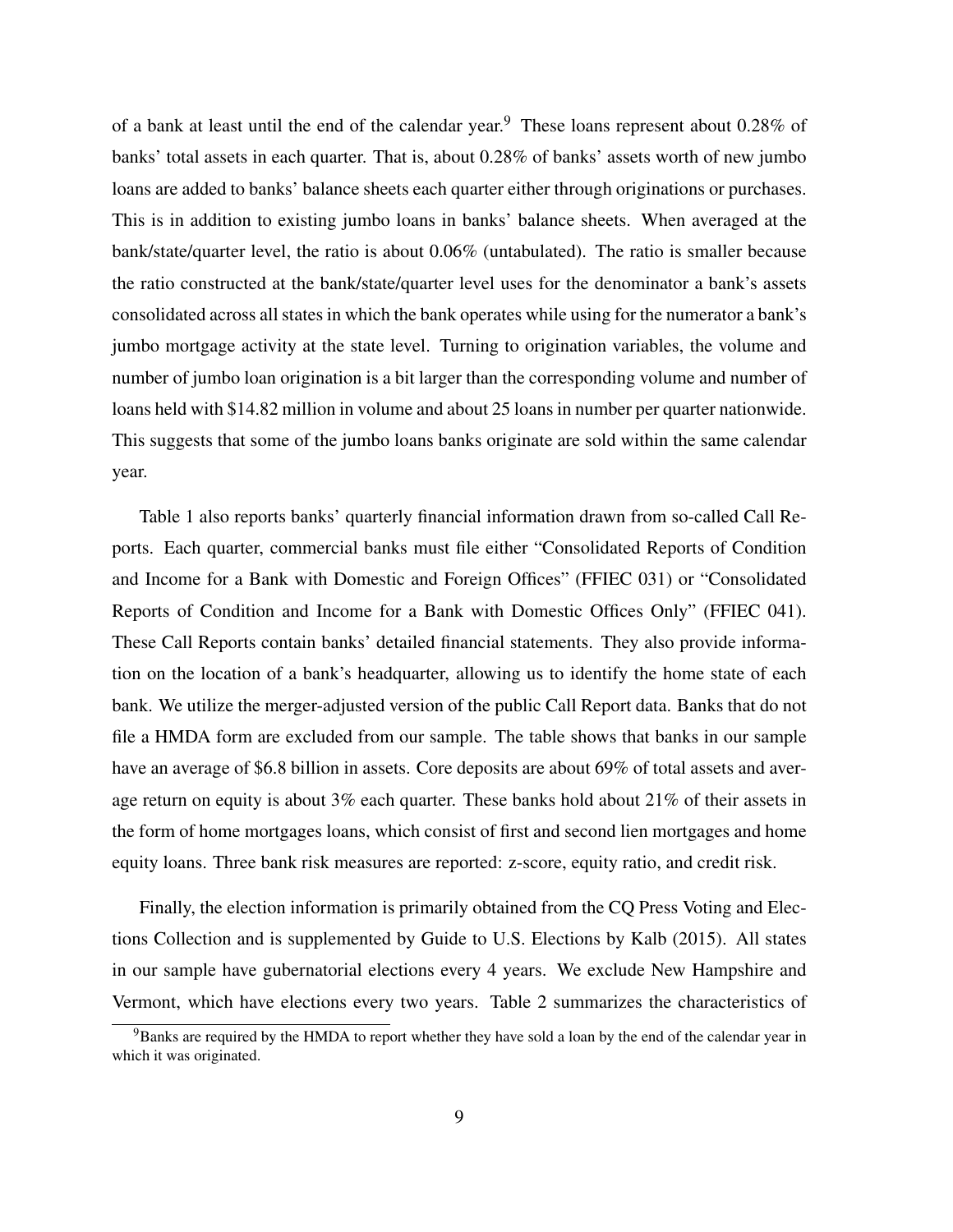gubernatorial elections. Elections in our data have an average vote margin of 15.8% where the vote margin is defined as the percentage difference of votes between the winner and runnerup. Using this information, we construct an indicator variable, *Close*, which is set to one if an election outcome was determined by less than a 5-percent margin and zero otherwise. About a quarter of elections in our sample are classified as close. Similarly, we construct an indicator variable, *Wide*, which is set to one if an election outcome was determined by more than a 15-percent margin and zero otherwise. Next, *Term limited* is an indicator variable showing whether an incumbent governor faces a term limit imposed by the states electoral rules or not. In a quarter of elections in our sample, incumbent governors do not seek re-election due to term limits. Finally, the last row reports that new governors are elected in about a half of elections, leading to a change in leadership.

# 3. Methodology

A key feature of our empirical setting is that we use the timing of gubernatorial elections as a proxy for exogenous variations in policy uncertainty. The timing of elections is fixed by electoral law and out of the control of an individual bank, and hence, independent of economic conditions. Furthermore, different states hold gubernatorial elections in different years, allowing us to net out national business cycle effects. Our main variables of interest are election quarter indicators, which allow us to capture the mortgage lending dynamics around elections. This setup enables us to exploit variations within a bank over time by comparing a bank's lending behavior in election quarters and non-election quarters. In addition, because banks headquartered in different states face gubernatorial elections in different years, we are able to compare, at a given point in time, banks facing elections in their home states and those that are not. In essence, we employ a difference-in-differences methodology and estimate the following specification:

$$
Y_{i,s,t} = \alpha_{i,s} + \alpha_{s,t} + \sum_{k=-2}^{1} \beta_k \text{Elect}_{i,h,t+k} + X'\theta + \varepsilon_{i,s,t}.
$$
 (1)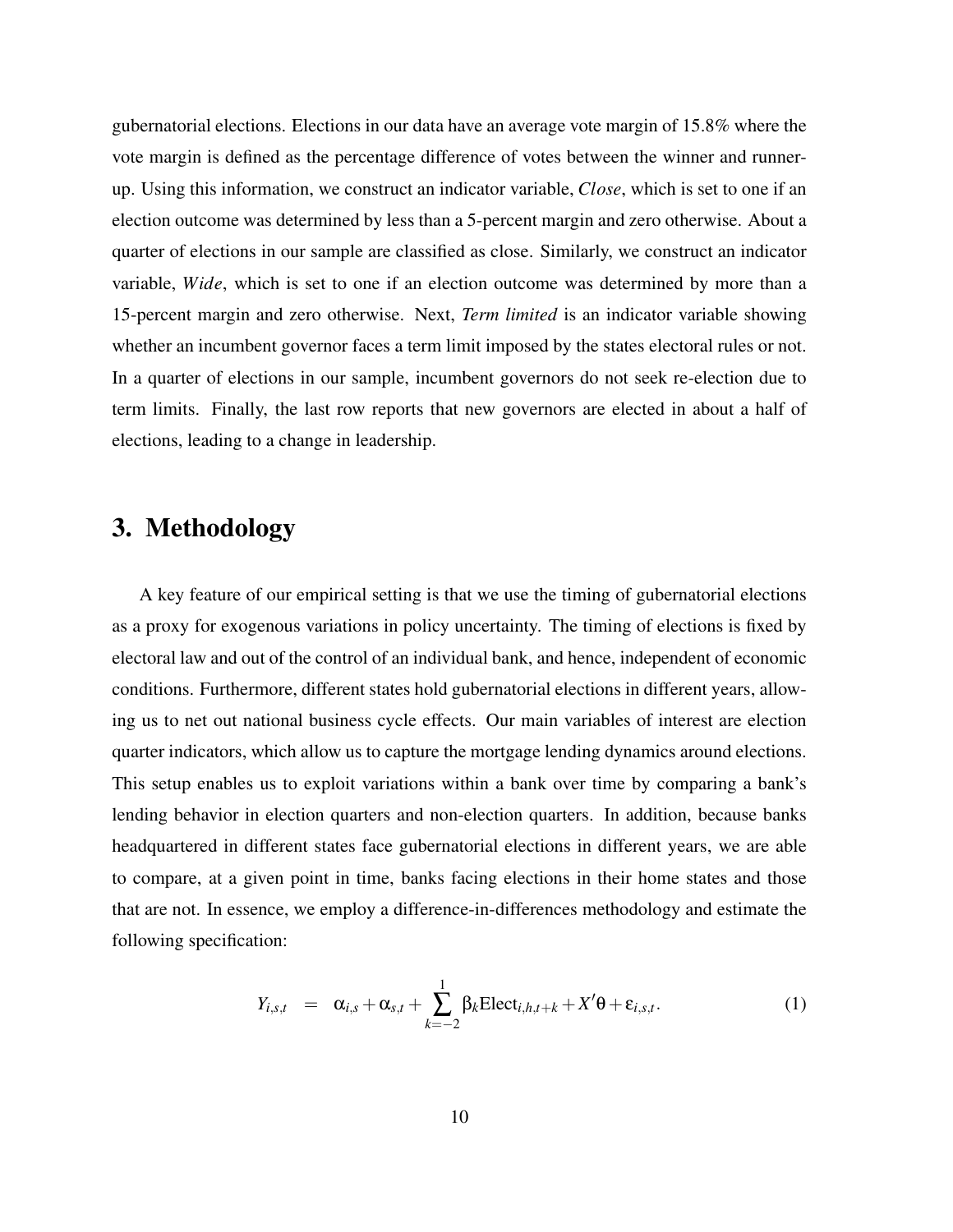The specification includes bank-state fixed effects  $(\alpha_{i,s})$  and state/time fixed effects  $(\alpha_{s,t})$ . Including a full set of state/time fixed effects helps control for the time-varying demand for mortgage credit and other local economic conditions affecting banks lending decisions in each state. The state-time fixed effects are analogous to firm-time fixed effects used in studies that focus on identifying the changes in supply from demand for C&I loans by controlling for timevarying observed and unobserved heterogeneity across borrowing firms (e.g, Jiménez et al (2012, 2014)). In our setting, including a full set of state-time fixed helps control for observed and unobserved heterogeneity across states that borrow from banks to identify changes in the mortgage loan supply.<sup>[10](#page-12-0)</sup> Note that state-time fixed effects do not absorb the election effect because many banks in our sample lend not only in their home states but also in foreign states.

For the dependent variable, we consider several variables capturing banks' lending behavior in the jumbo loan market. The main dependent variable we use is log(1+*Volume held*), where *Volume held* is the volume of jumbo loans bank *i* either originates and holds or purchases and holds in state *s* in quarter *t*. Jumbo loans are originated or purchased relatively infrequently compared with conforming loans. Thus, it is possible *Volume held* becomes zero because a bank cut jumbo lending to zero in some quarters rather than because a bank does not operate in the jumbo loan market. To ensure that such observations are not excluded, we add one to *Volume held* before taking the logarithm.<sup>[11](#page-12-1)</sup>

Election quarter indicators, *Elect*<sub>*i*,*h*,*t*+*k* ( $k = -2, -1, 0, 1$ ), are set to one if bank *i*'s home</sub> state *h* holds a gubernatorial election in quarter  $t + k$ , and zero otherwise. While the dependent variable is defined based on the state in which a bank extends a loan, election quarter variables are defined based on a bank's home state to capture the uncertainty arising from a bank's home-state election. *Elect<sup>t</sup>* is the quarter leading up to an election, the three-month period from September through November of the election year. Because elections take place in early November and because there is some lag between loan approval and origination, this definition captures the quarter leading up to an election more precisely than the last calendar quarter

<span id="page-12-0"></span><sup>&</sup>lt;sup>10</sup>This identification strategy builds upon Khawaja and Mian (2008) who used firm fixed effects to control for credit demand by comparing the borrowing by the same firm from banks that differ in their exposure to a liquidity shock.

<span id="page-12-1"></span><sup>&</sup>lt;sup>11</sup>Note that our data cleaning procedure, detailed in section 2, excludes observations for which *Volume held* is zero likely because a bank does not operate in the jumbo loan market.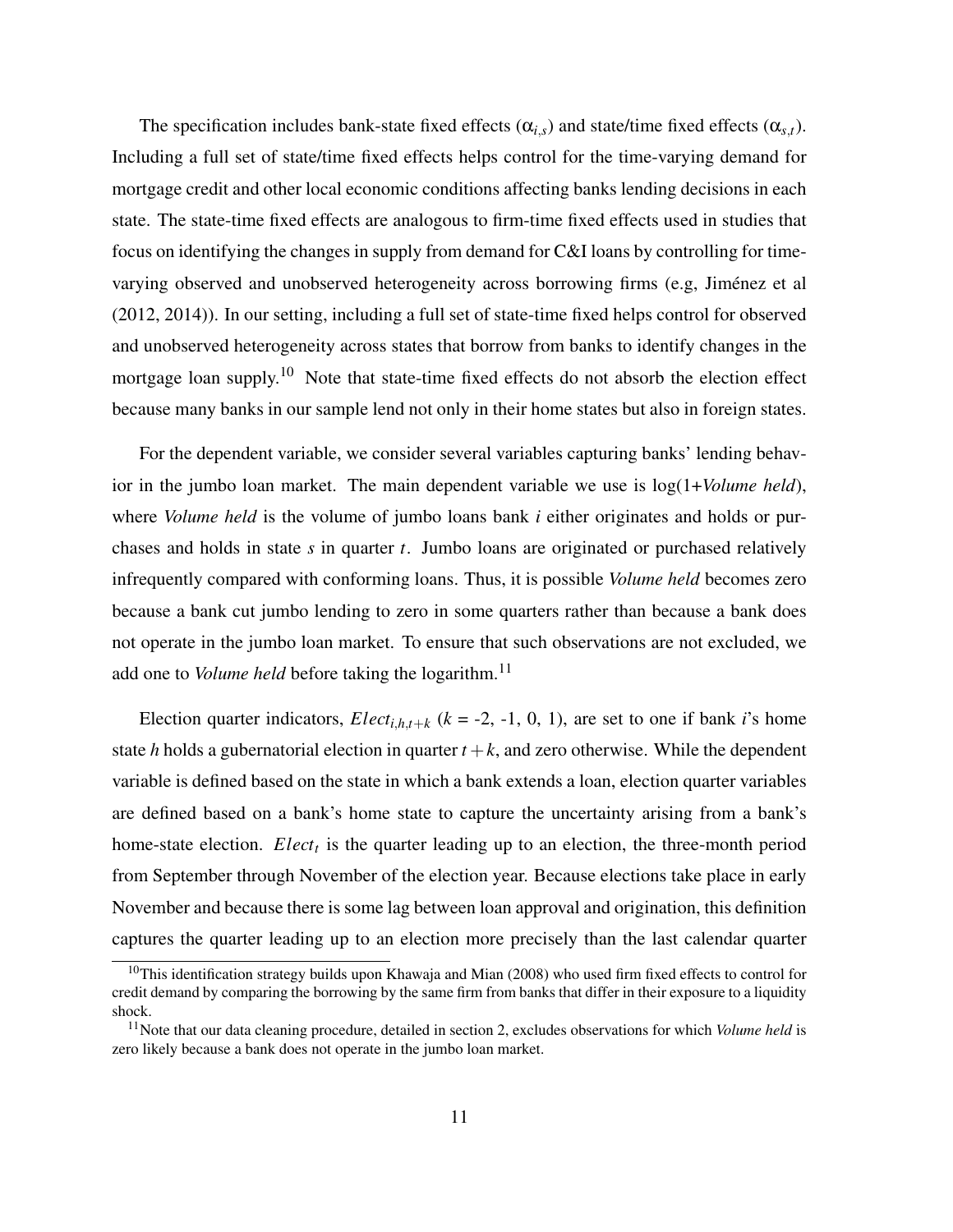before an election, which is from July to September.<sup>[12](#page-13-0)</sup> Coefficients on the election dummy variables can be interpreted as the difference in the within-bank conditional mean mortgage lending, controlling for other determinants of lending.

Finally, the specification includes various time-varying bank characteristics (*X*) that can affect banks mortgage lending decisions over time. We lag all bank-level controls by one quarter to alleviate a potential endogeneity concern. Size, defined as the logarithm of a bank's total inflation adjusted assets, may help explain banks' lending decision if larger banks behave differently than small ones in the mortgage market. We also include home mortgage, defined as the sum of first lien and junior lien residential real estate loans and home equity loans as a fraction of total assets. A bank's mortgage lending decision can be affected by its business strategy as reflected in its concentration on home mortgage relative to its size. A bank's dependence on core deposits, measured as the ratio of core deposits to total assets, can affect a bank's willingness to extend mortgage credit. Core deposits can encourage risk-taking due to its stable nature as a funding source and deposit insurance associated with core deposits. Finally, a bank's profitability, measured by return on equity, may also affect its mortgage lending decision. Standard errors are double clustered at the bank and state level.

# 4. Mortgage Lending around Gubernatorial Elections

## 4.1. Bank–level Analysis

We start with a bank-level analysis using data aggregated at the bank/quarter level, subsequently followed by a more granular analysis at the bank/state/quarter level. Table [3](#page-37-0) shows the bank-level results. The first column uses log(1+*Volume held*) as the dependent variable, where *Volume held* is the volume of jumbo loans bank *i* either originates and holds or purchases and holds in quarter *t* across all states. Coefficients of *Electt*−2, *Electt*−1, and *Elect<sup>t</sup>* are all negative and all but one are statistically significant. The pattern is similar using as the dependent variable log(1+*Number held*) in column (2) and *volume held*/lag(assets) in column

<span id="page-13-0"></span><sup>&</sup>lt;sup>12</sup>The results are similar when we define  $Elect_{i,h,t}$  as the three months from August to October.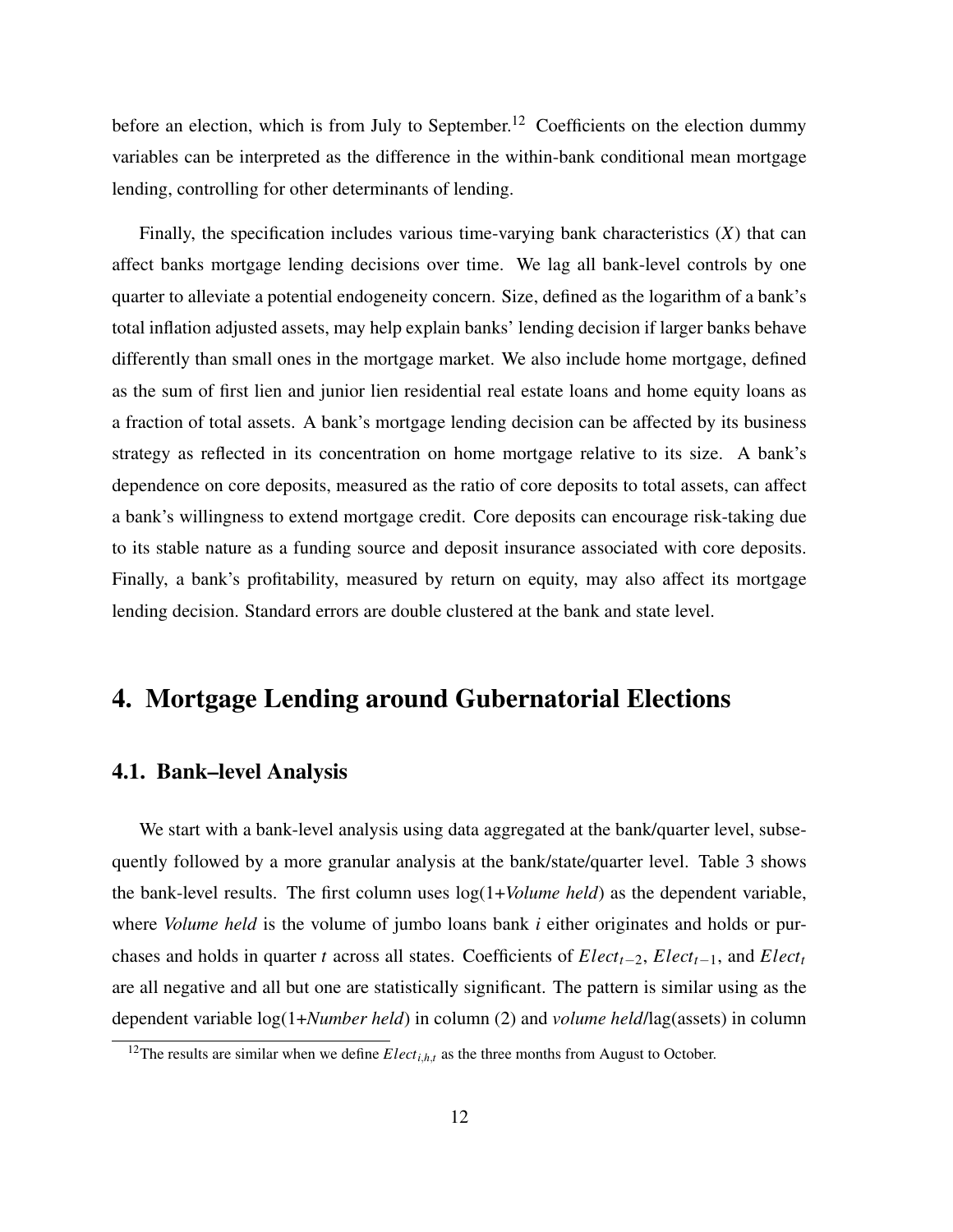(3), respectively. These results imply that banks' jumbo mortgage lending aggregated across all states declines when banks face gubernatorial elections in their home states.

An important drawback of this specification is that it cannot address the identification problem rising from changing loan demand at the state level. Different states hold gubernatorial elections in different years, resulting in varying degrees of uncertainty shocks across states in a given year. These state-level changes in demand cannot be accounted for by including nationwide macro trends or time trends. In the next sub-section, we utilize bank/state/quqarter level data to control for time-varying demand at the state level.

### 4.2. Baseline Results: Bank/State–level Analysis

Table [4](#page-37-0) reports the estimation results of the baseline specification (specification (1)) at the bank/state/quarter level. The first column uses log(1+*Volume held*) as the dependent variable. Note that *Volume held* is now defined at the state level. That is, *Volume held* is the volume of jumbo loans bank *i* either originates and holds or purchases and holds in state *s* in quarter *t*. Coefficients of *Electt*−2, *Electt*−1, and *Elect<sup>t</sup>* are all negative and statistically significant, suggesting that banks reduce jumbo mortgage lending when banks' home states hold elections. The magnitude of the reduction is economically large: The point estimates of the three coefficients range between -0.122 and -0.225, implying that, in the quarters leading up to an election, banks cut the volume of jumbo mortgage supply by between  $13% (= \exp(0.122) - 1)$ and  $25\%$  (= exp(0.225) – 1) relative to the volume in non-election quarters, controlling for various bank characteristics.

The election effect weakens after an election, but does not go away swiftly. The coefficient on *Electt*+<sup>1</sup> remains negative, though smaller in magnitude than those on pre-election quarter variables. This lagged response is quite plausible considering that it takes time for a bank to process loan applications and originate loans. Thus, loans likely appear in banks' books with some lags. In addition, while the uncertainty over an election outcome is resolved upon an election, there is some lingering uncertainty about the elected governor's administration and agenda, more so in the case of a newly elected governor. Jens (2017), for example, points out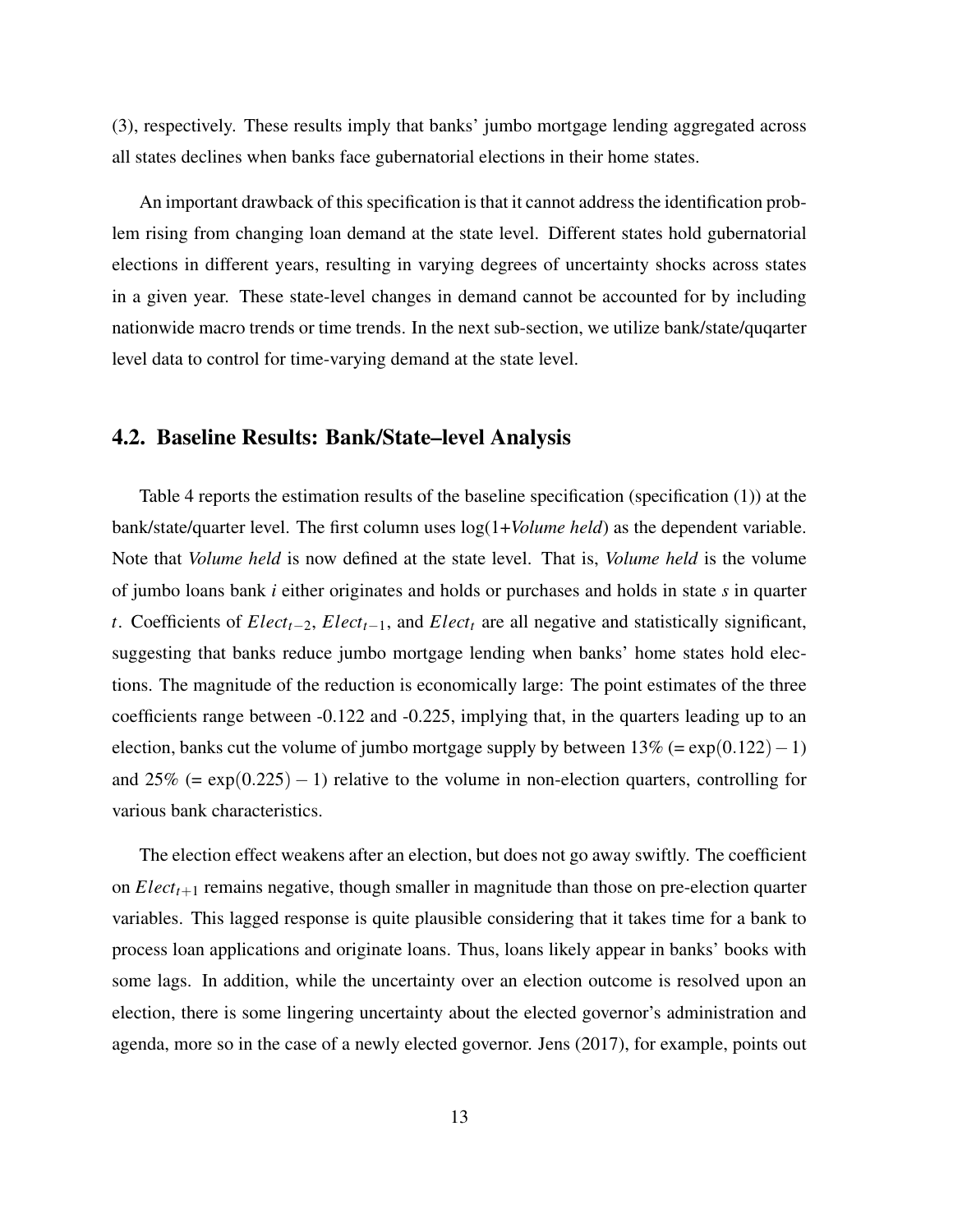that stock market volatility is higher for several months after a new governor is elected than when an incumbent is re-elected.<sup>[13](#page-15-0)</sup>

The next column of table [4](#page-37-0) uses log(1+*Number held*) as the dependent variable, where *Number held* is the number of jumbo loans bank *i* either originates and holds or purchases and holds in state *s* in quarter *t*. The result is similar: Coefficients of *Electt*−2, *Electt*−1, and *Elect<sup>t</sup>* are all negative and significant. The magnitude of coefficients is smaller with the reduction of 4% to 6% in the number of loans compared with non-election quarters, controlling for various bank characteristics. These results suggest that larger jumbo loans are likely affected more in election years.

We find that coefficients of bank-level control variables generally have signs consistent with the literature. Bank size, measured as lagged bank assets, is positively correlated with jumbo mortgage lending in columns (1) and (2), implying that large banks have more presence in the jumbo mortgage market. Home mortgages also have positive coefficients. That is, banks with a higher concentration in the mortgage market extend more jumbo loans. Banks relying more on core deposits also tend to engage more in jumbo mortgage lending.

For robustness, the last column considers as the dependent variable the ratio of *Volume held* to the bank's assets from a year ago, multiplied by 100.<sup>[14](#page-15-1)</sup> Because a bank' assets are not broken down to the state level in Call Reports, we use for the denominator a bank's assets consolidated across all states in which the bank operates while using for the numerator a bank's jumbo mortgage activity at the state level. This makes the ratio smaller than if state-level bank assets were used. Also note that the numerator captures the jumbo loans banks newly acquired and held in a given quarter, which is very small compared with existing jumbo loans in banks' books. The regression result is qualitatively similar to those in the first two columns: All three pre-election quarter variables have negative and significant coefficients. As expected, the coefficients are small, ranging between -0.006 and -0.009. This means that the ratio of newly held jumbo loans to a bank's assets declined between -0.006% and -0.009% in each

<span id="page-15-0"></span><sup>&</sup>lt;sup>13</sup>See, also, Biakowski, Gottschalk, and Wisniewski (2008), Boutchkova, Doshi, Durnev, and Molchanov (2011), and Kelly, Pastor, and Veronesi (2016).

<span id="page-15-1"></span> $14$ The loan volume is scaled by assets four quarters ago rather than by assets in the previous quarter to mitigate the potential seasonality issue associated with the quarterly frequency of the data.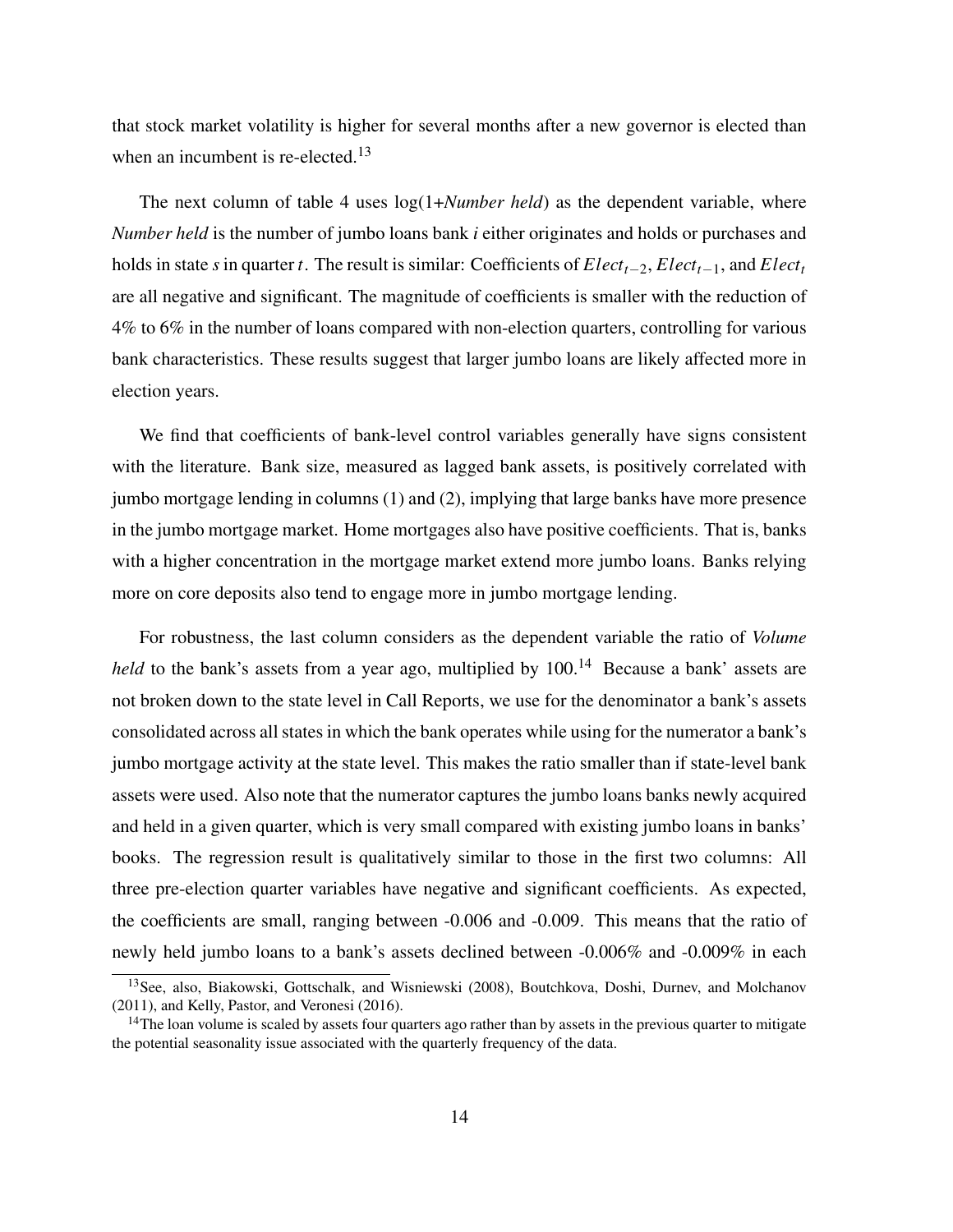of the pre-election quarters. This is a quite sizable change compared with the mean ratio of  $0.06\%$ .

Overall, the results have two important implications. First, policy uncertainty matters for banks' mortgage lending decisions. Second, the reduction in lending captured in the regressions reflects the reduction in both banks' home states and foreign states in which they provide mortgage credit. That means that policy uncertainty in one state has a spillover effect to other states through financial institutions serving multiple states.

# 4.3. Jumbo Mortgage Credit in Home States vs. Foreign States

While our results highlight an important transmission mechanism through which policy uncertainty is passed on to households, one may wonder whether our results are driven by a decline in demand for mortgage loans rather than by a decline in banks' credit supply. Our baseline specification includes state-time fixed effects, which help control for the time-varying demand for mortgage credit across states. In addition, because many banks in our sample operate in multiple states, we are able to compare banks exposed to same economic conditions but different degrees of uncertainty: Those facing elections in their home state and those operating in the same state but headquartered elsewhere. However, we further investigate the question by comparing loans extended in banks' home states and those in their foreign states. If the results are solely driven by a decline in demand, the reduction in loans should be concentrated in banks' home states where uncertainty surrounding elections may depress demand for mortgage credit.

Specifically, we introduce interaction terms between our quarterly election dummies and a home state dummy, which takes a value of one if the lending takes place in a bank's home state. All regressions continue to include state-time fixed effects. Table [5](#page-37-0) reports the results for the same dependent variables used in our baseline table [4:](#page-37-0) the volume and number of loans held, and the ratio of loans held to total assets. Across all three specifications, the quarterly election dummies remain negative and significant, suggesting that banks cut back lending outside of their home states as well. Meanwhile, the interaction terms are negative,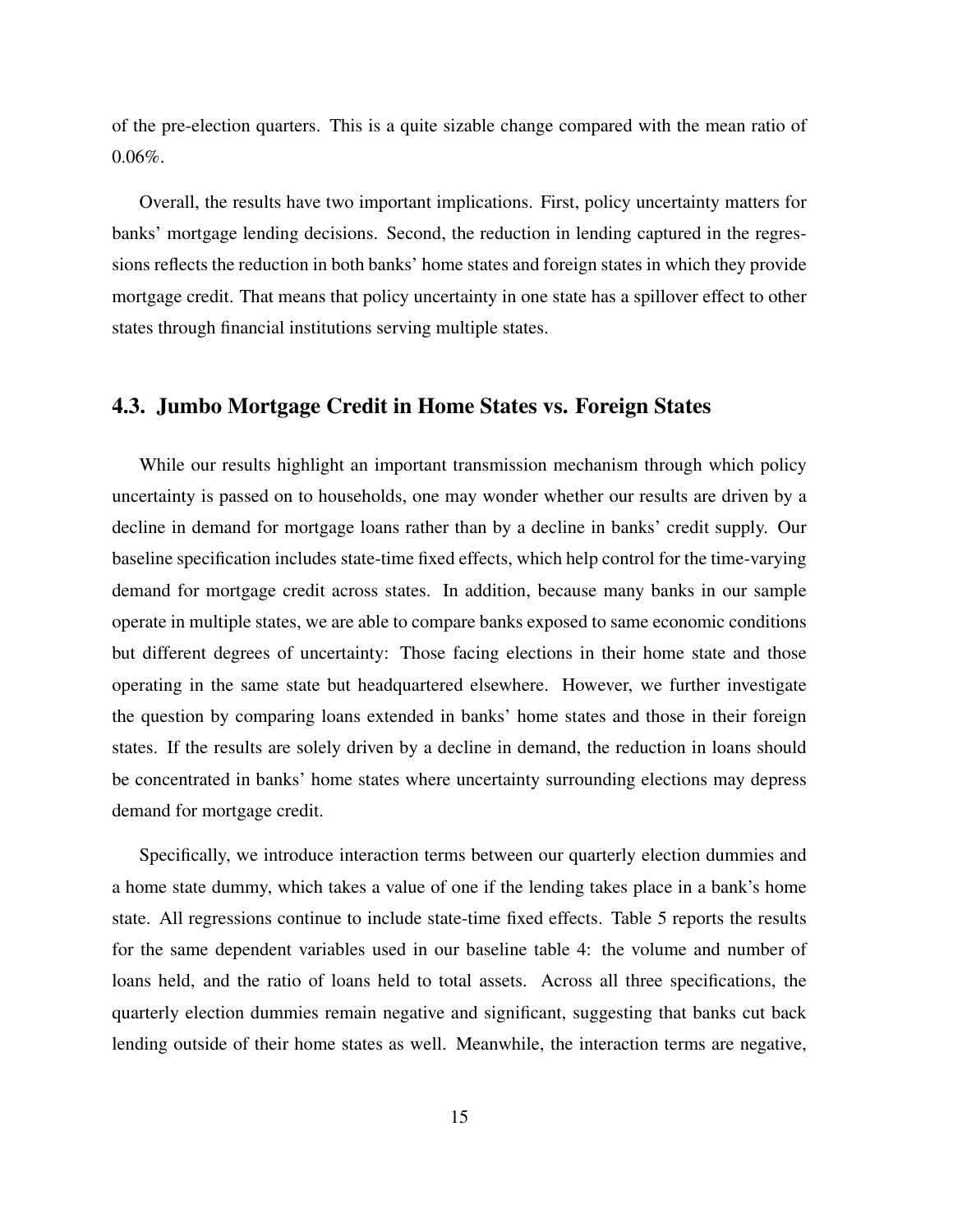significant and large in the election quarter and the post-election quarter, despite being positive and generally significant in the two previous quarters. Taken together, the interaction terms suggest that banks first start cutting back the credit supply more in foreign states, possibly trying to maintain better relationship with their home state, but once the election comes close, cutting credit in the home state becomes unavoidable as well.

These results provide additional support for our interpretation that the estimated lending cycles around elections are at least partly driven by changes in banks' credit supply. Purely demand-driven changes around home states' elections are unlikely to reduce the volume and number of mortgage loans to banks' foreign states, where credit demand would remain stable on average.

## 4.4. Bank Characteristics and Sensitivity to Policy Uncertainty

This section examines whether there is heterogeneity across banks in their sensitivity to electoral uncertainty. In particular, we consider two bank characteristics. First, we test whether state-chartered banks and nationally chartered banks headquartered in the same state respond differently to uncertainty surrounding the state's gubernatorial election. We conjecture that state-chartered banks can be more sensitive to the change in their state's political leadership. State banks are subject to both state and federal supervision as state and federal banking regulators alternate examinations of state banks while national banks are only subject to federal banking supervision. In addition, a state's governor has a strong influence over the appointment of the head of the state banking regulators. The choice of state regulators is important to state banks as state regulators can implement identical rules differently than federal regulators due to differences in their institutional design and incentives and can counteract federal regulators' actions to some degree (Agarwal, Lucca, Seru, and Trebbi (2014)).

However, changes in a state's political landscape are not limited to bank regulation. They can affect both state and national banks headquartered in the state through various channels such as state taxes, subsidies, budget, and procurement. Liu and Ngo (2014) argue that government plays a broad and active role in the banking sector and that banks consider political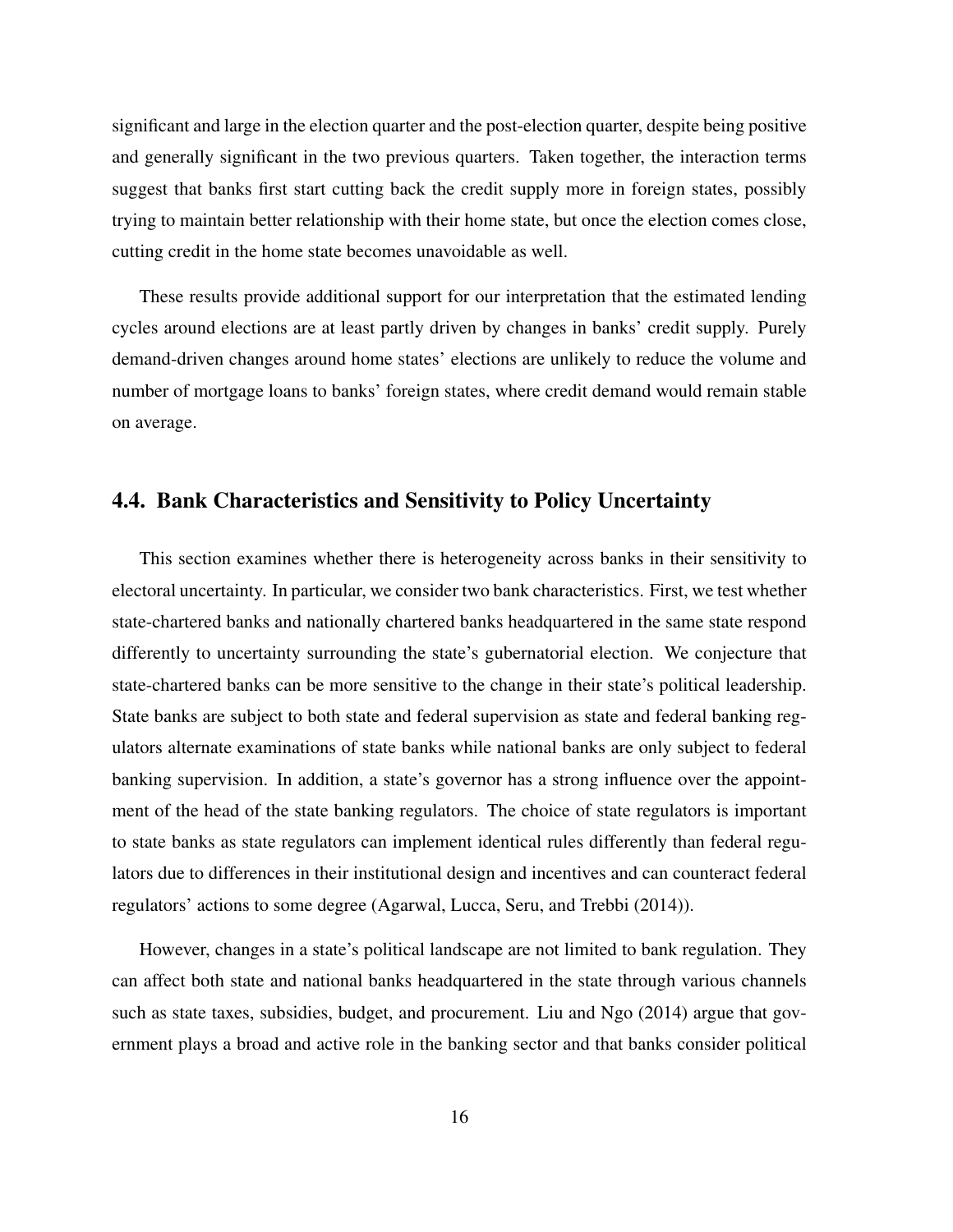interference as a serious risk factor.<sup>[15](#page-18-0)</sup> Thus, it is possible that the differential effect of elections on state banks are only marginal. In addition, legislation has strengthened the regulatory authority of the federal regulators relative to that of state regulators over time, potentially mitigating the differential effect (Leverty and Grace (2016)).

The second bank characteristic that we consider is banks' risk-taking behavior. Banks' risk-taking pattern has been documented to be associated with the probability of their survival, especially during crises.<sup>[16](#page-18-1)</sup> Similarly, electoral uncertainty may matter more to risky banks because they are likely more vulnerable to changes in policy regimes. On the other hand, banks' risk-taking tendency may persist over time, leading more risky banks to react less to the uncertainty surrounding elections. We construct three risk indicators based on each of the following three bank risk measures: z-score, equity ratio, and credit risk. Z-score estimates a bank's capital and return buffers with respect to its return volatility to evaluate the bank's distance to default. Equity ratio measures a bank's leverage and is considered an important measure of a bank's soundness and stability. Credit risk, measured as the ratio of risk-weighted assets to total assets, indicates how risky a bank's asset combination is and is positively associated with a bank's probability of default.

To test these hypotheses, we augment our baseline specification as follows to allow for interactions between bank characteristics and election quarter variables:

$$
Y_{i,s,t} = \alpha_{i,s} + \alpha_{s,t} + \sum_{k=-2}^{1} \beta_k \text{Elect}_{i,h,t+k} + \sum_{k=-2}^{1} \gamma_k \text{Elect}_{i,h,t+k} \cdot Z_{i,h,t}
$$

$$
+ \delta Z_{i,h,t} + X' \theta + \varepsilon_{i,s,t},
$$

where *Z* is the bank characteristic variable of interest. For the state bank hypothesis, the bank characteristic variable is *State bank*, which is set to one if the given bank is state-chartered and zero if nationally chartered. For the risk-taking hypothesis, the bank characteristic variable is *High risk*, an indicator set to one if the value of a bank risk measure is in the top tercile of

<span id="page-18-0"></span><sup>&</sup>lt;sup>15</sup>Related, Leverty and Grace (2017) and Kroszner and Strahan (1996) document government intervention in the U.S. insurance industry and thrift, respectively, and Dinc (2005) and Brown and Dinc (2005) document government intervention in banks in developing countries.

<span id="page-18-1"></span><sup>&</sup>lt;sup>16</sup>For example, see Beltratti and Stulz (2012), Cole and White (2012), Berger and Bouwman (2013), DeYoung and Torna (2013), and Kara and Vojtech (2017).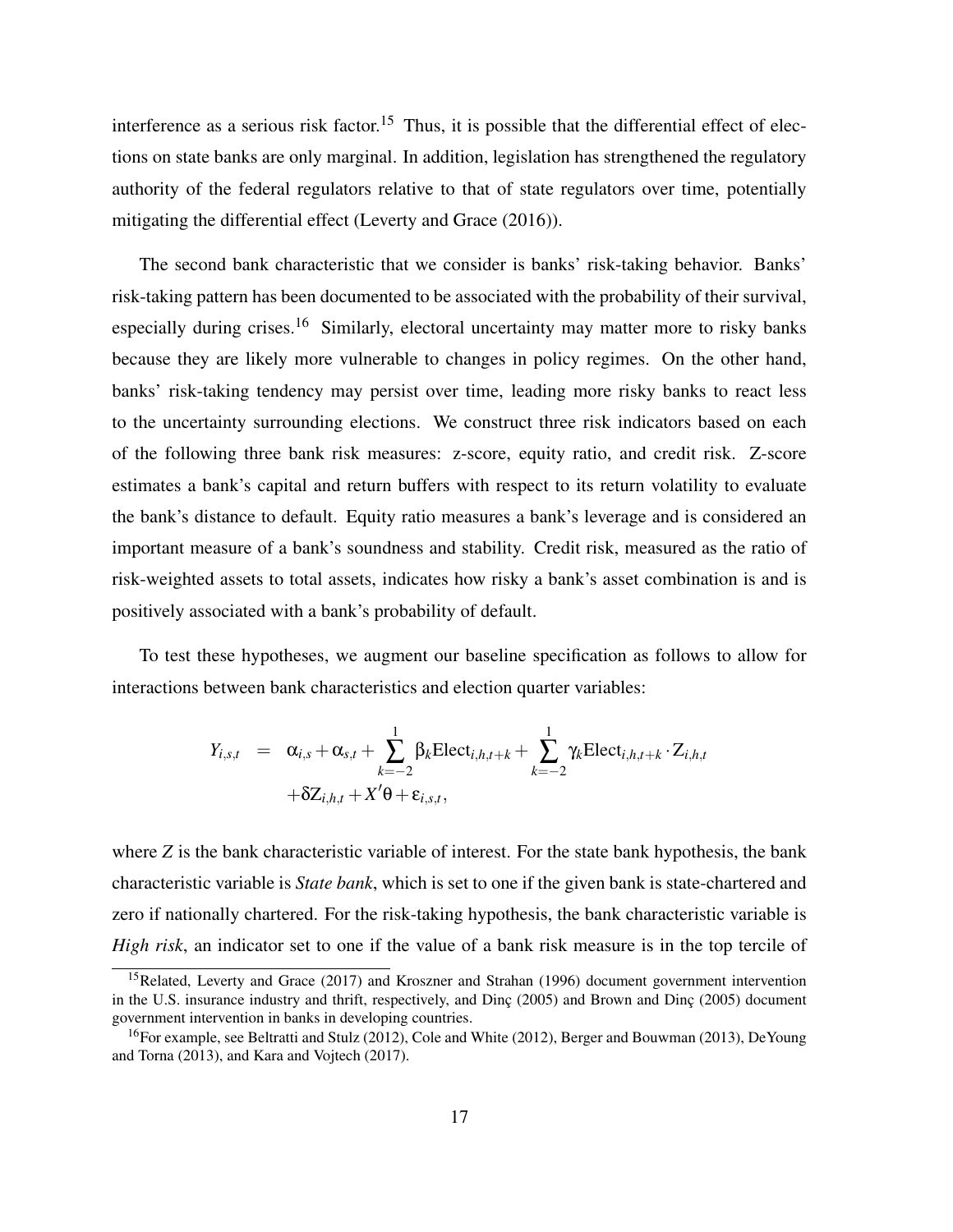the distribution in terms of the riskiness. For z-score and equity ratio, for which higher values indicate less risk, *High risk* is set to one if the value of the risk measure is in the bottom tercile of the distribution. For credit risk, for which higher value means higher risk, *High risk* is set to one if the value is in the top tercile of the distribution. We use risk measures lagged by four quarters to minimize endogeneity concerns.

Table [6](#page-37-0) reports the results. In the first column, we test whether state-chartered banks and national banks headquartered in the state respond differently to uncertainty surrounding the state's elections. Interaction terms are all negative and two of the coefficients, *Electt*−1× *State bank* and *Elect<sub>t</sub>* $\times$  *State bank*, are statistically significant at the 5% and 1% levels, respectively. It means that state banks are more sensitive to uncertainty surrounding gubernatorial elections than national banks. However, it does not mean that the uncertainty coming from gubernatorial elections is limited to risks associated with state-level banking supervision. National banks also cut jumbo mortgage lending around elections as indicated by negative and significant pre-election quarter variables. One caveat is that state banks can choose to switch to national banks and vice versa. However, it is a very rare event and is unlikely to affect the results.<sup>[17](#page-19-0)</sup>

The next three columns interact high-risk indicators with election quarter variables. Election quarter variables are all negative and mostly significant, indicating that less risky banks cut jumbo mortgage lending around elections. Turning to interaction terms, we observe that some election quarter variables interacted with high-risk indicators have negative and significant loadings, implying that more risky banks react a bit more to electoral uncertainty than less risky banks. When *High risk* constructed based on z-score values is used in column (2), *High risk* ×*Elect<sub>t</sub>*−2 has a negative and significant loading. When equity ratio and credit risk values are used to construct *High risk* indicators in columns (3) and (4), respectively, *High risk* indicators interacted with *Electt*−<sup>2</sup> and *Electt*−<sup>1</sup> have negative and significant loadings. These results suggest that, earlier in the election year, more risky banks tend to reduce the supply of jumbo mortgage credit more than less risk banks. When elections are near, however, risky banks reduce lending at about the same pace as less risky banks. Results are qualitatively the

<span id="page-19-0"></span> $176\%$  of banks in our jumbo-loan sample switched between state and national charters once during our sample period and 0.5% switched twice.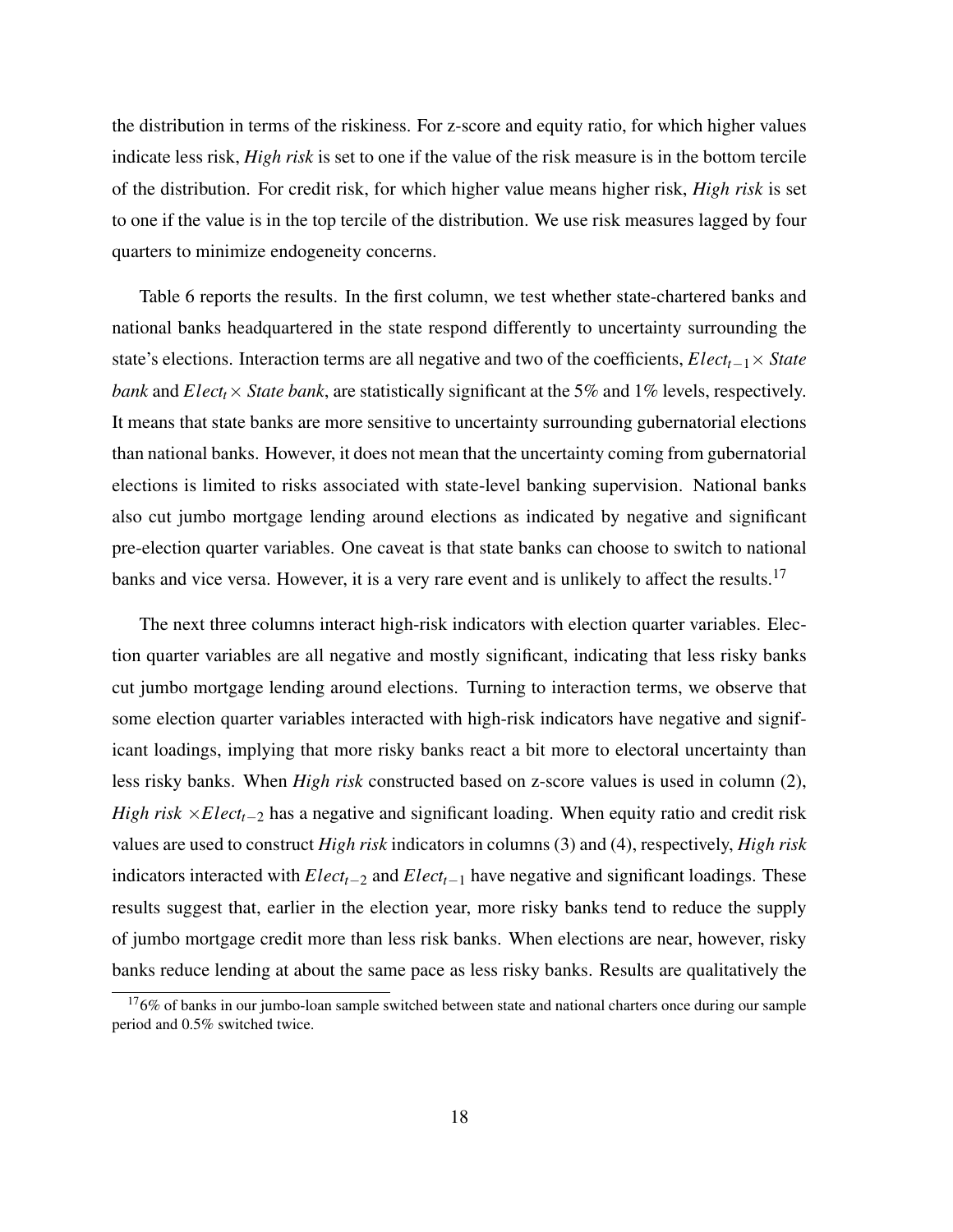same when we reconstruct *High risk* indicators using different cutoff values of underlying risk measures (unreported).

# 5. Election Characteristics and Sensitivity to Policy Uncertainty

This section exploits various election characteristics to further examine whether the documented lending cycle is indeed driven by the uncertainty generated by elections. If the reduction in lending was driven by uncertainty, the effect would likely be higher when there is a higher degree of uncertainty over future policy. In some cases, election outcomes are predicted with a great deal of confidence prior to the election date. However, other elections are characterized by very close races in which the outcome is highly uncertain until the day of the election. We investigate variation in electoral uncertainty by using vote margins as a proxy for the degree of uncertainty. We construct a dummy variable, *Close*, which is set to one if the vote margin in an election is less than 5%, and zero otherwise, where the vote margin is defined as the difference between the proportion of the votes garnered by the winner and the proportion received by the runner-up. We also construct an indicator variable, *Wide*, to capture elections with wide victory margins, which are likely to be associated with less uncertainty. *Wide* is set to one if the vote margin is more than 15% and zero otherwise. Among elections in our sample, 26% are classified as close elections and 42% as wide-margin elections (table [2\)](#page-36-0).

In addition, we examine whether an incumbent governor faces a term limit imposed by the state's electoral rules. Previous studies document that the advantage of incumbency is an important predictor of the election outcome: If an incumbent governor faces a term limit and, thus, cannot run for re-election, competition surrounding the election is likely more fierce and the uncertainty about the election outcome are likely higher. To capture the variation in the incumbency advantage across elections, we define an indicator variable, *Term limited*, which is set to one if an incumbent faces a term limit and zero otherwise. In our sample, incumbents face term limits in about 25% of elections (table [2\)](#page-36-0).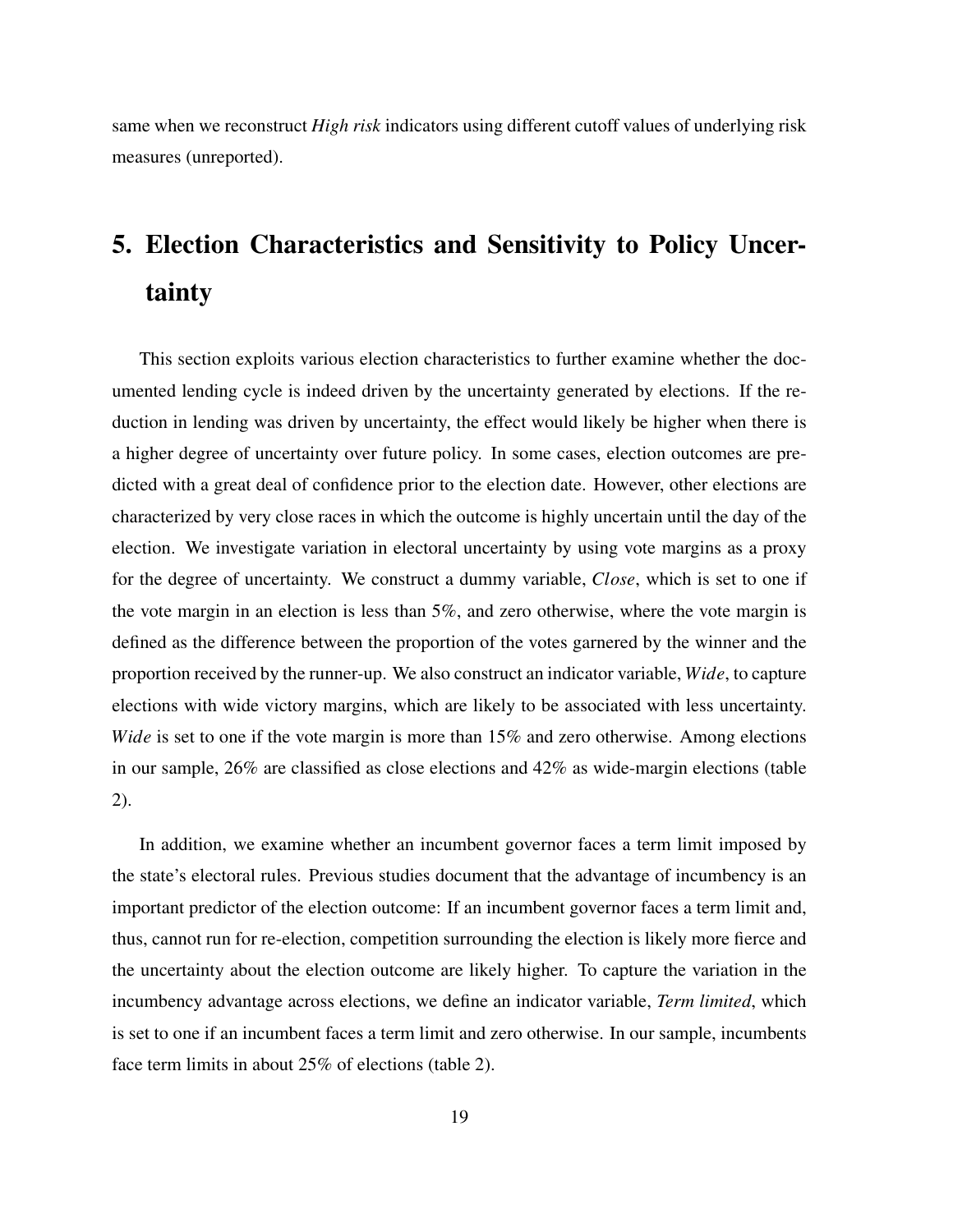We augment the baseline specification as follows to allow for interactions between election characteristics and election quarter variables:

$$
Y_{i,s,t} = \alpha_{i,s} + \alpha_{s,t} + \sum_{k=-2}^{1} \beta_k \text{Elect}_{i,h,t+k} + \sum_{k=-2}^{1} \gamma_k \text{Elect}_{i,h,t+k} \cdot Z_{i,h,t}
$$

$$
+ X'\theta + \varepsilon_{i,s,t},
$$

where *Z* is the election characteristics variable of interest including *Close*, *Wide*, and *Term limited*.

Table [7](#page-37-0) reports the results. Only the election quarter variables and their interaction terms are reported in the table to save space. Column (1) uses *Close* as the election characteristics variable. All election quarter variables have negative and significant coefficients. In addition, interaction terms are all negative and, in particular, the coefficient of *Electt*−<sup>1</sup> ×*Close*, -0.107, is large in magnitude and statistically significant. The coefficient suggests that banks lower the volume of jumbo loans they either originate and hold or purchase and hold in that quarter by 11% more in close elections than in other elections. This finding suggests that the effect of electoral uncertainty is more pronounced in close election races where uncertainty about election outcome tends to be higher. Turning to column (2), we see that all election quarter variables remain negative and significant. Consistent with our prediction, interaction terms are generally positive and significant, implying that cycles in mortgage lending around elections are less pronounced when races are highly predictable. Finally, column (3) interacts *Term limited* with election quarter variables. As predicted, interaction terms have negative and statistically significant coefficients. This means that banks cut credit supply more when an incumbent governor cannot run for re-election due to term limits, likely because uncertainty is higher in those elections.

Overall, the results in this section are consistent with the interpretation that mortgage credit supply declines more when uncertainty about the election outcome is higher. That is, the pattern in the data are likely driven by uncertainty surrounding elections. We also note that these results are consistent with the view described in the previous section that, after an election, there is some lingering uncertainty about the elected governor's administration and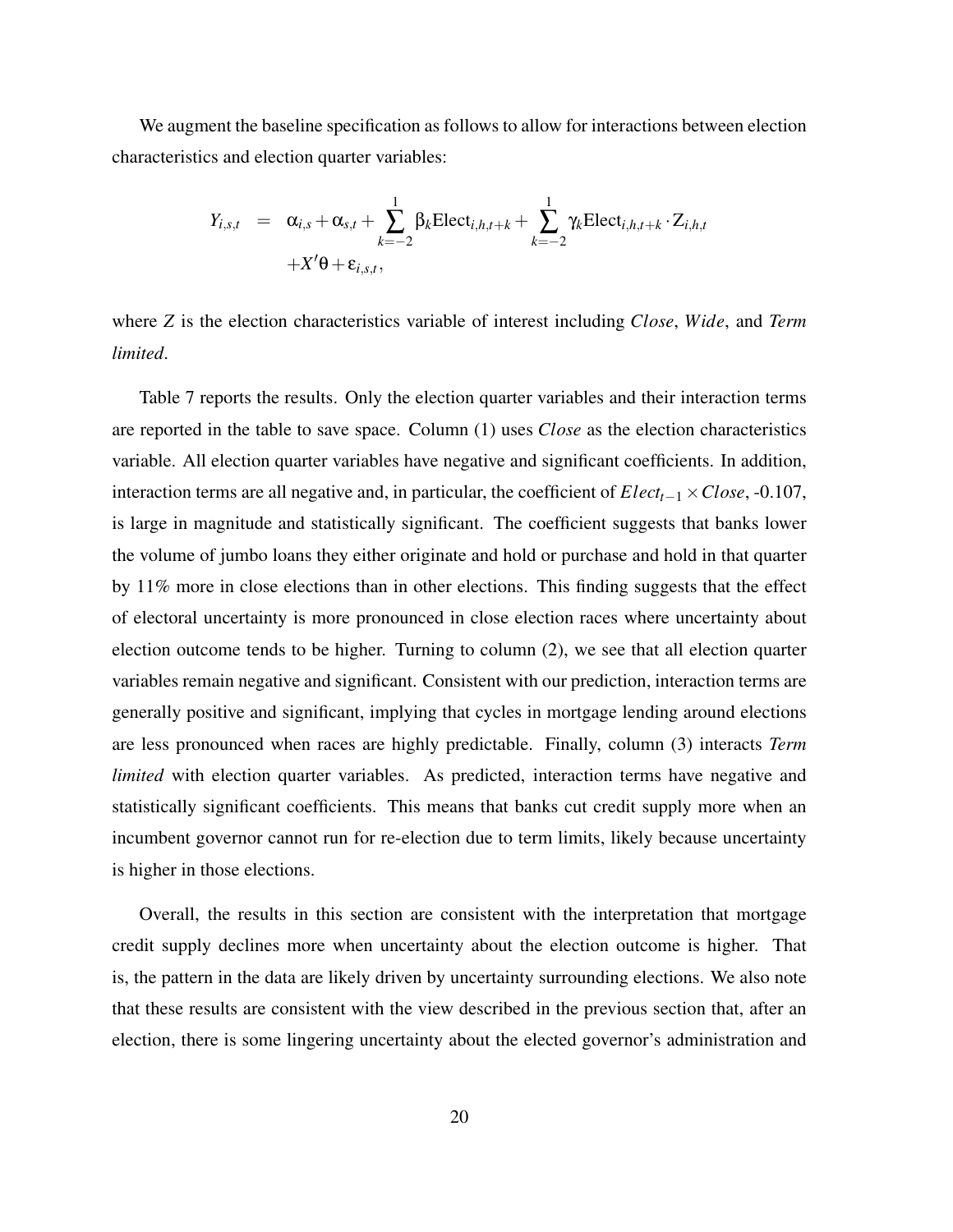agenda. The dampening election effect is slower to go away after close elections and after elections where the governor faces a term-limit. The interaction terms,  $Elect_{t+1} \times Close$  and  $Electr_{t+1} \times Term$  *limited* are both negative and significant. The post-election negative effect is stronger for term-limited elections, where lingering uncertainty is likely higher since a new governor replaces the incumbent regardless of the election outcome. Meanwhile, the election effect is nearly gone following a wide-margin election: The sum of the coefficient of  $Elect_{t+1}$ (-0.182) and that of  $Elect_{t+1} \times Wide$  (0.182) is zero. That is, close elections and term-limited elections appear to be highly contested and have more unresolved uncertainty even after the election outcome is revealed.

# 6. Additional Tests

## 6.1. Jumbo Loan Origination

The analyses so far have examined the volume and number of jumbo mortgage loans banks either originated and held or purchased and held in their balance sheets. In this section, we consider alternative measures of jumbo mortgage credit–the volume and number of jumbo mortgage loans banks originate in each state and each quarter regardless of whether they hold or sell the loans. These measures also exclude loans purchased rather than originated. These origination variables include loans that are sold soon after origination, a relatively more reversible form of investment. In the models of investment under uncertainty, irreversibility increases the information value of waiting to invest. Thus, the investment-uncertainty relation is likely more negative for more irreversible assets. To the extent that origination variables capture investment that is relatively less costly to reverse, the mortgage credit cycle may be less pronounced than when loans held were used in table [4.](#page-37-0) On the other hand, the results may be similar because jumbo mortgages are often held by the original lender rather than being sold upon origination.

Table [8](#page-44-0) estimates the baseline specification using three origination variables: (1)  $log(1+$ *Volume originated*), where *Volume originated* is the volume of jumbo loans bank *i* originates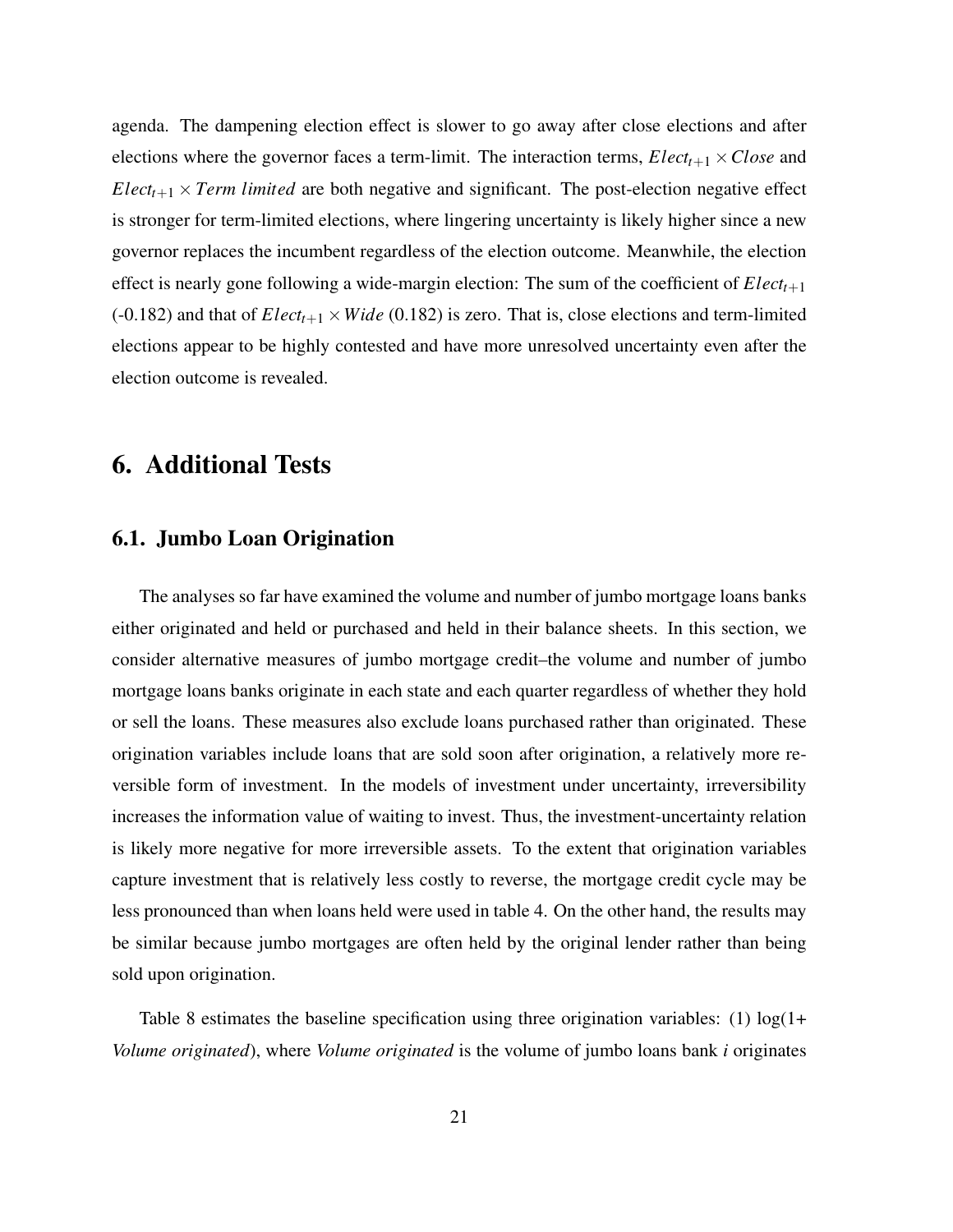in state *s* in quarter *t*, (2) log(1+*Number originated*), and (3) the ratio of *Volume originated* to the bank's assets from a year ago. The results are qualitatively the same as those in table [4](#page-37-0) with all three pre-election quarter variables showing negative and significant coefficients. However, the economic magnitude is generally smaller. Column (1) shows that the coefficients of pre-election quarter variables range between -0.079 and -0.110, indicating a decline in the quarterly jumbo mortgage origination volume of about 8-12% relative to the volume in nonelection quarters. This is much smaller than a reduction of 13-25% in table [4](#page-37-0) using *volume held*. This is well depicted in figure [1.](#page-34-0) Similarly, column (2) shows that the coefficients are smaller than the corresponding values in the baseline results. Column (3) shows that the ratio of *Volume originated* to lagged assets declined between 0.007% and 0.011%, slightly more than the decline of 0.006% and 0.009% in table [4](#page-37-0) using *volume held/lag(assets)*. This is likely because the origination volume, which is on average larger than the volume held, declines more in terms of the dollar amount and hence more as a fraction of assets while declining less as a fraction of previous volume than the volume held.

## 6.2. All Loans

In this section, we explore a broader sample of loans to include both jumbo and nonjumbo loans. Because non-jumbo loans are mostly conforming loans that can be sold to GSEs, they can be viewed as relatively more reversible investment than jumbo loans. However, conforming loans are also, to some extent, costly to reverse. Seasoned loans need to meet various requirements to be sold to GSEs. Even the loans that are sold upon origination carry some non-balance-sheet risks such as put back risk.<sup>[18](#page-23-0)</sup> We test whether the mortgage credit cycle is still present once non-jumbo loans are added to the sample. For consistency, we construct an all-loan sample in the same way as we did our jumbo-loan sample by following the data-cleaning procedures described in section 2. As we did with jumbo loans, for each 4 year election cycle, we only consider banks that either originate and hold or purchase and hold loans in at least three out of four quarters in the year before an election. The final data contain

<span id="page-23-0"></span><sup>&</sup>lt;sup>18</sup>For more detail, see Tarullo (2010), which describes former Federal Reserve Governor Daniel Tarullo's testimony before the U.S. Senate Committee on Banking, Housing, and Urban Affairs.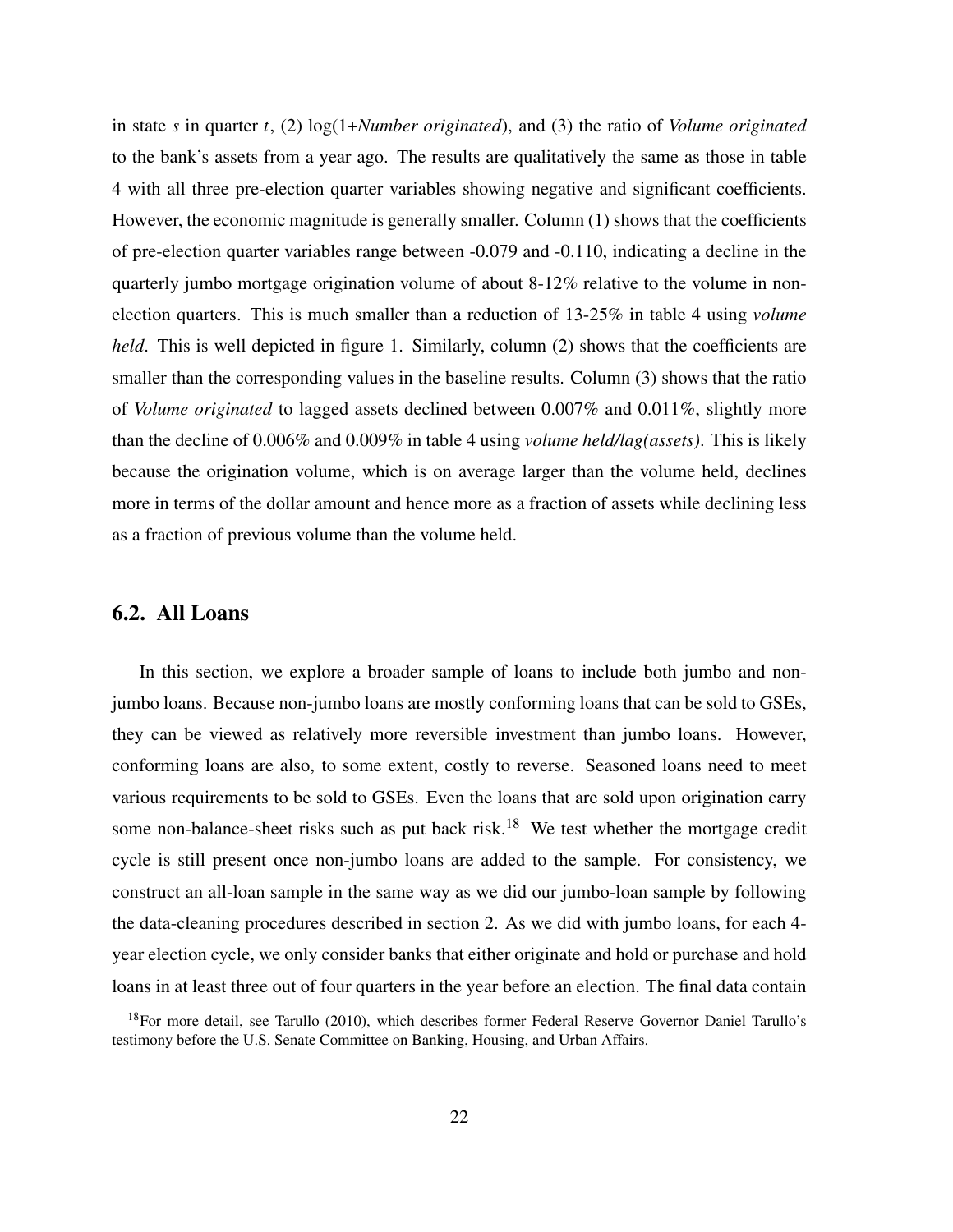457,005 observations at the bank/state/quarter-level. Note that the all-loan sample contains more banks as it includes banks that do not operate in the jumbo-loan market.

Table [9](#page-45-0) repeats the regressions in table [4](#page-37-0) using the new sample. Similar to jumbo-loan regression results, all election quarter variables have negative and significant loadings. This finding suggests that the mortgage credit cycle around elections is generally present in the mortgage loan market, not just in the jumbo loan market. The election effect on the loan volume appears less pronounced than in the baseline results using jumbo loans: Column (1) shows that the coefficients of pre-election quarters range between -0.069 and -0.158, compared with the range of  $-0.122$  and  $-0.225$  in table [4.](#page-37-0) This implies that the quarterly volume of loans, inclusive of both jumbo and non-jumbo, that banks either originate and hold or purchase and hold drops by about 7–17% compared with the volume in non-election quarters, controlling for various bank characteristics. The election effect on the number of all loans, on the other hand, seems somewhat more pronounced. Column (2) shows that the coefficients range between -0.065 and -0.088 while the corresponding coefficients in the baseline result range between -0.042 and -0.062. Note that larger reduction in the number of loans does not necessarily translate into larger reduction in the volume because non-jumbo loans are much smaller in size.

## 6.3. Robustness Checks

In this section, we perform a few robustness checks. We use log(1+*Volume held*) as the dependent variable for these regressions. In the first column of Table [10,](#page-46-0) we repeat the baseline regression using pseudo election dates, which are constructed by, for each state, randomly selecting a year in which a state does not hold an election and treating the year and every four years after the year as the election years for the state. If our results are indeed driven by electoral uncertainty, the credit cycle documented in earlier sections should not be present in pseudo election years. The results in column (1) show that the volume of jumbo mortgage loan supply does not decline in the pseudo election years, consistent with our prediction.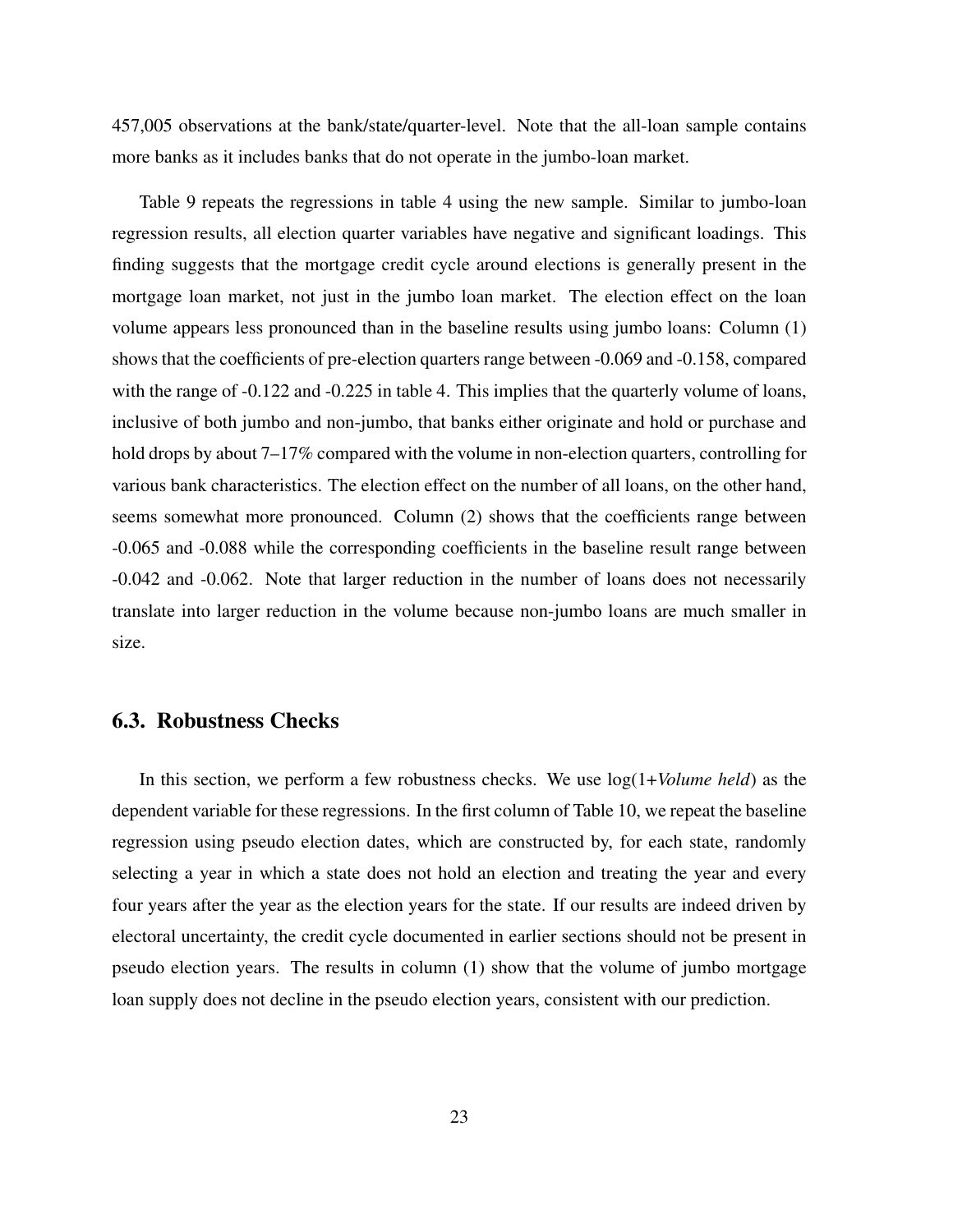Next, we address the concern that the pattern in the data might be driven by uncertainty surrounding presidential elections as the timing of some gubernatorial elections coincides with that of presidential elections. We repeat our baseline regression excluding states for which gubernatorial elections take place in the same year as presidential elections. That is, all banks headquartered in these states are excluded from the sample. Column (2) reports the result: Election quarter variables remain negative and significant, suggesting that the documented credit cycle is present outside presidential-election years as well.

Finally, we examine whether the result changes when we exclude three large states (New York, California, and Florida). If our result was driven by an idiosyncratic pattern that may be present in only a handful of large states, then the result is not likely to hold when these states with large observations are removed from the sample. We exclude all jumbo loans extended to these three states and estimate our baseline specification. Column (3) shows that the election quarter variables have negative and significant coefficients, similar to earlier findings.

# 7. Conclusion

We examine the relationship between banks' supply of jumbo mortgage credit and policy uncertainty using the timing of U.S. gubernatorial elections as a source of plausibly exogenous variation in policy uncertainty. We document that when banks face gubernatorial elections in their home states, they reduce the volume and number of jumbo loans that they either originate and hold or purchase and hold each quarter relative to non-election quarters. Reduction in lending is observed both in the state in which banks are headquartered and in foreign states. The result has two important implications. First, policy uncertainty matters for banks' mortgage lending decisions. Second, policy uncertainty in one state has a spillover effect to other states through lending by financial institutions serving multiple states. The documented effect is unlikely to be driven by changes in demand. All regressions include state-time fixed effects, which help control for the time-varying demand for mortgage credit across states. Furthermore, the estimated mortgage credit cycle around elections is present in banks' foreign states as well.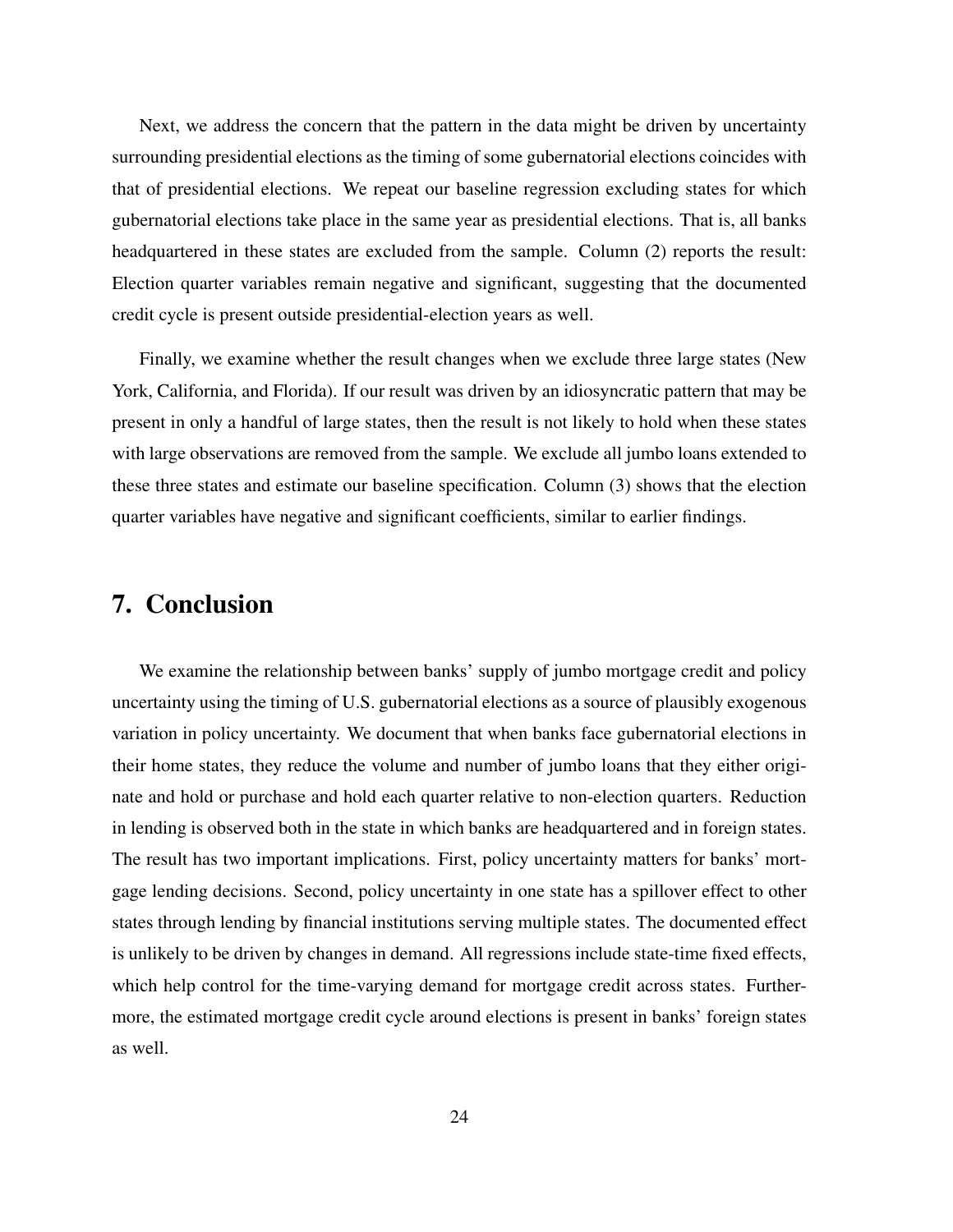The jumbo mortgage credit cycle around elections is more pronounced when there is a higher degree of uncertainty over the election outcome, as measured by vote margins and incumbent governors' term limits. We also document that some banks are more sensitive to policy uncertainty than others: State banks and risky banks cut jumbo mortgage supply more likely because they are more vulnerable to increased policy uncertainty. The results remain basically unchanged to various robustness checks. The cycle is also present when origination variables are considered and when a sample inclusive of both jumbo and non-jumbo loans is employed. Overall, the results show that policy uncertainty has a real effect on residential housing markets through banks' mortgage credit decisions.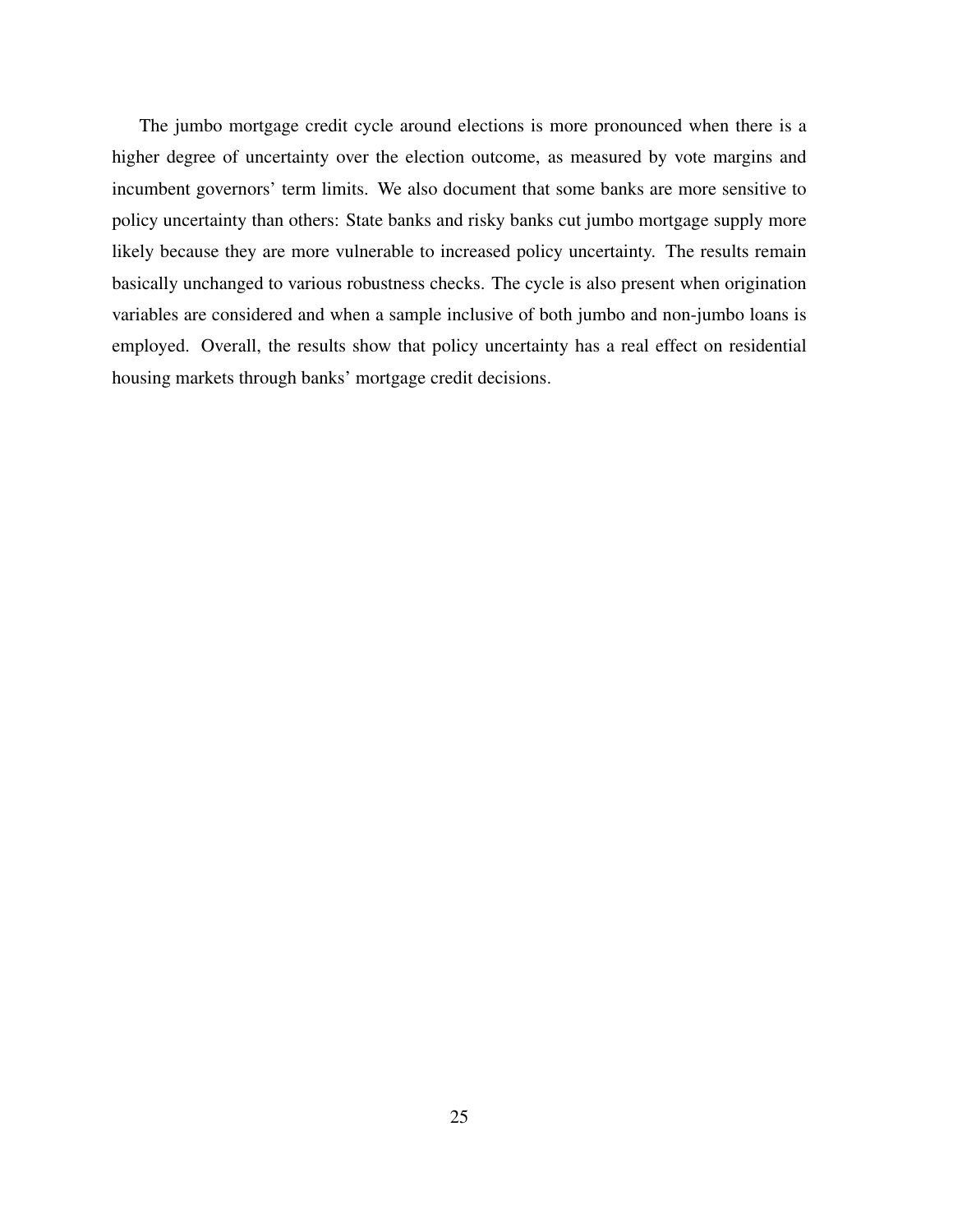# References

Adelino, Manuel, Antoinette Schoar, and Felipe Severino. 2014. Credit Supply and House Prices: Evidence from Mortgage Market Segmentation. Working Paper.

Adelino, Manuel, Antoinette Schoar, and Felipe Severino. 2016. Loan Originations and Defaults in the Mortgage Crisis: The Role of the Middle Class. *The Review of Financial Studies* 29.7: 1635-1670.

Agarwal, Sumit, David Lucca, Amit Seru, and Francesco Trebbi. 2014. Inconsistent Regulators: Evidence from Banking. *The Quarterly Journal of Economics* 129, 889–938.

Alessandri, Piergiorgio, and Margherita Bottero. 2017. Bank Lending in Uncertain Times. Working Paper.

Ambrose, Brent W., Michael LaCour-Little, and Anthony B. Sanders. 2004. The Effect of Conforming Loan Status on Mortgage Yield Spreads: A Loan Level Analysis. *Real Estate Economics* 32. 541–569.

Atanassov, Julian, Brandon Julio and Tiecheng Leng. 2016. The Bright Side of Policy Uncertainty: The Case of R&D. Working Paper.

Avery, Robert B., Kenneth P. Brevoort, and Glenn B. Canner. 2007. Opportunities and Issues in Using HMDA Data. *Journal of Real Estate Research* 29, 351–379.

Baker, Scott R, Nicholas Bloom, and Steven J Davis. 2016. Measuring Economic Policy Uncertainty. *Quarterly Journal of Economics* 131, 1593–1636.

Beltratti, Andrea and Renè Stulz. 2012. The Credit Crisis around the Globe: Why Did Some Banks Perform Better? *Journal of Financial Economics* 105, 1–17.

Berger, Allen N. and Christa H. S. Bouwman. 2013. How Does Capital Affect Bank Performance during Financial Crises? *Journal of Financial Economics* 109, 146–176.

Berger, Allen N., Omrane Guedhami, Hugh Hoikwang Kim, and Xinming Li. 2018. Economic Policy Uncertainty and Bank Liquidity Hoarding. Available at SSRN 3030489.

Bernanke, Ben S. 1983. Irreversibility, Uncertainty, and Cyclical Investment. *Quarterly Journal of Economics* 98, 85106.

Berrospide, Jose M., Lamont K. Black, and William R. Keeton. 2016. The Cross-Market Spillover of Economic Shocks through Multimarket Banks. *Journal of Money, Credit and*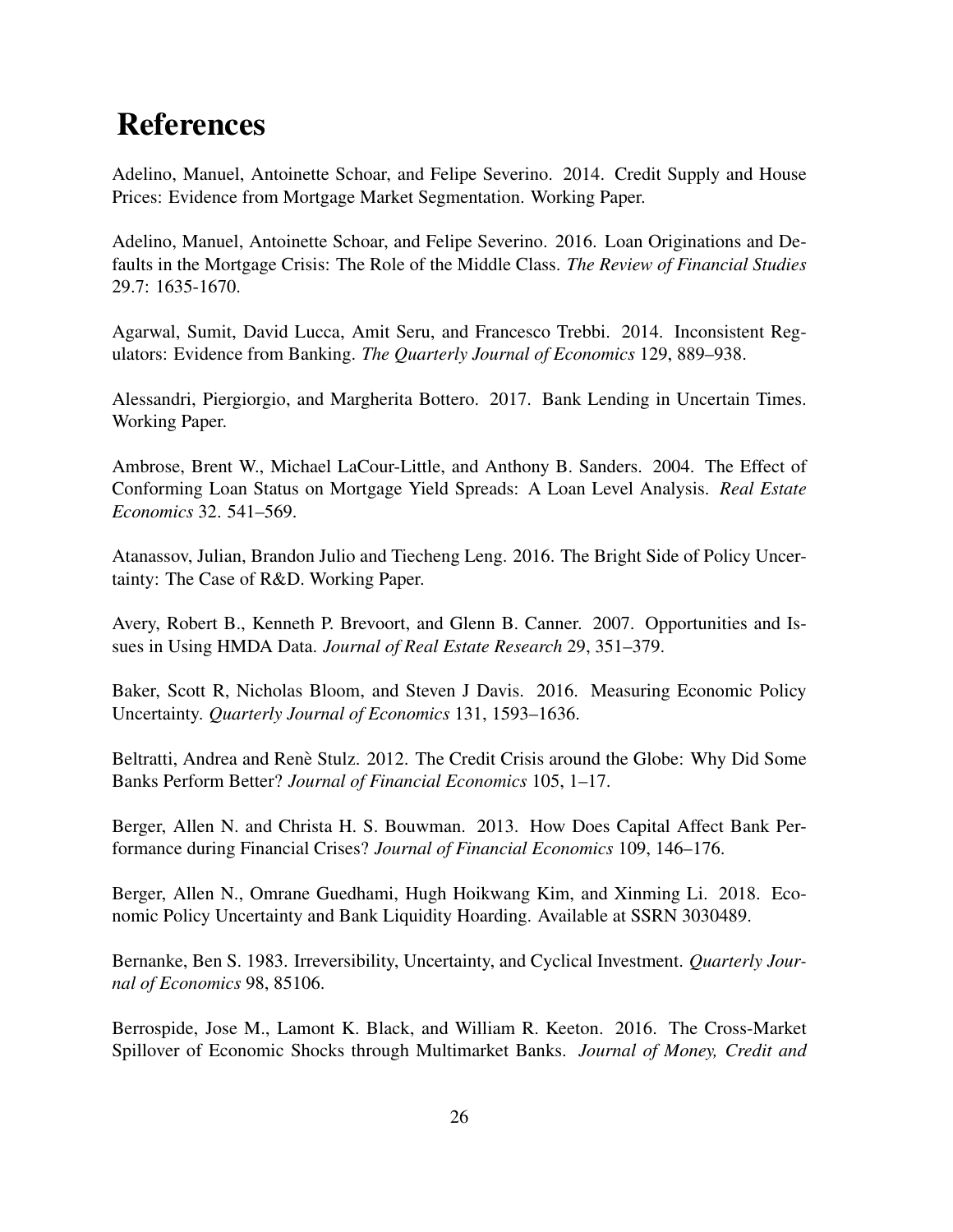*Banking* 48, 957–988.

Besley, Timothy, and Anne Case. 1995. Does Electoral Accountability Affect Economic Policy Choices? Evidence from Gubernatorial Term Limits. *Quarterly Journal of Economics* 110, 769–798.

Bialkowski, Jedrzej, Katrin Gottschalk, and Tomasz Piotr Wisniewski. 2008. Stock Market Volatility around National Elections. *Journal of Banking and Finance* 32, 1941–1953.

Bloom, Nicholas, Stephen Bond, and John Van Reenen. 2007. Uncertainty and Investment Dynamics. *Review of Economic Studies* 74, 391–415.

Bordo, Michael D., John V. Duca, and Christoffer Koch. 2016. Economic Policy Uncertainty and the Credit Channel: Aggregate and Bank Level U.S. Evidence over Several Decades. *Journal of Financial Stability* 26, 90–116.

Boutchkova, Maria, Hitesh Doshi, Art Durnev, and Alexander Molchanov. 2011. Precarious Politics and Return Volatility. *Review of Financial Studies* 25, 1111–1154.

Brown, Craig O. and Serdar Dinc. 2005. The Politics of Bank Failures: Evidence from Emerging Markets. *Quarterly Journal of Economics* 120:1413–44.

Canes-Wrone, Brandice, and Jee-Kwang Park. 2014. Elections, Uncertainty, and Irreversible Investment. *British Journal of Political Science* 44, 83–106.

Cetorelli, Nicola, and Linda Goldberg. 2012. Liquidity Management of U.S. Global Banks: Internal Capital Markets and the Great Recession. *Journal of International Economics* 86, 299–311.

Colak, Gonul, Art Durnev and Yiming Qian. 2017. Policy Uncertainty and IPO Activity: Evidence from US Gubernatorial Elections. *Journal of Financial and Quantitative Analysis* 52, 2523–2564.

Cole, Rebel A., and Lawrence J. White. 2012. Deja Vu All Over Aagain: The Causes of US Commercial Bank Failures This Time Around. 2012. *Journal of Financial Services Research* 42.1-2, 5-29.

De Haas, Ralph, and Neeltje Van Horen. 2012. International Shock Transmission after the Lehman Brothers Collapse: Evidence from Syndicated Lending. *American Economic Review: Papers and Proceedings*, 102, 225–30.

DeYoung, Robert and Gokhan Torna. 2013. Nontraditional Banking Activities and Bank Failures during the Financial Crisis. *Journal of Financial Intermediation* 22, 397-421.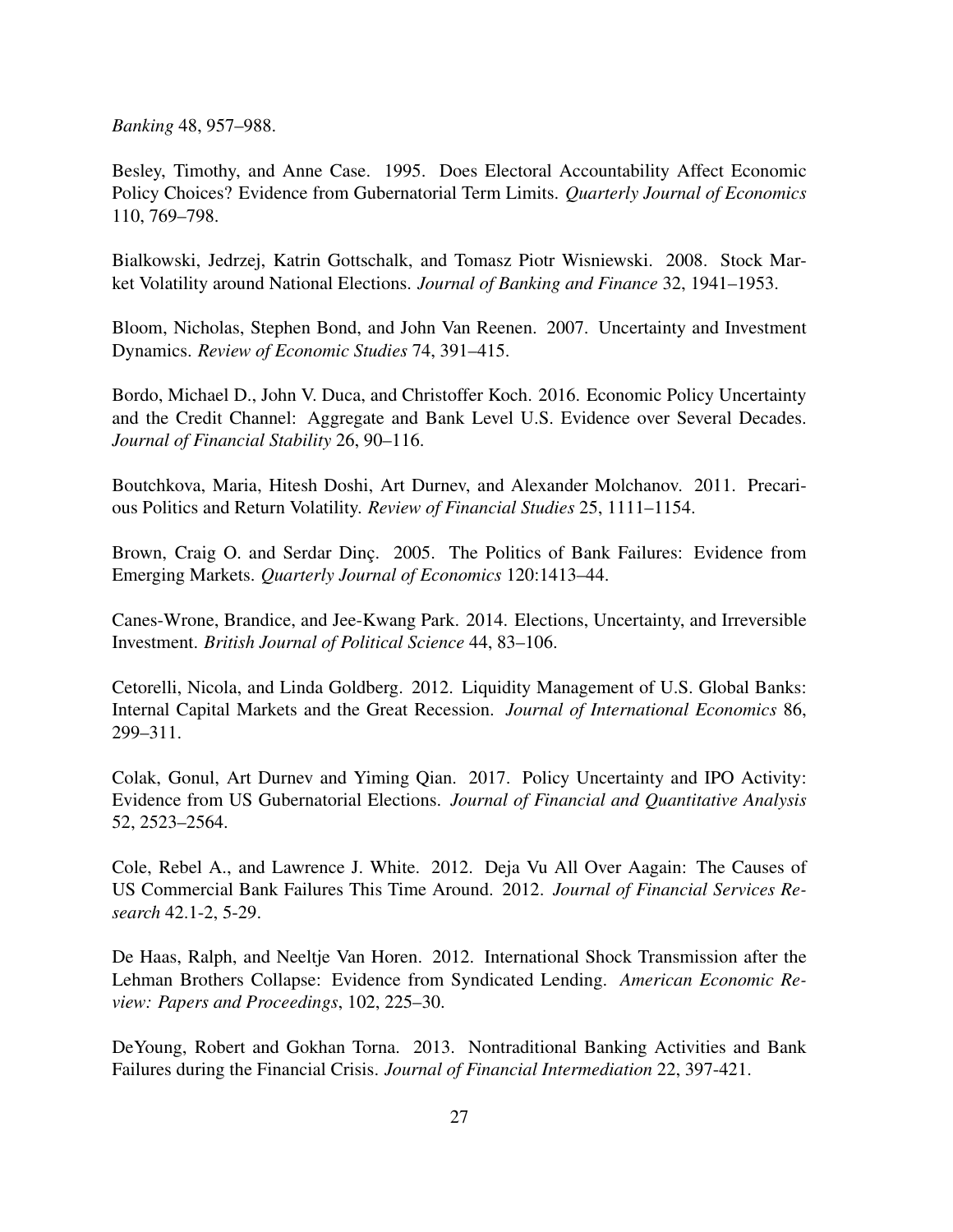Dinc¸, I. Serdar. 2005. Politicians and Banks: Political Influences on Government-owned Banks in Emerging Markets. *Journal of Financial Economics* 77, no. 2: 453-479.

Fannie Mae. 2014. Selling Guide: Fannie Mae Single Family. Washington: Fannie Mae, April, https://www.fanniemae.com/content/guide/sel041514.pdf.

Favilukis, Jack, Sydney C. Ludvigson, and Stijn Van Nieuwerburgh. 2017. The Macroeconomic Effects of Housing Wealth, Housing Finance, and Limited Risk Sharing in General Equilibrium. *Journal of Political Economy* 125, 140–223.

Freddie Mac. 2016. Single-Family Seller/Servicer Guide. McLean, Va.: Freddie Mac, June, http://www.freddiemac.com/singlefamily/guide/bulletins/pdf/062916Guide.pdf.

Gao, Pengjie and Yaxuan Qi, 2013. Policy Uncertainty and Public Financing Costs: Evidence from US Gubernatorial Elections and Municipal Bond Market. Working Paper.

Giannetti, Mariassunta, and Luc Laeven. 2012. Flight Home, Flight Abroad, and International Credit Cycles. *American Economic Review: Papers and Proceedings*, 102, 219–24.

Gissler, Stefan, Jeremy Oldfather, and Doriana Ruffino. 2016. Lending On Hold: Regulatory Uncertainty and Bank Lending Standards. Journal of Monetary Economics 81: 89–101.

Jens, Candace E. 2017. Policy Uncertainty and Investment: Causal Evidence from U.S. Gubernatorial Elections. *Journal of Financial Economics* 124, 563–579.

Jiménez, Gabriel, Steven Ongena, José-Luis Peydró, and Jesús Saurin. 2012. Credit Supply and Monetary Policy: Identifying the Bank Balance-Sheet Channel with Loan Applications. *American Economic Review* 102, no. 5: 2301–26.

Jiménez, Gabriel, Steven Ongena, José-Luis Peydró, and Jesús Saurina. 2014. Hazardous Times for Monetary Policy: What Do Twenty-Three Million Bank Loans Say About the Effects of Monetary Policy on Credit Risk-Taking?. Econometrica 82, no. 2: 463–505.

Julio, Brandon and Youngsuk Yook. 2012. Policy Uncertainty and Corporate Investment Cycles, *The Journal of Finance* 67, 45–84.

Julio, Brandon, and Youngsuk Yook. 2016. Policy Uncertainty, Irreversibility, and Cross-Border Flows of Capital, *Journal of International Economics* 103, 13–26.

Kalb, Deborah, ed. 2015. Guide to US Elections. CQ Press.

Kara, Gazi I., and Cindy Vojtech. 2017. Bank Failures, Capital Buffers, and Exposure to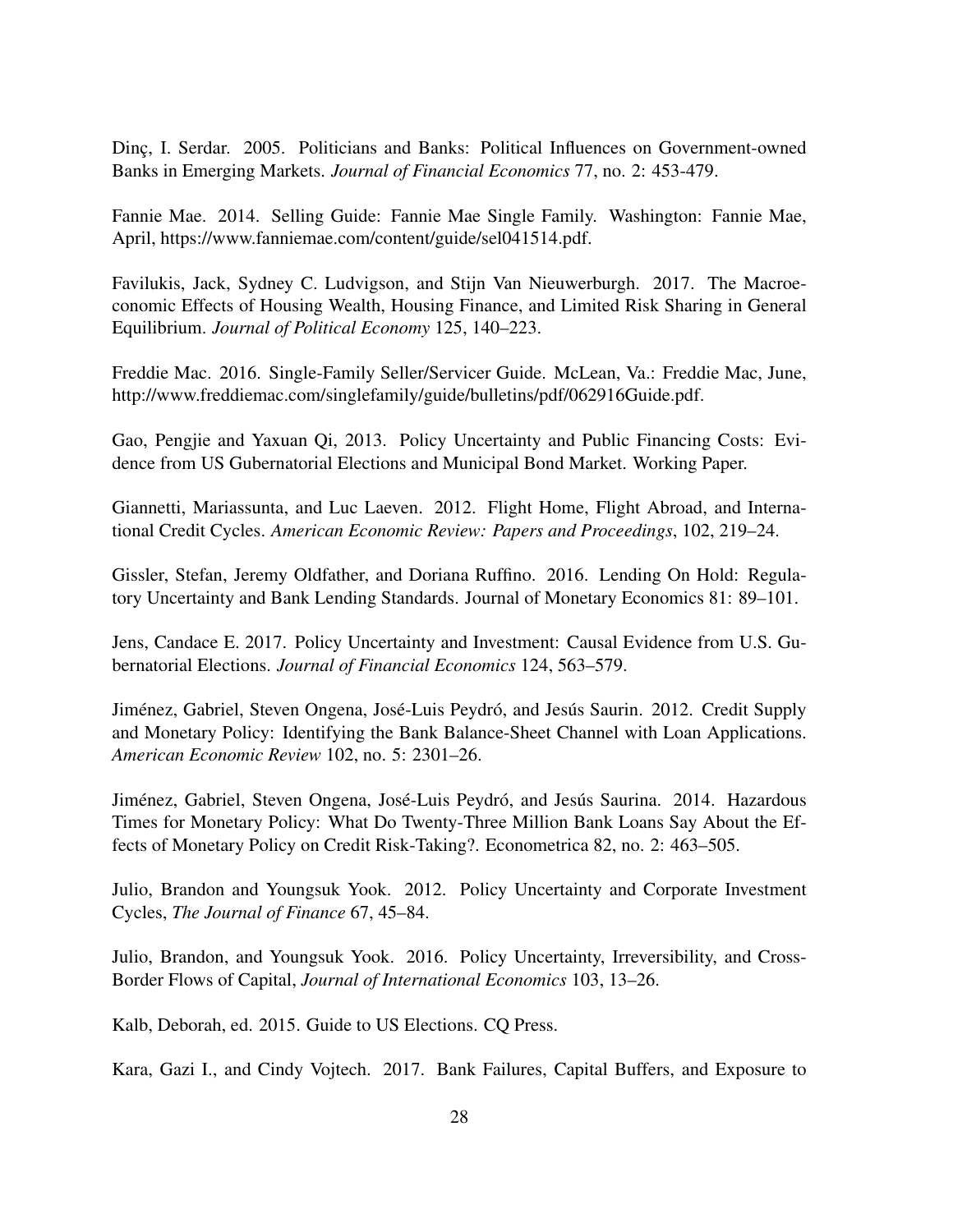the Housing Market Bubble. *Finance and Economics Discussion Series* 2017-115. Washington: Board of Governors of the Federal Reserve System.

Kelly, Bryan, L'ubos Pástor, and Pietro Veronesi. 2016. The Price of Policy Uncertainty: Theory and Evidence from the Option Market. *Journal of Finance* 71, 2417–2480.

Khwaja, Asim Ijaz, and Atif Mian. 2008. Tracing the Impact of Bank Liquidity Shocks: Evidence from an Emerging Market. *American Economic Review* 98, no 4: 1413–42.

Kim, Olivia, 2017. Does Policy Uncertainty Increase External Financing Costs? Measuring the Electoral Premium in Syndicated Lending. Working Paper.

Kroszner, Randall S. and Philip E. Strahan 1996. Regulatory Incentives and the Thrift Crisis: Dividends, Mutual-to-Stock Conversions, and Financial Distress. *Journal of Finance* 51, 1285–1319

Labonte, Marc. 2017. Who Regulates Whom? An Overview of the U.S. Financial Regulatory Framework. Congressional Research Service.

Leverty, J. Tyler and Martin F. Grace. 2017. Do Elections Delay Regulatory Action? *Journal of Financial Economics, Forthcoming*.

Liu, Wai-Man, and Phong T.H. Ngo. 2014. Elections, Political Competition and Bank Failure. *Journal of Financial Economics* 112, 251–268.

Loutskina, Elena, and Philip E. Strahan. 2009. Securitization and the Declining Impact of Bank Finance on Loan Supply: Evidence from Mortgage Originations. *The Journal of Finance* 64.2, 861–889.

Mian, Atif and Amir Sufi. 2009. The Consequences of Mortgage Credit Expansion: Evidence from the U.S. Mortgage Default Crisis. *Quarterly Journal of Economics* 124, 1449–1496.

Peek, Joseph, and Eric Rosengren. 1997. The International Transmission of Financial Shocks: The Case of Japan. *American Economic Review* 87, 495–505.

Peek, Joseph, and Eric Rosengren. 2000. Collateral Damage: Effects of the Japanese Bank Crisis on Real Activity in the United States. *American Economic Review* 90, 30–45.

Peltzman, S. 1987. Economic Conditions and Gubernatorial Elections. *American Economic Review* 77, 293–297.

Saiz, Hector Perez and Aggey Semenov. 2014. The Effect of Campaign Contributions on State Banking Regulation and Bank Expansion in U.S. Working Paper.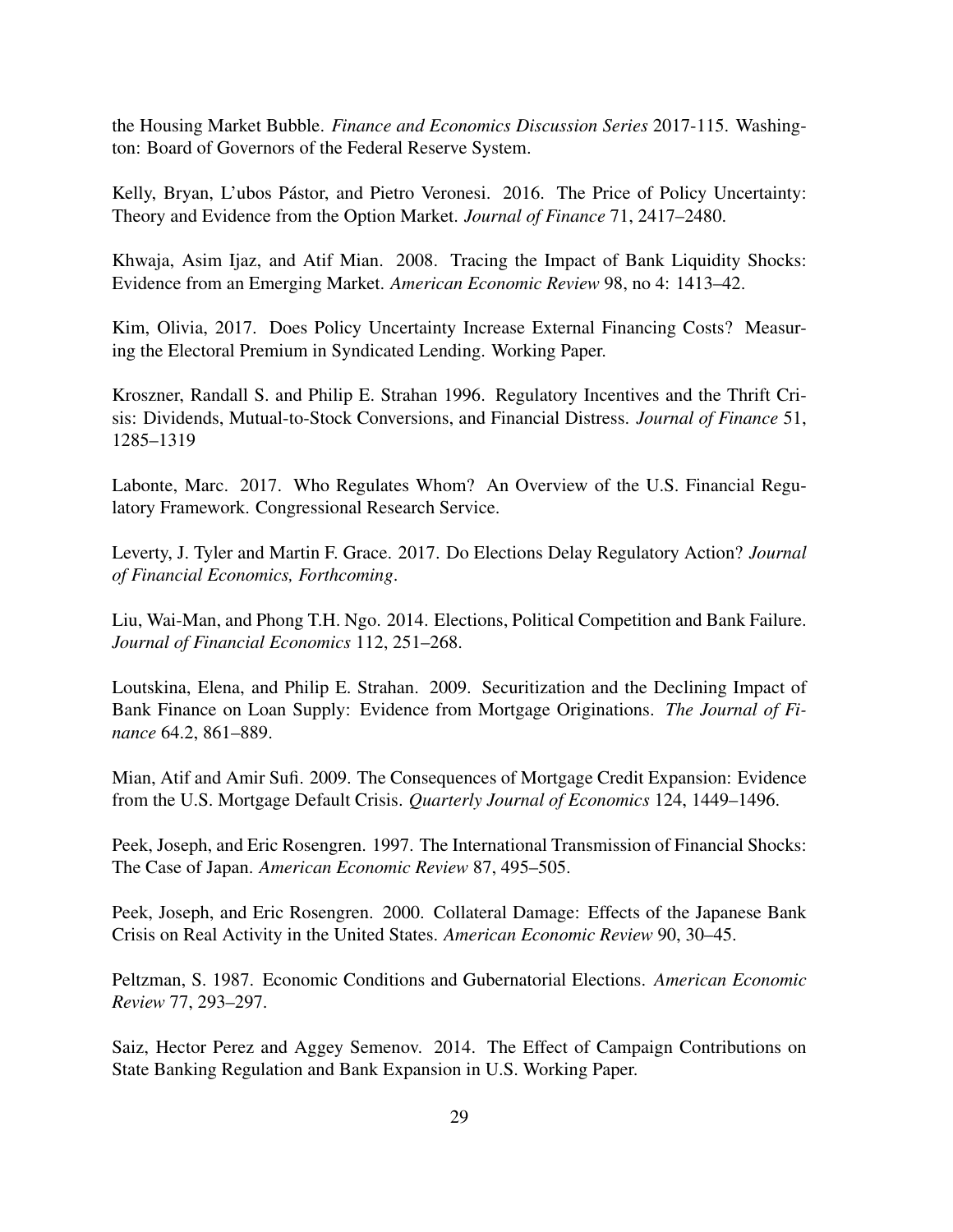Schnabl, Philipp. 2012. Financial Globalization and the Transmission of Bank Liquidity Shocks: Evidence from an Emerging Market. *Journal of Finance* 67, 897–932.

Tarullo, Daniel K. 2010. Problems in Mortgage Servicing, statement before the Committee on Banking, Housing, and Urban Affairs, U.S. Senate, December 1, https://www.federalreserve.gov/newsevents/testimony/tarullo20101201a.htm.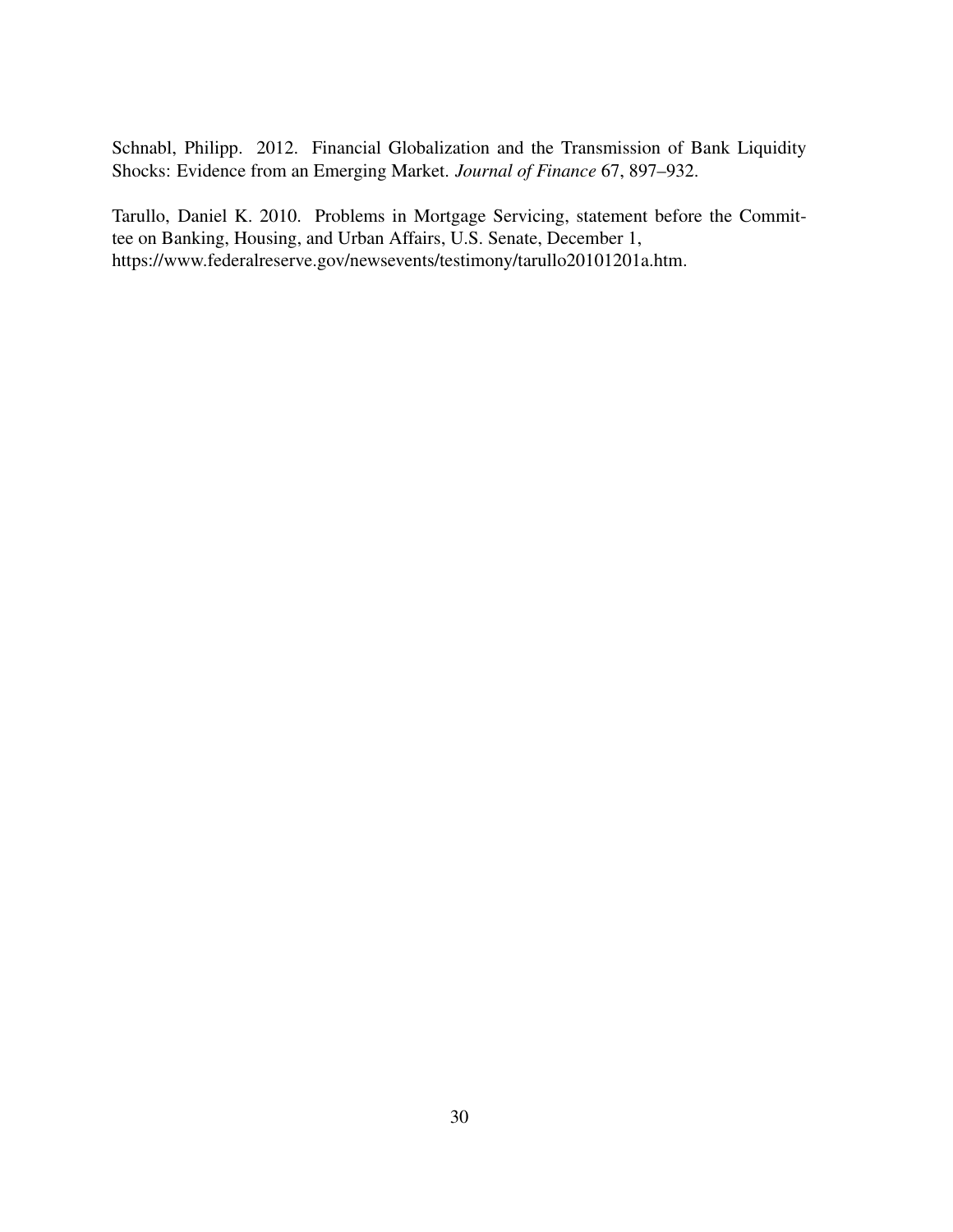# Appendix: Variable Descriptions

| Variable                           | Description                                                                                                       |
|------------------------------------|-------------------------------------------------------------------------------------------------------------------|
| <b>Dependent Variables</b>         |                                                                                                                   |
| Volume held $_{i,s,t}$             | The volume of jumbo loans bank <i>i</i> either originates and holds or purchases and holds                        |
|                                    | in state $s$ in quarter $t$ .                                                                                     |
| Number held $_{i,s,t}$             | The number of jumbo loans bank <i>i</i> either originates and holds or purchases and holds                        |
|                                    | in state $s$ in quarter $t$ .                                                                                     |
| Volume originated $_{i,s,t}$       | The volume of jumbo loans bank $i$ originates in state $s$ in quarter $t$ .                                       |
| Number originated <sub>i,s,t</sub> | The number of jumbo loans bank $i$ originates in state $s$ in quarter $t$ .                                       |
| <b>Election Variables</b>          |                                                                                                                   |
| $Elect_{t+k}$                      | $Elect_{t+k}$ takes a value of one if a bank's home state holds a gubernatorial election                          |
|                                    | in quarter $t + k$ , and zero otherwise, where the quarter leading up to an election ( <i>Elect<sub>t</sub></i> ) |
|                                    | is defined as the three-month period from September to November.                                                  |
| Close                              | An indicator variable set equal to one if the vote difference in an election is                                   |
|                                    | less than 5%, and zero otherwise, where vote difference is defined as the                                         |
|                                    | difference between the proportion of the votes garnered by the winner and                                         |
|                                    | that received by the runner-up.                                                                                   |
| Wide                               | An indicator variable set equal to one if the vote difference in an election is                                   |
|                                    | more than 15%, and zero otherwise                                                                                 |
| New governor                       | An indicator variable set to 1 if a new governor is elected in an election and                                    |
|                                    | zero if an incumbent is re-elected.                                                                               |
| Term limited                       | Term limited is equal to one if an incumbent governor faces a binding term                                        |
|                                    | limit and cannot run for re-election, and zero otherwise.                                                         |
| <b>Other Variables</b>             |                                                                                                                   |
| <i>Size</i>                        | The logarithm of a bank's total assets.                                                                           |
| Home mortgages <sub>i.t</sub>      | The sum of first lien and junior lien residential real estate loans and home                                      |
|                                    | equity loans as a fraction of total assets.                                                                       |

*(cont'd in the next page)*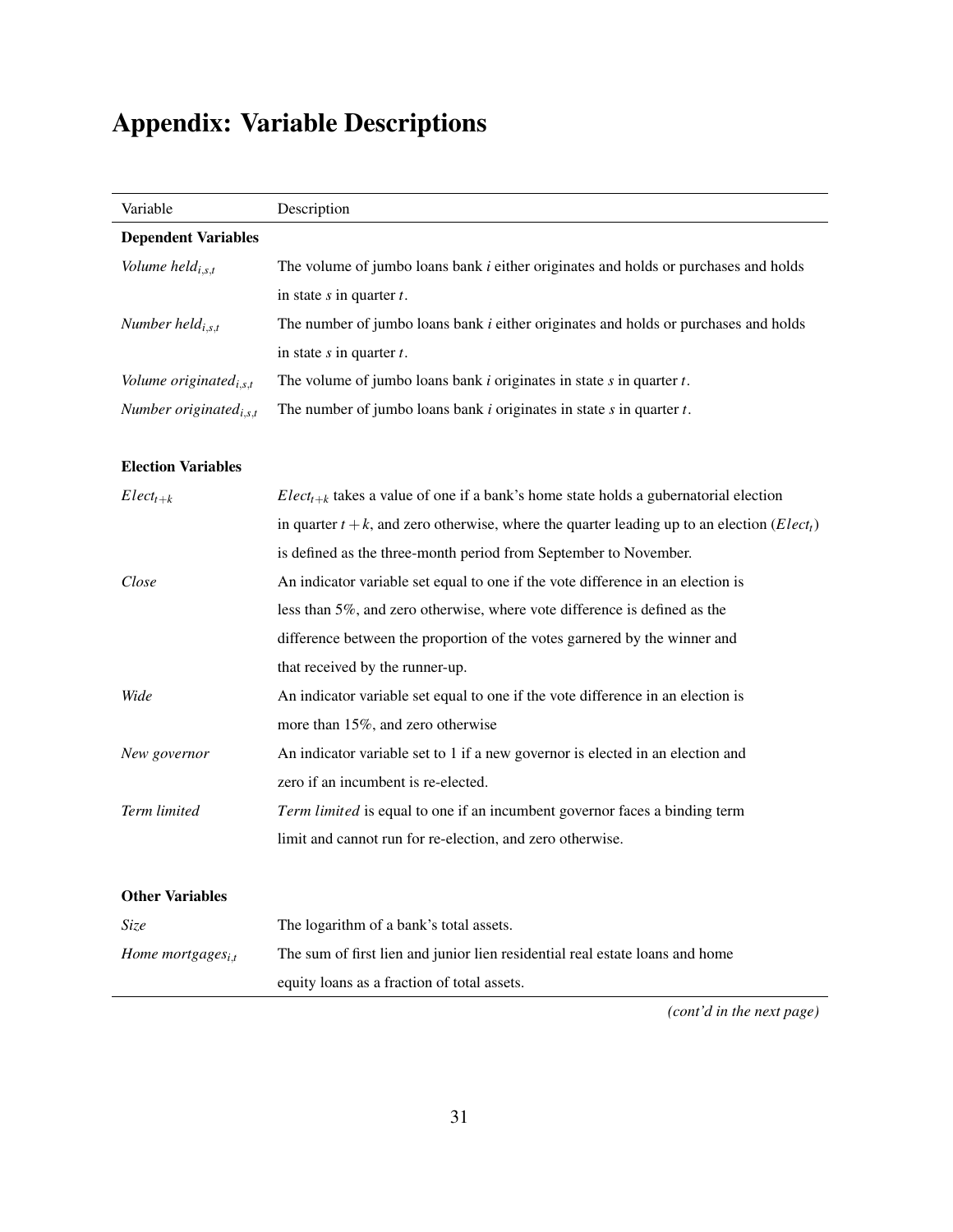| Variable                       | Description                                                                                                                                                                      |
|--------------------------------|----------------------------------------------------------------------------------------------------------------------------------------------------------------------------------|
| Core deposits                  | The sum of transaction deposits, savings, and small time deposits divided by total                                                                                               |
|                                | assets.                                                                                                                                                                          |
| Return on equity <sub>it</sub> | Net income divided by average equity.                                                                                                                                            |
| $Z$ -score <sub>i.t</sub>      | $\frac{\overline{ROA}_{i,t} \times \frac{total\;equity_{i,t}}{total\;asserts_{i,t}}}{sd(ROA_{i,t})}$ , where $\overline{ROA}_{i,t}$ , is a bank's return on assets averaged over |
|                                | 8 quarters between t and $t - 7$ . Similarly, $sd(ROA_{i,t})$ is standard deviation of a bank's                                                                                  |
|                                | return on assets calculated over 8 quarters between t and $t - 7$ .                                                                                                              |
| Equity ratio <sub>i.t</sub>    | The ratio of total equity to total assets.                                                                                                                                       |
| Credit risk <sub>i.t</sub>     | The ratio of risk-weighted assets to total assets.                                                                                                                               |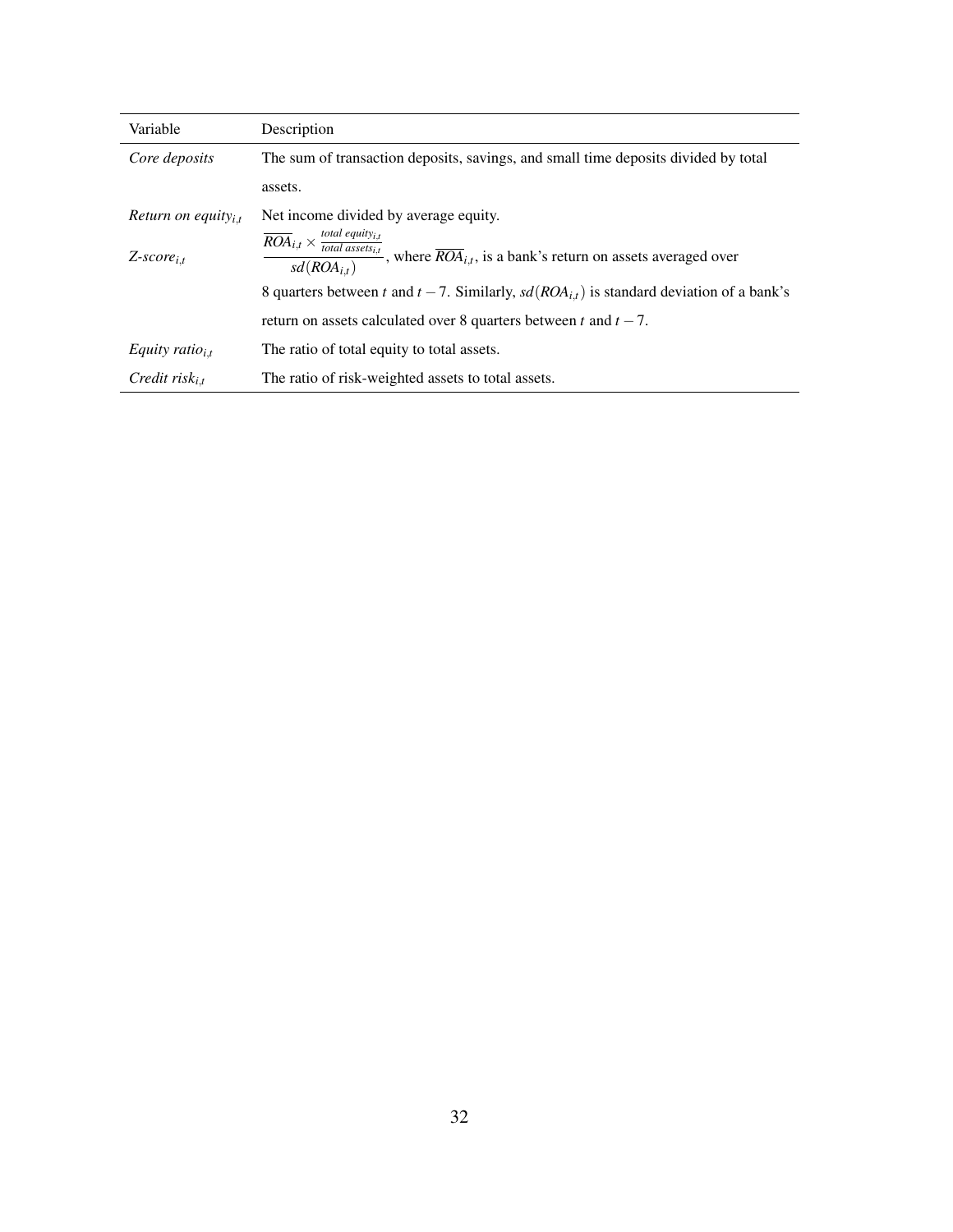### <span id="page-34-0"></span>Figure 1. Conditional Mean Jumbo Mortgage Credit Around Elections

This figure depicts the volume of jumbo mortgage credit supply around gubernatorial elections using the regression coefficients of the election timing dummy variables reported in column (1) of tables [4](#page-37-0) and [8.](#page-44-0) x-axis captures the quarters around elections where quarter 0 indicates the last quarter leading up to a gubernatorial election measured by *Elect<sup>t</sup>* . y-axis shows log(1+*Volume held*) and log(1+*Volume originated*), where *Volume held* is the volume of jumbo loans bank *i* either originates and holds or purchases and holds in state *s* in quarter 0, and *Volume originated* is the volume of jumbo loans bank *i* originates in state *s* in quarter 0.

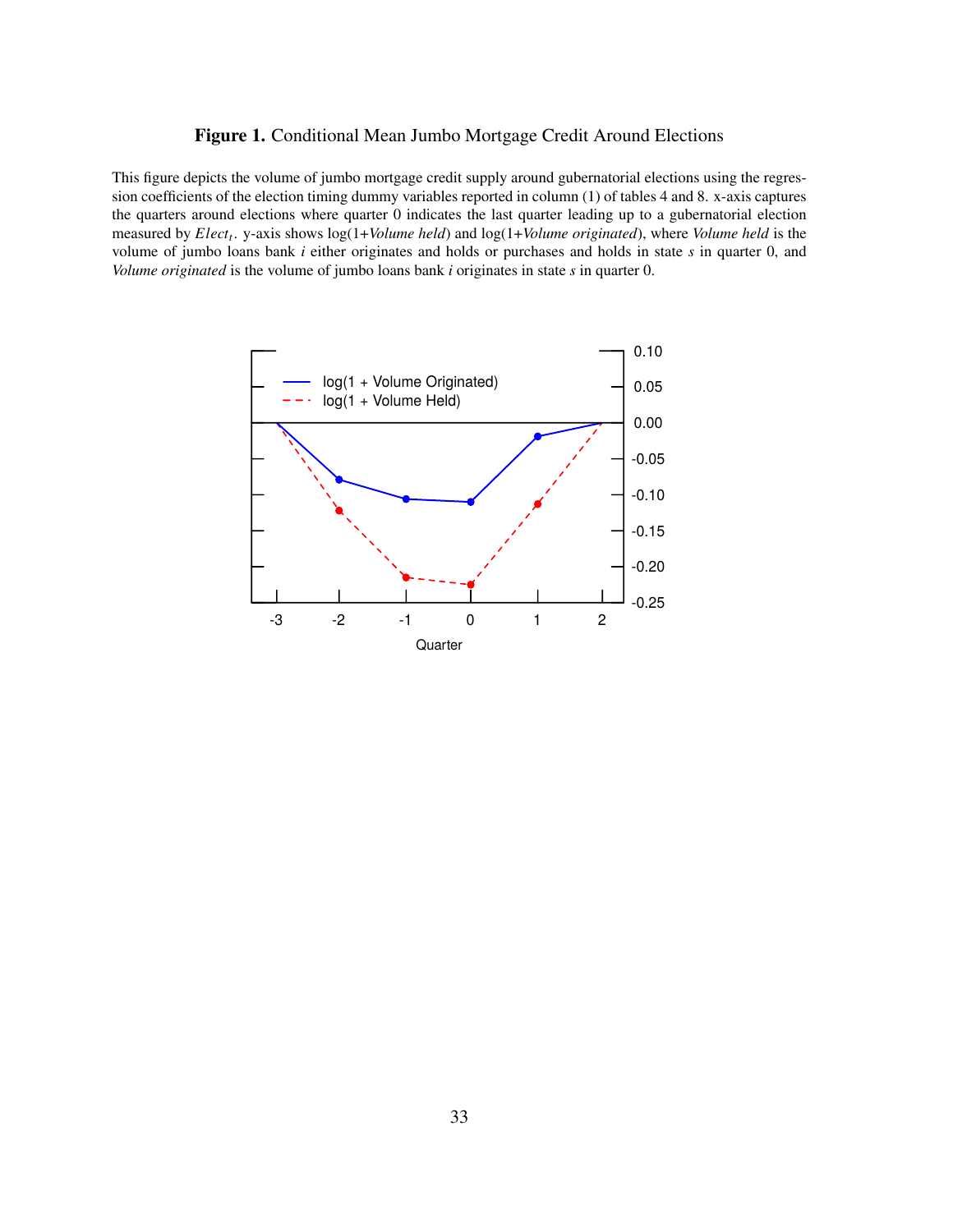## Table 1 Summary Statistics

<span id="page-35-0"></span>This table summarizes our loan variables and various bank characteristics at the bank-quarter level. All dollar values are shown in the 2010:Q1 value. Bank-level control variables are lagged by one quarter for regressions. See Appendix for variable definitions.

|                                                                                    | N      | Mean   | Median   | Std. Dev. |
|------------------------------------------------------------------------------------|--------|--------|----------|-----------|
| <b>Loan Variables</b>                                                              |        |        |          |           |
| Volume of jumbo loans held $_{i,t}$ (unit: \$M)                                    | 49,597 | 11.14  | 1.04     | 45.92     |
| Number of jumbo loans held $_{i,t}$                                                | 49,597 | 17.26  | 2        | 68.64     |
| Volume of jumbo loans held <sub>i,t</sub> /Total assets <sub>i,t-4</sub> (%)       | 49,366 | 0.28   | 0.11     | 0.49      |
| Volume of jumbo loans originated $_{i,t}$ (unit: \$M)                              | 49,597 | 14.82  | 1.28     | 61.15     |
| Number of jumbo loans originated $_{i,t}$                                          | 49,597 | 24.88  | 2        | 101.05    |
| Volume of jumbo loans originated <sub>i.t</sub> /Total assets <sub>i.t-4</sub> (%) | 49,366 | 0.37   | 0.13     | 0.71      |
| <b>Other Variables</b>                                                             |        |        |          |           |
| Total assets <sub>i.t-1</sub> (unit: \$B)                                          | 49,597 | 6.84   | 0.88     | 22.33     |
| Core deposits <sub>i.t-1</sub>                                                     | 49,597 | 0.69   | 0.71     | 0.13      |
| $ROEi,t-1$                                                                         | 49,597 | 0.03   | 0.03     | 0.02      |
| Home mortgages $_{i,t}$                                                            | 49,597 | 0.21   | 0.19     | 0.11      |
| State bank <sub>i</sub>                                                            | 49,597 | 0.59   | 1.00     | 0.49      |
| $Z$ -score <sub>i,t-4</sub>                                                        | 48,200 | 196.00 | 153.46   | 165.92    |
| Equity ratio $_{i,t-4}$                                                            | 49,366 | 0.09   | 0.08     | 0.03      |
| Credit risk $_{i,t-4}$                                                             | 48,914 | 0.69   | 0.70     | 0.12      |
| Elect <sub>t</sub>                                                                 | 49,597 | 0.24   | $\theta$ | 0.43      |
|                                                                                    |        |        |          |           |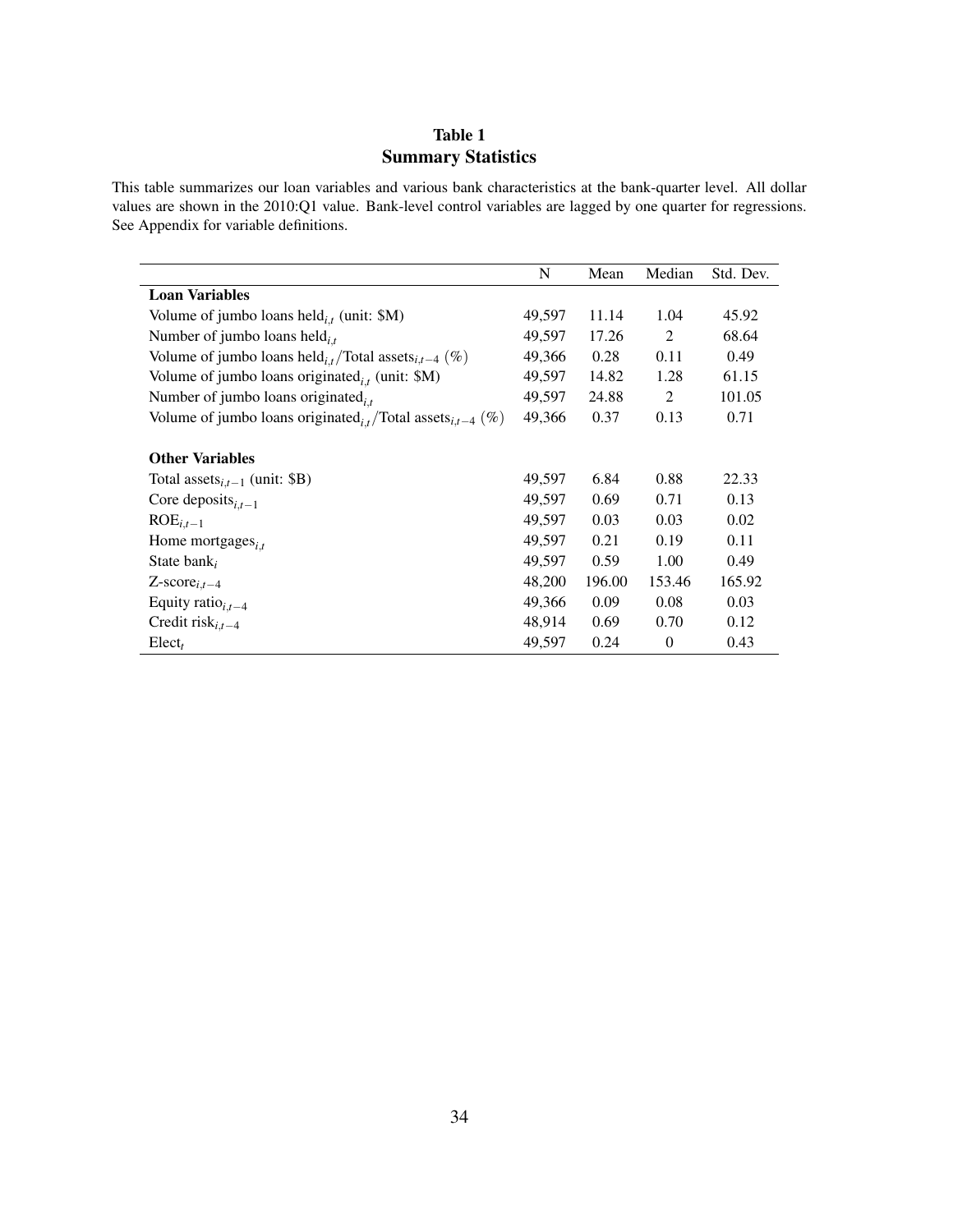# Table 2 Election Characteristics

<span id="page-36-0"></span>The table reports summary statistics for 323 gubernatorial elections held between 1990 and 2014 in 48 U.S. states. All states in our sample have gubernatorial elections every 4 years. New Hampshire and Vermont, which have elections every two years, are excluded from the sample. See Appendix for variable definitions.

| Election variables  |     | $N \quad I=1$ | Mean  | Median            | Std. Dev. |
|---------------------|-----|---------------|-------|-------------------|-----------|
| Vote Margin (%)     | 323 |               | 15.84 | 12.67             | 13.40     |
| Close               | 323 | 83            | 0.26  | $\mathbf{\Omega}$ | 0.44      |
| Wide                | 323 | 137           | 0.42  | $\mathbf{0}$      | 0.49      |
| <b>Term limited</b> | 323 | 80            | 0.25  | $\mathbf{0}$      | 0.43      |
| New governor        | 323 | 172           | 0.53  |                   | 0.50      |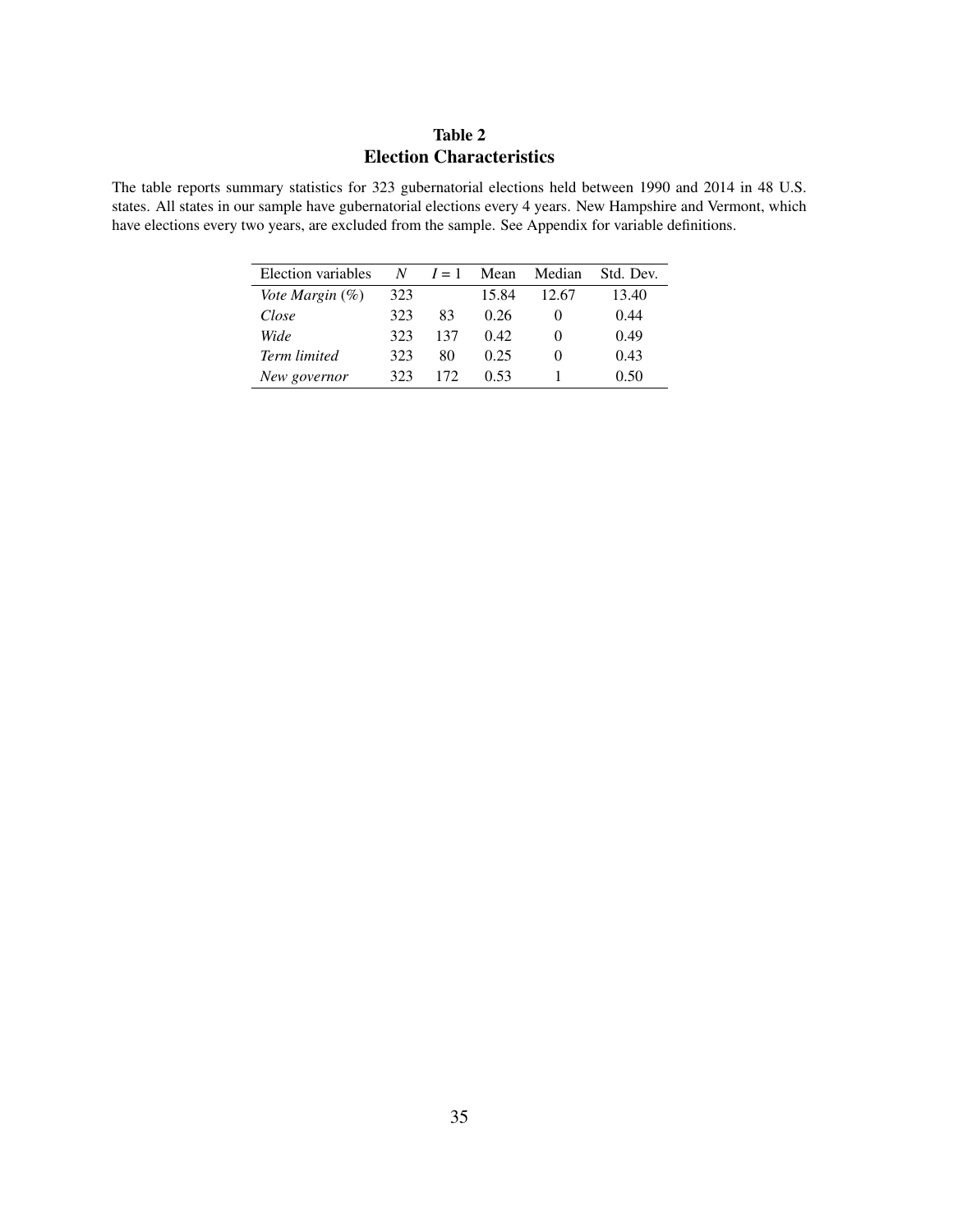### Table 3

#### Jumbo Mortgage Lending around Gubernatorial Elections: Bank–level Analysis

This table presents estimation results of the following specification:

<span id="page-37-0"></span>
$$
Y_{i,t} = \alpha_i + \alpha_t + \sum_{k=-2}^{1} \beta_k \text{Elect}_{i,h,t+k} + X'\theta + \varepsilon_{i,t},
$$

where dependent variables are (1) log(1+Volume held), (2) log(1+Number held), and (3) Volume held/lag(assets), where lag(assets) are banks' assets from a year ago. Volume held is the volume of jumbo loans bank *i* either originates and holds or purchases and holds in quarter *t*. Number held is the number of such loans. *Elect*<sub>*i*,*h*,*t*+*k*</sub>( $k = -2, -1, 0, 1$ ) are set to one if a bank *i*'s home state *h* holds a gubernatorial election in quarter *t* +*k*, and zero otherwise. *Elect<sup>t</sup>* is the quarter leading up to an election, the three-month period from September through November of the election year. *X* is a set of time-varying bank-level control variables including size, home mortgages, core deposits, and return on equity. Note that all control variables are lagged by a quarter. The specification includes bank fixed effects as well as time fixed effects. Standard errors clustered at the bank level are reported in brackets. \*, \*\*, and \*\*\* represent statistical significance at the 10%, 5%, and 1% level, respectively. See Appendix for variable definitions.

|                           | (1)                  | (2)                  | (3)                     |
|---------------------------|----------------------|----------------------|-------------------------|
|                           | $log(1+Volume$ held) | $log(1+Number held)$ | Volume held/lag(assets) |
|                           |                      |                      |                         |
| $Elect_{t-2}$             | $-0.078$             | $-0.035*$            | $-0.006$                |
|                           | [0.080]              | [0.021]              | [0.011]                 |
| $Elect_{t-1}$             | $-0.265***$          | $-0.061***$          | $-0.023**$              |
|                           | [0.080]              | [0.021]              | [0.011]                 |
| Elect <sub>t</sub>        | $-0.445***$          | $-0.109***$          | $-0.034***$             |
|                           | [0.080]              | [0.021]              | [0.011]                 |
| $Elect_{t+1}$             | $-0.564***$          | $-0.129***$          | $-0.041***$             |
|                           | [0.080]              | [0.021]              | [0.011]                 |
| Size                      | $0.787***$           | $0.428***$           | $-0.119***$             |
|                           | [0.040]              | [0.010]              | [0.006]                 |
| Home mortgages            | $3.273***$           | 1.728***             | $0.534***$              |
|                           | [0.252]              | [0.066]              | [0.035]                 |
| Core deposits             | $-0.608$ ***         | $-0.197***$          | $-0.137***$             |
|                           | [0.219]              | [0.057]              | [0.031]                 |
| Return on equity          | $2.109***$           | $0.553***$           | $-0.366***$             |
|                           | [0.697]              | [0.182]              | [0.098]                 |
| <b>Bank Fixed Effects</b> | Yes                  | Yes                  | Yes                     |
| Time Fixed Effects        | Yes                  | Yes                  | Yes                     |
| Observations              | 49,597               | 49,597               | 49,365                  |
| $R^2$                     | 0.470                | 0.747                | 0.469                   |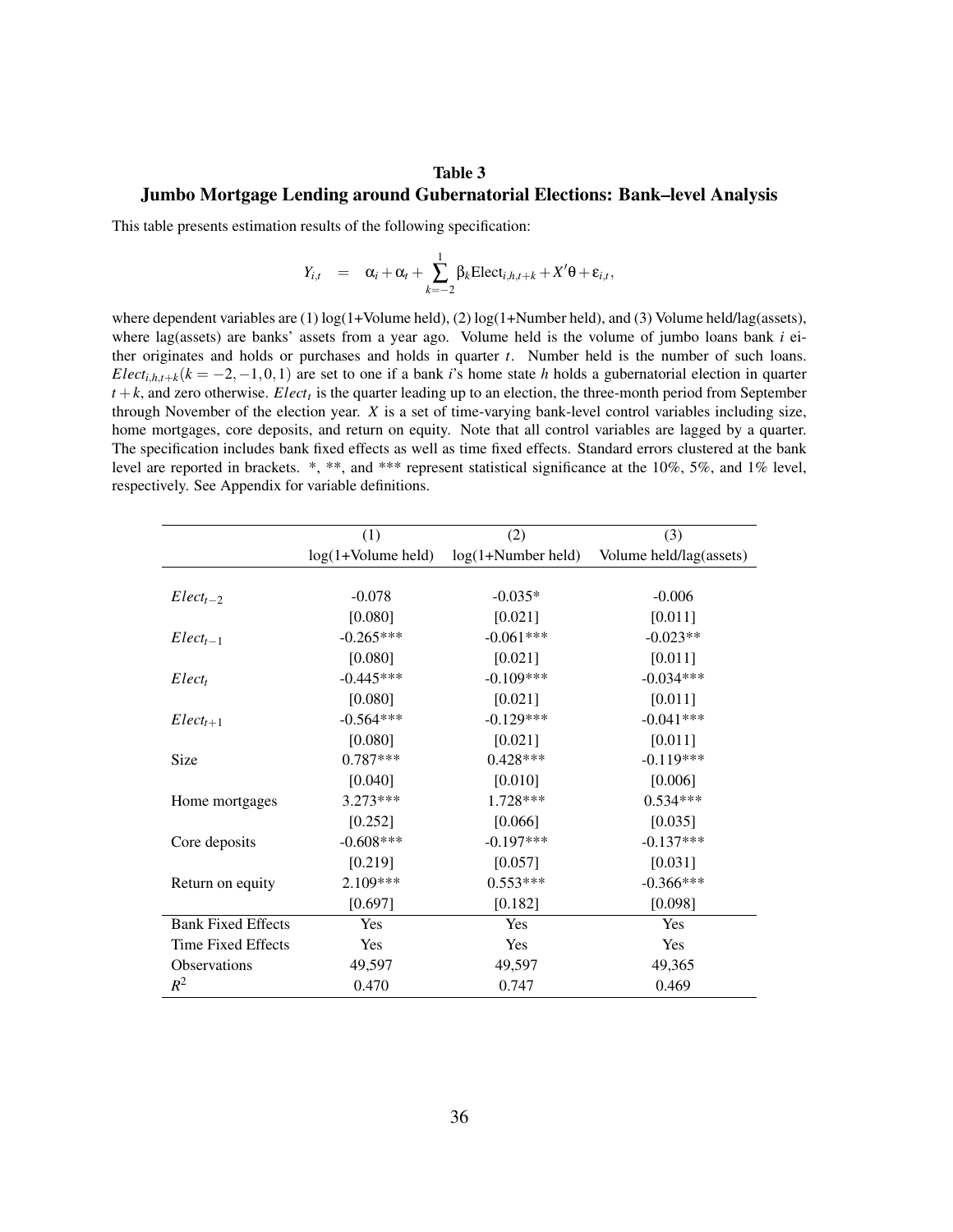#### Table 4

#### Jumbo Mortgage Lending around Gubernatorial Elections: Bank/State–level Analysis

This table presents estimation results of the following specification:

$$
Y_{i,s,t} = \alpha_{i,s} + \alpha_{s,t} + \sum_{k=-2}^{1} \beta_k \text{Elect}_{i,h,t+k} + X'\theta + \varepsilon_{i,s,t},
$$

where dependent variables are (1) log(1+Volume held), (2) log(1+Number held), and (3) Volume held/lag(assets), where lag(assets) are banks' assets from a year ago. Volume held is the volume of jumbo loans bank *i* either originates and holds or purchases and holds in state *s* in quarter *t*. Number held is the number of such loans. *Elect*<sub>*i*,*h*,*t*+*k*</sub>( $k = -2, -1, 0, 1$ ) are set to one if a bank *i*'s home state *h* holds a gubernatorial election in quarter *t* +*k*, and zero otherwise. *Elect<sup>t</sup>* is the quarter leading up to an election, the three-month period from September through November of the election year. *X* is a set of time-varying bank-level control variables including size, home mortgages, core deposits, and return on equity. Note that all control variables are lagged by a quarter. The specification includes bank×state fixed effects as well as state×time fixed effects. Standard errors double clustered at the bank×state level are reported in brackets. \*, \*\*, and \*\*\* represent statistical significance at the 10%, 5%, and 1% level, respectively. See Appendix for variable definitions.

|                                 | (1)                  | (2)                  | (3)                     |
|---------------------------------|----------------------|----------------------|-------------------------|
| Variables                       | $log(1+Volume$ held) | $log(1+Number held)$ | Volume held/lag(assets) |
|                                 |                      |                      |                         |
| $Elect_{t-2}$                   | $-0.122***$          | $-0.047***$          | $-0.007***$             |
|                                 | [0.036]              | [0.008]              | [0.001]                 |
| $Elect_{t-1}$                   | $-0.215***$          | $-0.042***$          | $-0.009***$             |
|                                 | [0.034]              | [0.008]              | [0.001]                 |
| Elect <sub>t</sub>              | $-0.225***$          | $-0.062***$          | $-0.006***$             |
|                                 | [0.036]              | [0.008]              | [0.001]                 |
| $Elect_{t+1}$                   | $-0.113***$          | $-0.043***$          | $-0.009***$             |
|                                 | [0.037]              | [0.008]              | [0.001]                 |
| Size                            | $0.550***$           | $0.242***$           | $-0.025***$             |
|                                 | [0.044]              | [0.015]              | [0.002]                 |
| Home mortgages                  | $2.876***$           | $0.902***$           | $0.048***$              |
|                                 | [0.228]              | [0.077]              | [0.013]                 |
| Core deposits                   | 0.355                | $0.193***$           | $0.032***$              |
|                                 | [0.236]              | [0.073]              | [0.008]                 |
| Return on equity                | $-0.259$             | $-0.134$             | $-0.049**$              |
|                                 | [0.413]              | [0.117]              | [0.022]                 |
| <b>Bank-State Fixed Effects</b> | Yes                  | Yes                  | Yes                     |
| <b>State-Time Fixed Effects</b> | Yes                  | Yes                  | Yes                     |
| Observations                    | 207,535              | 207,535              | 206,544                 |
| $R^2$                           | 0.574                | 0.677                | 0.585                   |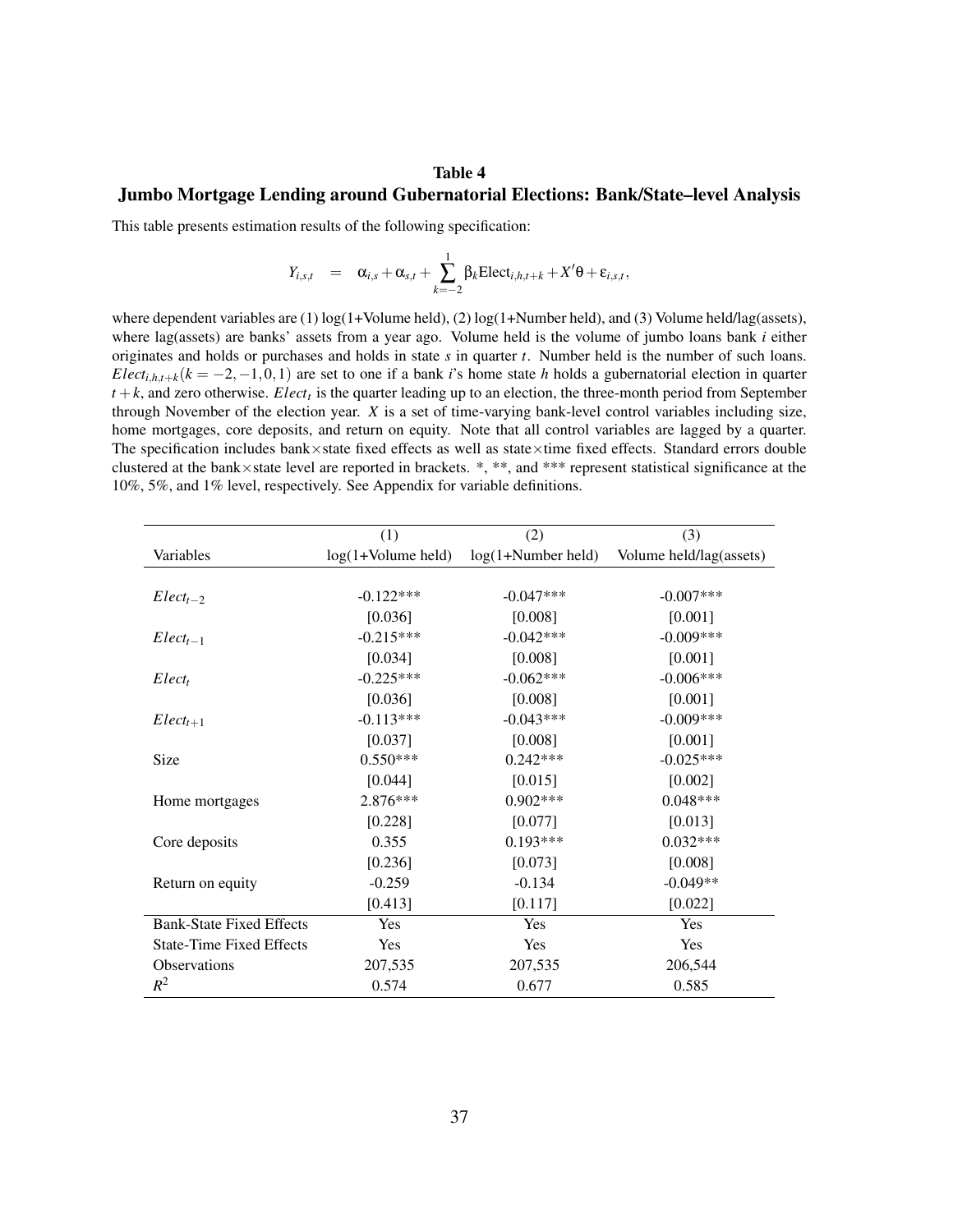### Table 5 Jumbo Mortgage Lending in Home States vs. Foreign States

This table reports estimation results of the following specification :

$$
Y_{i,s,t} = \alpha_{i,s} + \alpha_{s,t} + \sum_{k=-2}^{1} \beta_k \text{Elect}_{i,h,t+k} + \sum_{k=-2}^{1} \gamma_k \text{Elect}_{i,h,t+k} \cdot Z_{i,h,t}
$$

$$
+ \delta Z_{i,h,t} + X' \theta + \varepsilon_{i,s,t},
$$

where dependent variables are (1) log(1+Volume held), (2) log(1+Number held), and (3) Volume held/lag(assets), where lag(assets) are banks' assets from a year ago. Volume held is the volume of jumbo loans bank *i* either originates and holds or purchases and holds in state *s* in quarter *t*. Number held is the number of such loans. *Z* is a dummy variable equal to one for lending that was conducted in the bank's home state and 0 otherwise. *Elect*<sub>*i*,*h*,*t*+*k*</sub>( $k = -2, -1, 0, 1$ ) are set to one if a bank *i*'s home state *h* holds a gubernatorial election in quarter  $t + k$ , and zero otherwise. *X* is a set of time-varying, bank-level control variables including size, home mortgages, core deposits, and return on equity. All control variables are lagged by a quarter. Note that only election variables and their interaction terms are reported. The specification includes bank×state fixed effects as well as state×time fixed effects. Standard errors double clustered at the bank×state level are reported in brackets. \*, \*\*, and \*\*\* represent statistical significance at the 10%, 5%, and 1% level, respectively. See Appendix for variable definitions.

|                                 | (1)                  | (2)                  | (3)                     |
|---------------------------------|----------------------|----------------------|-------------------------|
| Variables                       | $log(1+Volume$ held) | $log(1+Number held)$ | Volume held/lag(assets) |
|                                 |                      |                      |                         |
| $Elect_{t-2}$                   | $-0.146***$          | $-0.059***$          | $-0.006***$             |
|                                 | [0.037]              | [0.008]              | [0.001]                 |
| $Elect_{t-1}$                   | $-0.215***$          | $-0.054***$          | $-0.010***$             |
|                                 | [0.035]              | [0.008]              | [0.001]                 |
| Elect <sub>t</sub>              | $-0.124***$          | $-0.043***$          | $-0.000$                |
|                                 | [0.037]              | [0.009]              | [0.001]                 |
| $Elect_{t+1}$                   | $0.085**$            | 0.003                | $0.005***$              |
|                                 | [0.039]              | [0.009]              | [0.001]                 |
| $Elect_{t-2} \times Home$ state | $0.163**$            | $0.076***$           | $-0.003$                |
|                                 | [0.063]              | [0.014]              | [0.004]                 |
| $Elect_{t-1} \times Home$ state | 0.020                | $0.074***$           | $0.011***$              |
|                                 | [0.062]              | [0.015]              | [0.004]                 |
| $Elect_t \times Home$ state     | $-0.576***$          | $-0.108***$          | $-0.036***$             |
|                                 | [0.067]              | [0.016]              | [0.004]                 |
| $Elect_{t+1} \times Home$ state | $-1.105***$          | $-0.261***$          | $-0.078***$             |
|                                 | [0.073]              | [0.016]              | [0.004]                 |
| Bank-level controls             | Yes                  | Yes                  | Yes                     |
| <b>Bank-State Fixed Effects</b> | Yes                  | Yes                  | Yes                     |
| <b>State-Time Fixed Effects</b> | Yes                  | Yes                  | Yes                     |
| <b>Observations</b>             | 207,535              | 207,535              | 206,544                 |
| $R^2$                           | 0.575                | 0.678                | 0.587                   |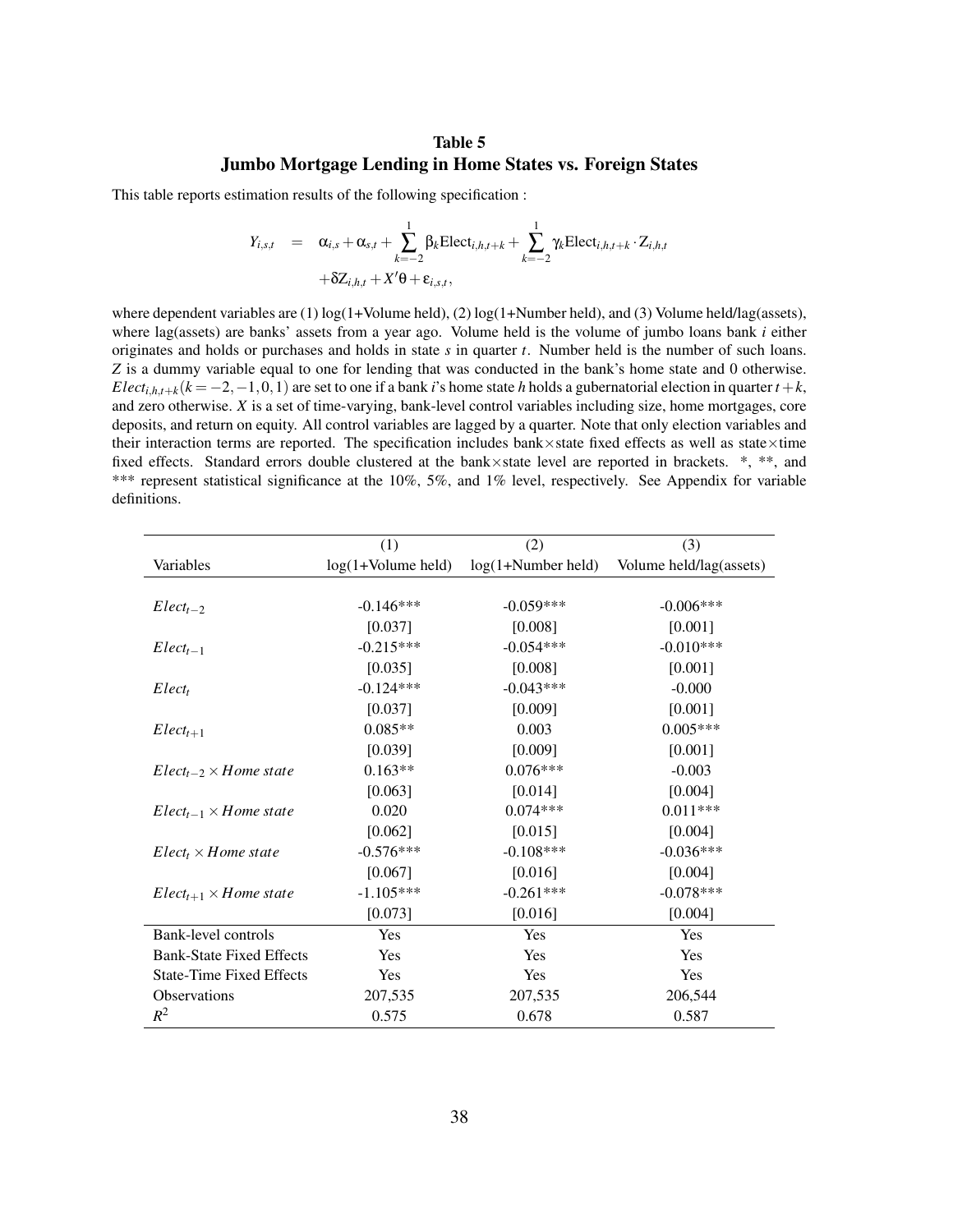### Table 6 Bank Characteristics and Sensitivity to Policy Uncertainty

This table reports estimation results of the following specification :

$$
Y_{i,s,t} = \alpha_{i,s} + \alpha_{s,t} + \sum_{k=-2}^{1} \beta_k \text{Elect}_{i,h,t+k} + \sum_{k=-2}^{1} \gamma_k \text{Elect}_{i,h,t+k} \cdot Z_{i,h,t}
$$

$$
+ \delta Z_{i,h,t} + X' \theta + \varepsilon_{i,s,t},
$$

where the dependent variable is log(1+Volume held). Volume held is the volume of jumbo loans bank *i* either originates and holds or purchases and holds in state *s* in quarter *t*. *Z* is the bank characteristic variable of interest. In column (1), the bank characteristic variable is *State bank*, which is set to one if the given bank is state-chartered and zero if nationally chartered. The bank characteristic variable used in columns (2) through (4) is *High risk*, which is set to one if the value of a risk measure is in the top tercile of the distribution in terms of the riskiness. Three risk measures are employed: z-score, equity ratio, and credit risk. For z-score in column (2) and equity ratio in column (3), for which higher values indicate less risk, *High risk* is set to one if the value is in the bottom tercile of the distribution. For credit risk in column (4), for which higher value means higher risk, *High risk* is set to one if the value is in the top tercile of the distribution. All three risk measures are lagged by four quarters. *Elect*<sub>*i*,*h*,*t*+*k*</sub>( $k = -2, -1, 0, 1$ ) are set to one if a bank *i*'s home state *h* holds a gubernatorial election in quarter  $t + k$ , and zero otherwise. *X* is a set of time-varying, bank-level control variables including size, home mortgages, core deposits, and return on equity. All control variables are lagged by a quarter. Note that only election variables and their interaction terms are reported. The specification includes bank×state fixed effects as well as state×time fixed effects. Standard errors double clustered at the bank×state level are reported in brackets. \*, \*\*, and \*\*\* represent statistical significance at the 10%, 5%, and 1% level, respectively. See Appendix for variable definitions.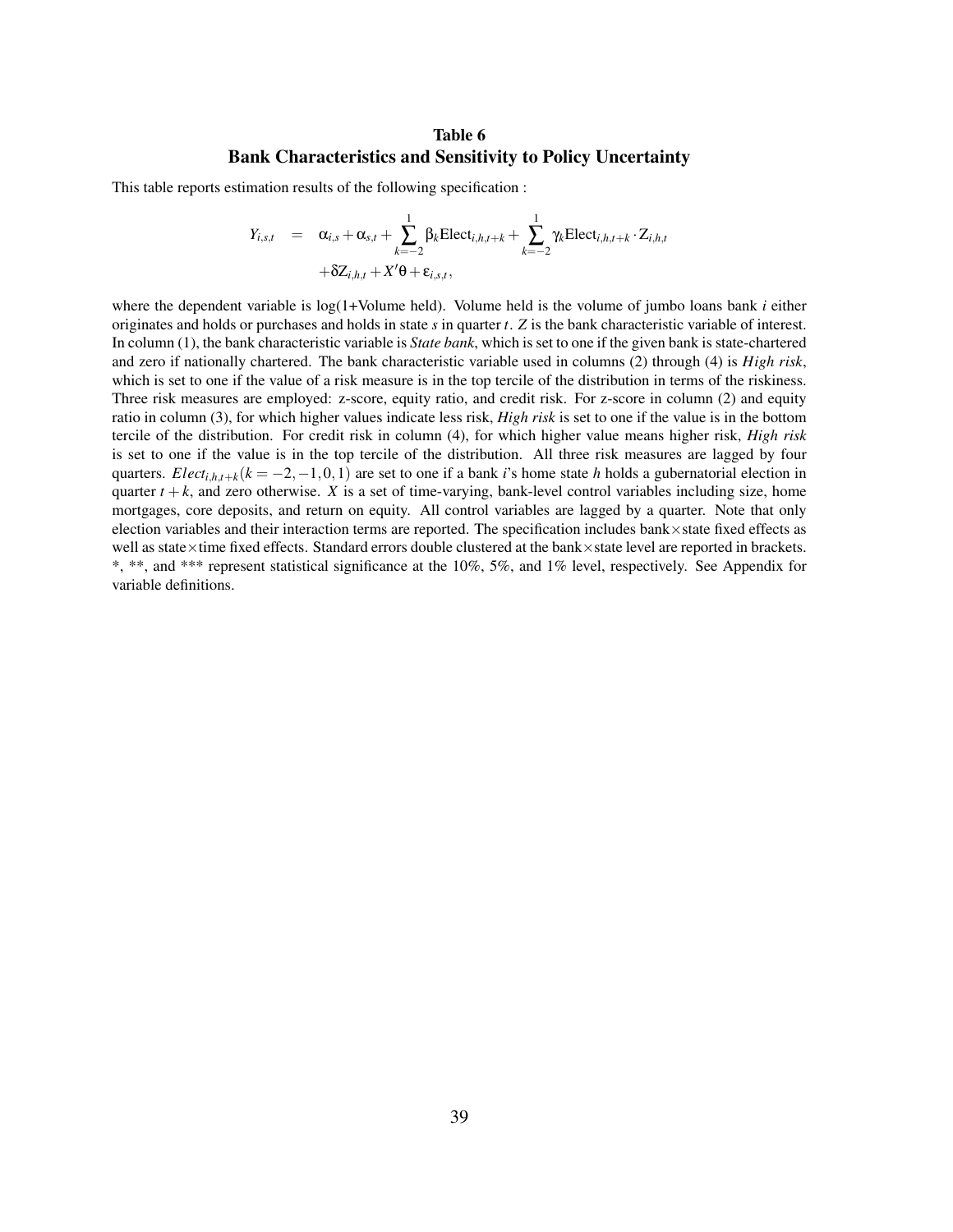|                                 | (1)         | (2)         | (3)          | (4)         |
|---------------------------------|-------------|-------------|--------------|-------------|
| Variables                       | State banks | Z-score     | Equity ratio | Credit risk |
| $Elect_{t-2}$                   | $-0.120***$ | $-0.066$    | $-0.082**$   | $-0.012$    |
|                                 | [0.041]     | [0.041]     | [0.039]      | [0.045]     |
| $Elect_{t-1}$                   | $-0.164***$ | $-0.211***$ | $-0.178***$  | $-0.159***$ |
|                                 | [0.039]     | [0.040]     | [0.038]      | [0.041]     |
| Elect <sub>t</sub>              | $-0.134***$ | $-0.216***$ | $-0.208***$  | $-0.179***$ |
|                                 | [0.041]     | [0.040]     | [0.040]      | [0.043]     |
| $Elect_{t+1}$                   | $-0.072$    | $-0.151***$ | $-0.101**$   | $-0.143***$ |
|                                 | [0.044]     | [0.043]     | [0.043]      | [0.045]     |
| $Elect_{t-2} \times State$ bank | $-0.001$    |             |              |             |
|                                 | [0.046]     |             |              |             |
| $Elect_{t-1} \times State$ bank | $-0.115**$  |             |              |             |
|                                 | [0.045]     |             |              |             |
| $Elect_t \times State$ bank     | $-0.204***$ |             |              |             |
|                                 | [0.048]     |             |              |             |
| $Elect_{t+1} \times State$ bank | $-0.091*$   |             |              |             |
|                                 | [0.053]     |             |              |             |
| $Elect_{t-2} \times High risk$  |             | $-0.142***$ | $-0.104**$   | $-0.192***$ |
|                                 |             | [0.053]     | [0.050]      | [0.047]     |
| $Elect_{t-1} \times High risk$  |             | 0.001       | $-0.115**$   | $-0.099**$  |
|                                 |             | [0.052]     | [0.048]      | [0.045]     |
| $Elect_t \times High risk$      |             | $-0.025$    | $-0.054$     | $-0.070$    |
|                                 |             | [0.052]     | [0.051]      | [0.047]     |
| $Elect_{t+1} \times High risk$  |             | $0.100*$    | $-0.039$     | $0.087*$    |
|                                 |             | [0.055]     | [0.055]      | [0.053]     |
| Bank-level controls             | Yes         | Yes         | Yes          | Yes         |
| <b>Bank-State Fixed Effects</b> | Yes         | Yes         | Yes          | Yes         |
| <b>State-Time Fixed Effects</b> | Yes         | Yes         | Yes          | Yes         |
| Observations                    | 207,535     | 202,131     | 206,544      | 205,303     |
| $R^2$                           | 0.574       | 0.575       | 0.574        | 0.575       |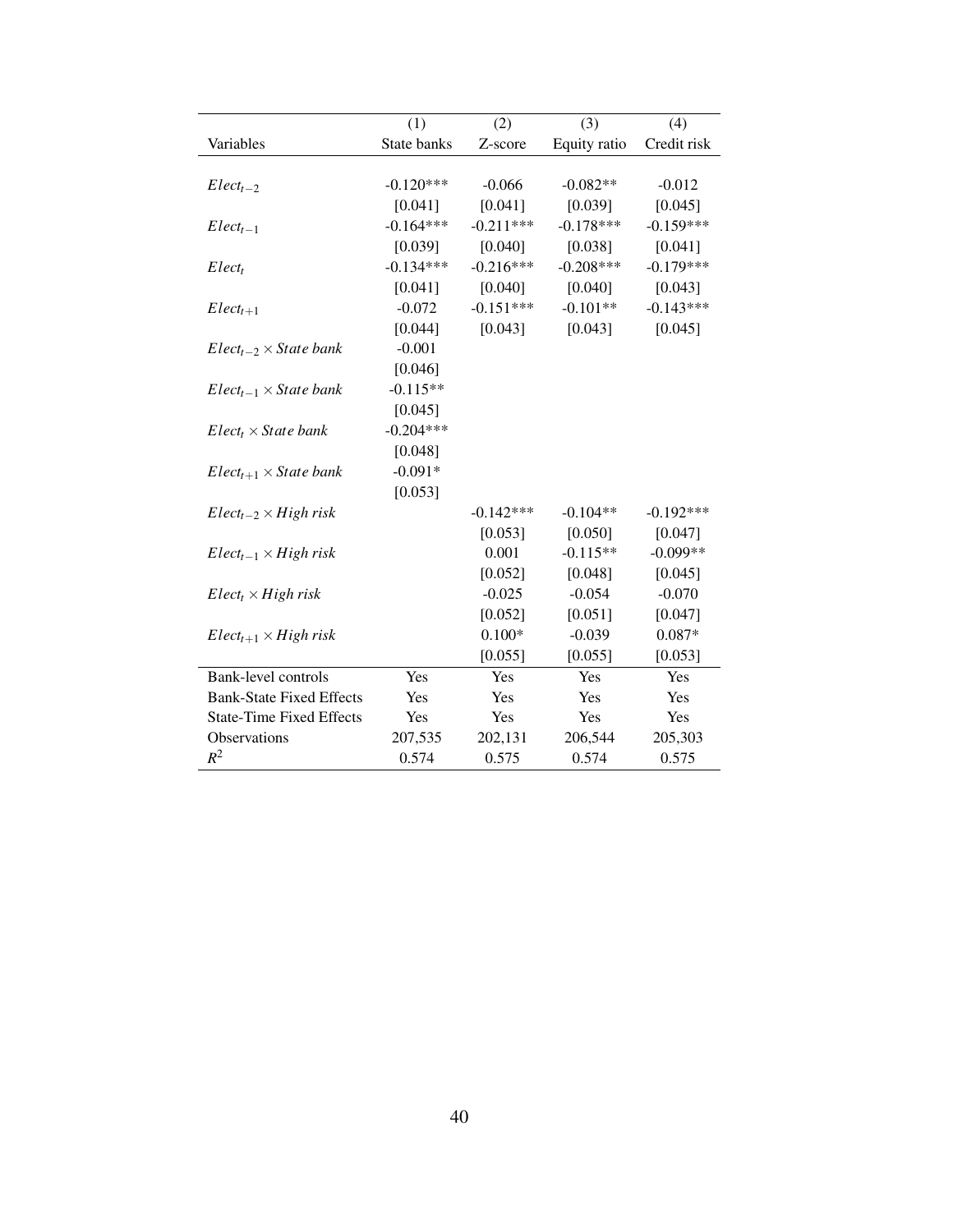### Table 7 Election Characteristics and Sensitivity to Policy Uncertainty

This table presents estimation results of the following specification:

$$
Y_{i,s,t} = \alpha_{i,s} + \alpha_{s,t} + \sum_{k=-2}^{1} \beta_k \text{Elect}_{i,h,t+k} + \sum_{k=-2}^{1} \gamma_k \text{Elect}_{i,h,t+k} \cdot Z_{i,h,t}
$$
  
+ $X'\theta + \varepsilon_{i,s,t}$ ,

where the dependent variable is  $log(1+Volume$  held), where Volume held is the volume of jumbo loans bank *i* either originates and holds or purchases and holds in state *s* in quarter *t*. *Z* is the election characteristics variable including *Close*, *Wide*, and *Term Limited*. *Close* is an indicator variable set equal to one if the vote difference in an election is less than 5%, and zero otherwise, where vote difference is defined as the difference between the proportion of the votes garnered by the winner and that received by the runner-up. Similarly, *Wide* is set to one if the vote difference in an election is more than 15%, and zero otherwise. *Term Limited* is equal to one if an incumbent governor faces a binding term limit and cannot run for re-election, and zero otherwise. *Elect*<sub>*i*, $h$ ,*t*+ $k$ ( $k = -2, -1, 0, 1$ ) are set to one if a bank *i*'s home state *h* holds a gubernatorial election in quarter  $t + k$ ,</sub> and zero otherwise. *X* is a set of time-varying bank-level control variables including size, home mortgages, core deposits, and return on equity. All control variables are lagged by a quarter. Note that only election variables and their interaction terms are reported. The specification includes bank×state fixed effects as well as state×time fixed effects. Standard errors double clustered at the bank×state level are reported in brackets. \*, \*\*, and \*\*\* represent statistical significance at the 10%, 5%, and 1% level, respectively. See Appendix for variable definitions.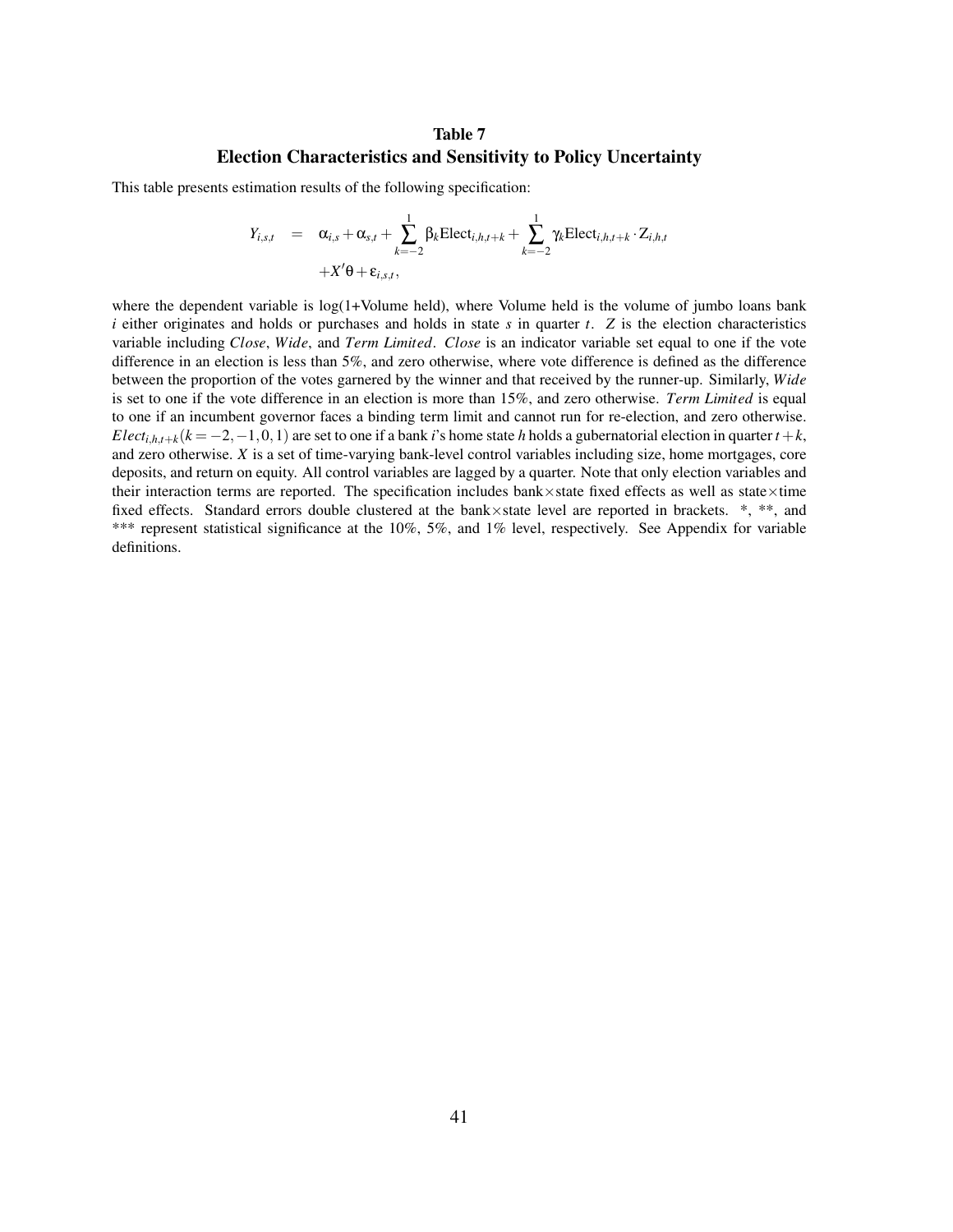|                                   | (1)         | (2)         | (3)          |
|-----------------------------------|-------------|-------------|--------------|
| Variables                         | Close       | Wide margin | Term limited |
|                                   |             |             |              |
| $Elect_{t-2}$                     | $-0.122***$ | $-0.122***$ | $-0.060$     |
|                                   | [0.037]     | [0.041]     | [0.041]      |
| $Elect_{t-1}$                     | $-0.190***$ | $-0.256***$ | $-0.104***$  |
|                                   | [0.036]     | [0.038]     | [0.040]      |
| Elect <sub>t</sub>                | $-0.221***$ | $-0.268***$ | $-0.142***$  |
|                                   | [0.038]     | [0.040]     | [0.042]      |
| $Elect_{t+1}$                     | $-0.082**$  | $-0.182***$ | $-0.052$     |
|                                   | [0.040]     | [0.043]     | [0.043]      |
| $Elect_{t-2} \times Close$        | $-0.002$    |             |              |
|                                   | [0.059]     |             |              |
| $Elect_{t-1} \times Close$        | $-0.107*$   |             |              |
|                                   | [0.059]     |             |              |
| $Elect_t \times Close$            | $-0.017$    |             |              |
|                                   | [0.061]     |             |              |
| $Elect_{t+1} \times Close$        | $-0.131*$   |             |              |
|                                   | [0.071]     |             |              |
| $Elect_{t-2} \times Wide$         |             | 0.000       |              |
|                                   |             | [0.052]     |              |
| $Elect_{t-1} \times Wide$         |             | $0.105**$   |              |
|                                   |             | [0.050]     |              |
| $Elect_t \times Wide$             |             | $0.113**$   |              |
|                                   |             | [0.054]     |              |
| $Elect_{t+1} \times Wide$         |             | $0.182***$  |              |
|                                   |             | [0.059]     |              |
| $Elect_{t-2} \times Term$ Limited |             |             | $-0.180***$  |
|                                   |             |             | [0.058]      |
| $Elect_{t-1} \times Term$ Limited |             |             | $-0.317***$  |
|                                   |             |             | [0.058]      |
| $Elect_t \times Term$ Limited     |             |             | $-0.236***$  |
|                                   |             |             | [0.060]      |
| $Elect_{t+1} \times Term$ Limited |             |             | $-0.176***$  |
|                                   |             |             | [0.063]      |
| Bank-level controls               | Yes         | Yes         | Yes          |
| <b>Bank-State Fixed Effects</b>   | Yes         | Yes         | Yes          |
| <b>State-Time Fixed Effects</b>   | Yes         | Yes         | Yes          |
| <b>Observations</b>               | 207,535     | 207,535     | 207,535      |
| $\mathbb{R}^2$                    | 0.574       | 0.574       | 0.574        |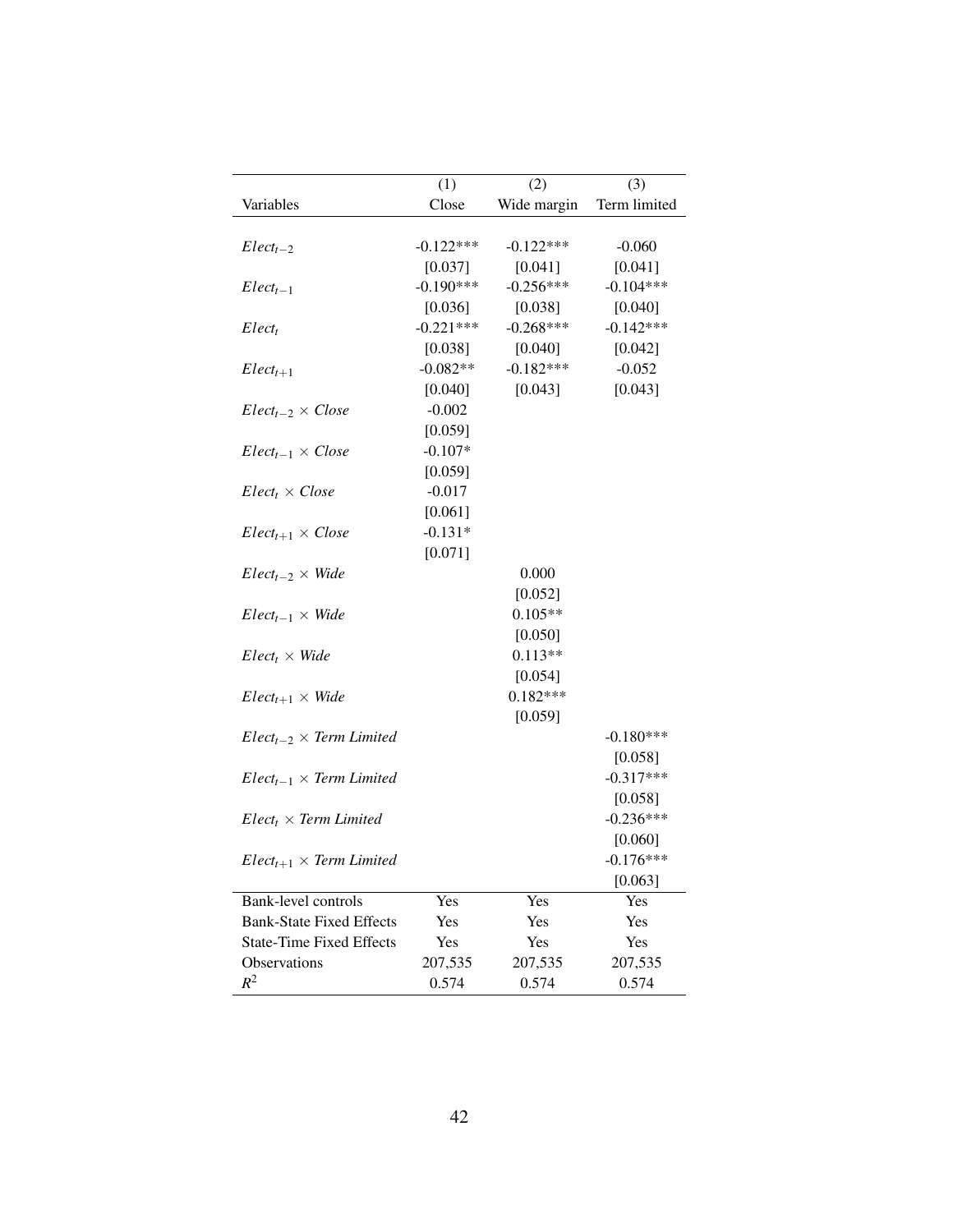## Table 8 Jumbo Loan Origination

<span id="page-44-0"></span>This table reports estimation results of the baseline specification (specification (1)) using alternative measures of loan variables. The dependent variables are  $(1)$  log $(1+$ Volume originated), where Volume originated is the volume of jumbo loans bank *i* originates in state *s* in quarter *t*, (2)  $\log(1+Number$  originated), where Number originated is the number of such loans, and (3) Volume originated/lag(assets), the volume of such loans scaled by the bank's assets from a year ago.  $Elect_{i,h,t+k}(k=-2,-1,0,1)$  are set to one if a bank *i*'s home state *h* holds a gubernatorial election in quarter  $t + k$ , and zero otherwise. *X* is a set of time-varying bank-level control variables including size, home mortgages, core deposits, and return on equity. All control variables are lagged by a quarter. Note that only election quarter variables are reported. The specification includes bank×state fixed effects as well as state×time fixed effects. Standard errors double clustered at the bank×state level are reported in brackets. \*, \*\*, and \*\*\* represent statistical significance at the 10%, 5%, and 1% level, respectively. See Appendix for variable definitions.

|                                 | (1)                        | (2)                        | (3)                           |
|---------------------------------|----------------------------|----------------------------|-------------------------------|
| Variables                       | $log(1+Volume$ originated) | $log(1+Number$ originated) | Volume originated/lag(assets) |
|                                 |                            |                            |                               |
| $Elect_{t-2}$                   | $-0.079**$                 | $-0.031***$                | $-0.010***$                   |
|                                 | [0.036]                    | [0.008]                    | [0.002]                       |
| $Elect_{t-1}$                   | $-0.106***$                | $-0.031***$                | $-0.011***$                   |
|                                 | [0.036]                    | [0.008]                    | [0.002]                       |
| Elect <sub>t</sub>              | $-0.110***$                | $-0.041***$                | $-0.007$ ***                  |
|                                 | [0.035]                    | [0.008]                    | [0.002]                       |
| $Elect_{t+1}$                   | $-0.019$                   | $-0.017**$                 | $-0.010***$                   |
|                                 | [0.036]                    | [0.008]                    | [0.002]                       |
| Bank-level controls             | Yes                        | Yes                        | <b>Yes</b>                    |
| <b>Bank-State Fixed Effects</b> | <b>Yes</b>                 | <b>Yes</b>                 | <b>Yes</b>                    |
| <b>State-Time Fixed Effects</b> | <b>Yes</b>                 | <b>Yes</b>                 | <b>Yes</b>                    |
| <b>Observations</b>             | 207,535                    | 207,535                    | 206,544                       |
| R-squared                       | 0.606                      | 0.725                      | 0.644                         |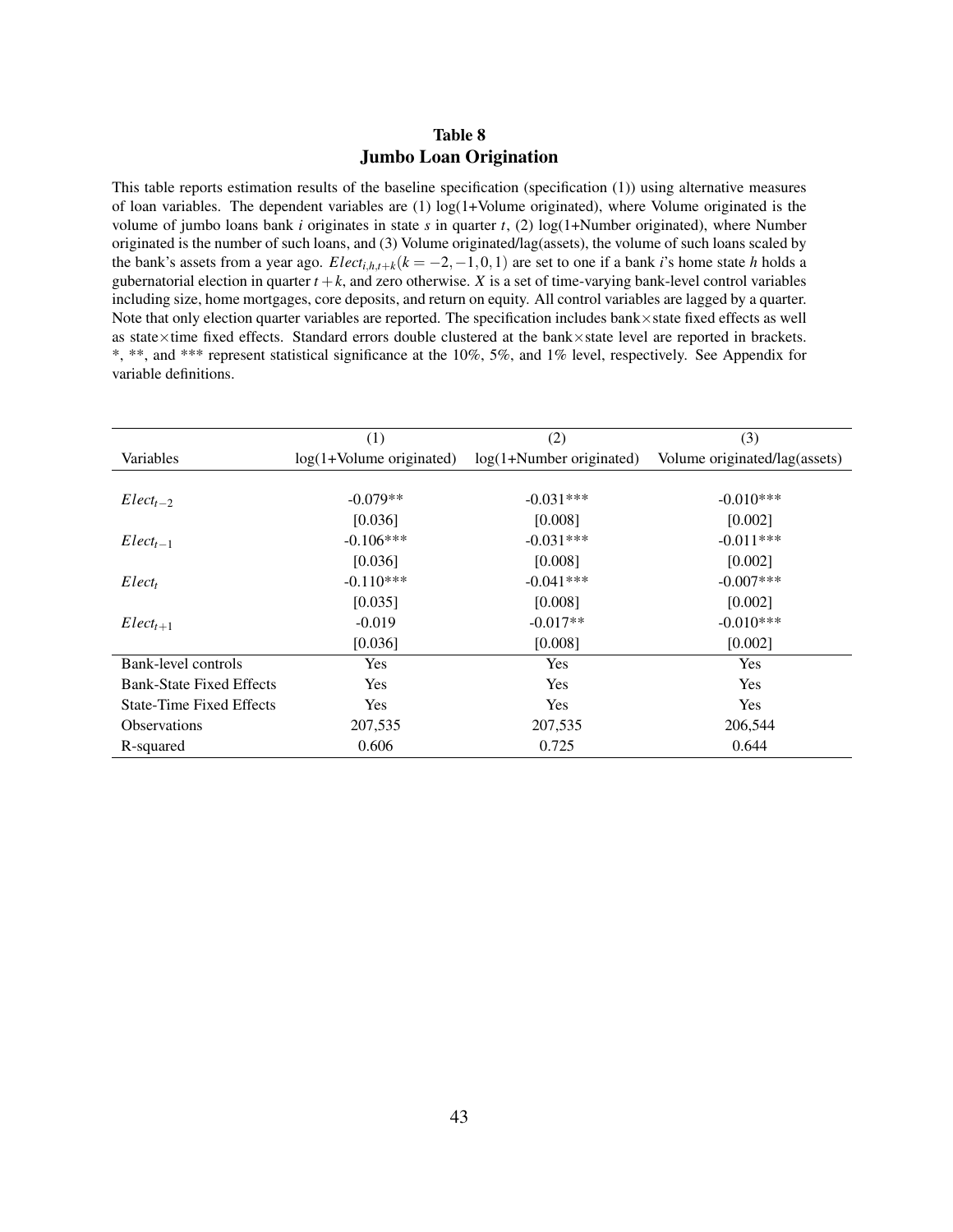## Table 9 All Loans

<span id="page-45-0"></span>This table estimates the baseline specification (specification (1)) using a sample of all loans inclusive of both jumbo loans and non-jumbo loans. The dependent variables are (1) log(1+Volume held), where Volume held is the volume of loans, both jumbo and non-jumbo, bank *i* either originates and holds or purchases and holds in state  $s$  in quarter  $t$ , (2)  $log(1+Number$  held), where Number held is the number of such loans, and (3) Volume held/lag(assets), the volume of such loans scaled by the bank's assets from a year ago. *Elect*<sub>*i*,*h*,*t*+*k*</sub>( $k = -2, -1, 0, 1$ ) are set to one if a bank *i*'s home state *h* holds a gubernatorial election in quarter  $t + k$ , and zero otherwise. *X* is a set of time-varying bank-level control variables including size, home mortgages, core deposits, and return on equity. All control variables are lagged by a quarter. Note that only election quarter variables are reported. The specification includes bank×state fixed effects as well as state×time fixed effects. Standard errors double clustered at the bank×state level are reported in brackets. \*, \*\*, and \*\*\* represent statistical significance at the 10%, 5%, and 1% level, respectively. See Appendix for variable definitions.

|                                 | (1)                  | (2)                  | (3)                     |
|---------------------------------|----------------------|----------------------|-------------------------|
| Variables                       | $log(1+Volume$ held) | $log(1+Number held)$ | Volume held/lag(assets) |
| $Elect_{t-2}$                   | $-0.069***$          | $-0.065***$          | $-0.017***$             |
|                                 | [0.023]              | [0.008]              | [0.002]                 |
| $Elect_{t-1}$                   | $-0.141***$          | $-0.067***$          | $-0.019***$             |
|                                 | [0.022]              | [0.008]              | [0.002]                 |
| Elect <sub>t</sub>              | $-0.158***$          | $-0.088***$          | $-0.014***$             |
|                                 | [0.022]              | [0.009]              | [0.002]                 |
| $Elect_{t+1}$                   | $-0.106***$          | $-0.061***$          | $-0.018***$             |
|                                 | [0.024]              | [0.009]              | [0.002]                 |
| Bank-level controls             | Yes                  | Yes                  | <b>Yes</b>              |
| <b>Bank-State Fixed Effects</b> | Yes                  | Yes                  | Yes                     |
| State-Time Fixed Effects        | Yes                  | Yes                  | <b>Yes</b>              |
| <b>Observations</b>             | 457,005              | 457,005              | 455,253                 |
| $R^2$                           | 0.628                | 0.711                | 0.558                   |